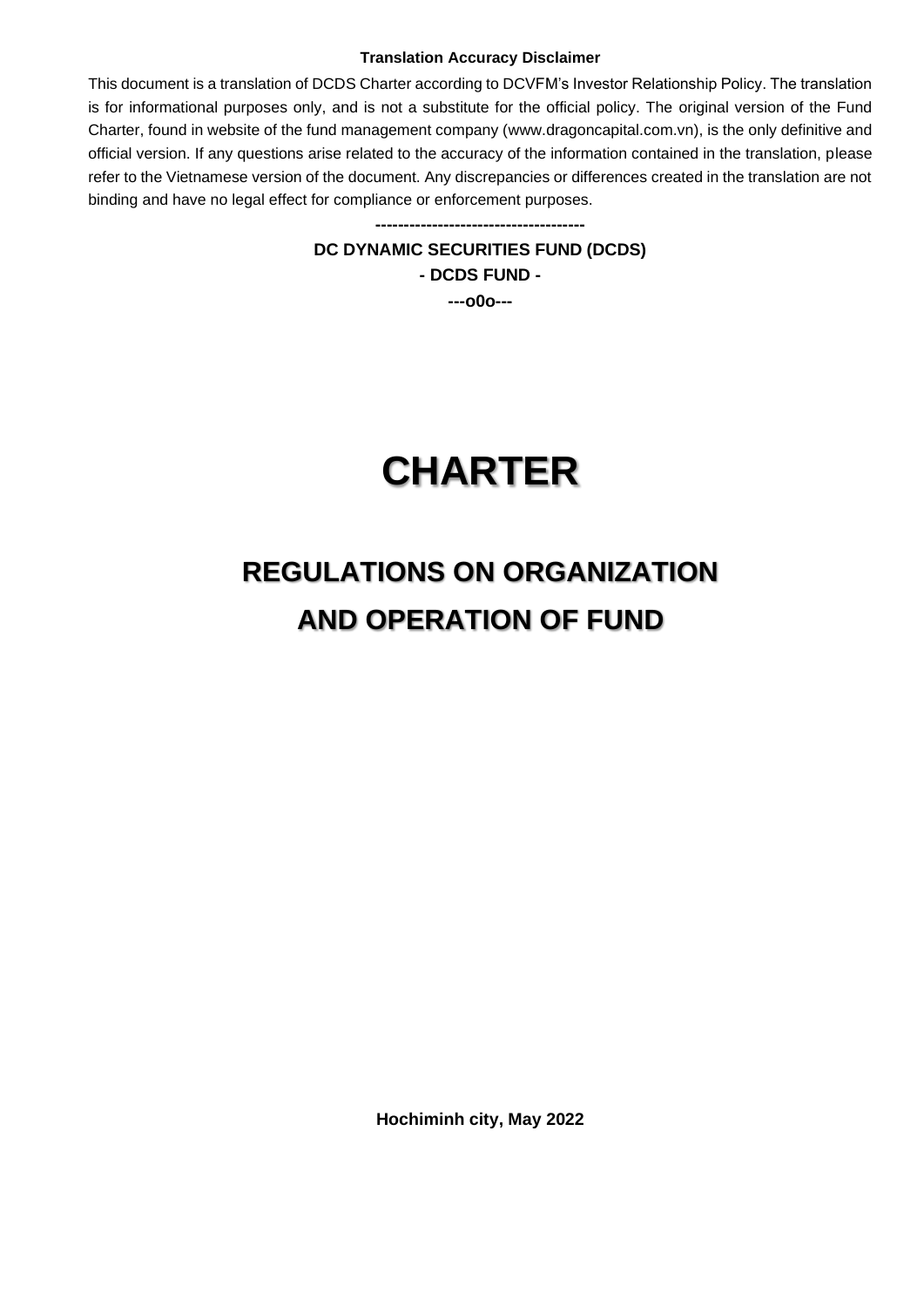#### **TABLE OF CONTENT**

| ARTICLE 5. Total capital to be mobilized an\                                                      |  |
|---------------------------------------------------------------------------------------------------|--|
|                                                                                                   |  |
| ARTICLE 6. Appointment of the capital mobilization and fund certificate offering representative 9 |  |
|                                                                                                   |  |
|                                                                                                   |  |
|                                                                                                   |  |
|                                                                                                   |  |
|                                                                                                   |  |
|                                                                                                   |  |
|                                                                                                   |  |
|                                                                                                   |  |
|                                                                                                   |  |
|                                                                                                   |  |
| INVESTORS, REGISTER OF INVESTORS AND TRANSACTIONS IN FUND CERTIFICATES 13                         |  |
|                                                                                                   |  |
|                                                                                                   |  |
|                                                                                                   |  |
|                                                                                                   |  |
|                                                                                                   |  |
| ARTICLE 18. Partial redemption, suspension of trading of open-ended fund transactions 16          |  |
|                                                                                                   |  |
|                                                                                                   |  |
|                                                                                                   |  |
|                                                                                                   |  |
|                                                                                                   |  |
|                                                                                                   |  |
|                                                                                                   |  |
|                                                                                                   |  |
|                                                                                                   |  |
|                                                                                                   |  |
|                                                                                                   |  |
|                                                                                                   |  |
|                                                                                                   |  |
| ARTICLE 28. Criteria for selecting members of the Board of Representatives of the Fund 22         |  |
| ARTICLE 29. Rights and obligations of members of the Board of Representatives of the Fund  22     |  |
|                                                                                                   |  |
| ARTICLE 31. Procedures for management of the Board of Representatives of the Fund  24             |  |
| ARTICLE 32. Suspension and dismissal of members of the Board of Representatives of the Fund  24   |  |
|                                                                                                   |  |
|                                                                                                   |  |
|                                                                                                   |  |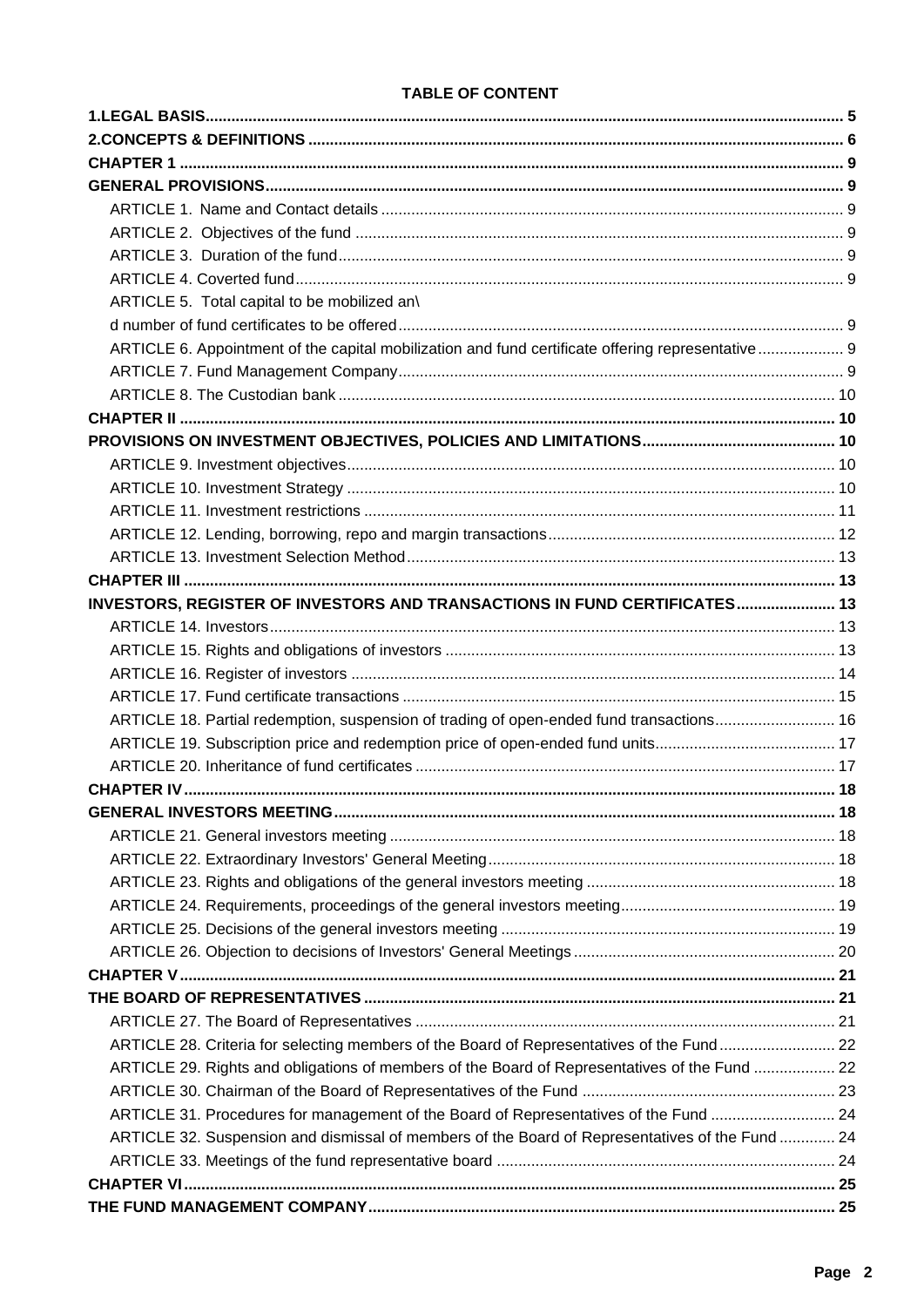| 4.                                                                                        |  |
|-------------------------------------------------------------------------------------------|--|
| 3.                                                                                        |  |
| 2.                                                                                        |  |
| 1.                                                                                        |  |
|                                                                                           |  |
|                                                                                           |  |
|                                                                                           |  |
|                                                                                           |  |
|                                                                                           |  |
|                                                                                           |  |
|                                                                                           |  |
|                                                                                           |  |
|                                                                                           |  |
|                                                                                           |  |
|                                                                                           |  |
|                                                                                           |  |
|                                                                                           |  |
|                                                                                           |  |
|                                                                                           |  |
|                                                                                           |  |
|                                                                                           |  |
|                                                                                           |  |
|                                                                                           |  |
|                                                                                           |  |
|                                                                                           |  |
|                                                                                           |  |
|                                                                                           |  |
|                                                                                           |  |
|                                                                                           |  |
|                                                                                           |  |
|                                                                                           |  |
|                                                                                           |  |
| ARTICLE 45. Responsibilities of the fund management company for authorized activities  34 |  |
|                                                                                           |  |
|                                                                                           |  |
|                                                                                           |  |
|                                                                                           |  |
|                                                                                           |  |
| ARTICLE 41. Termination of rights and obligations of the supervisory bank to the fund  33 |  |
|                                                                                           |  |
|                                                                                           |  |
|                                                                                           |  |
|                                                                                           |  |
|                                                                                           |  |
|                                                                                           |  |
| ARTICLE 36. Termination of rights and obligations of the Fund Management Company  28      |  |
|                                                                                           |  |
|                                                                                           |  |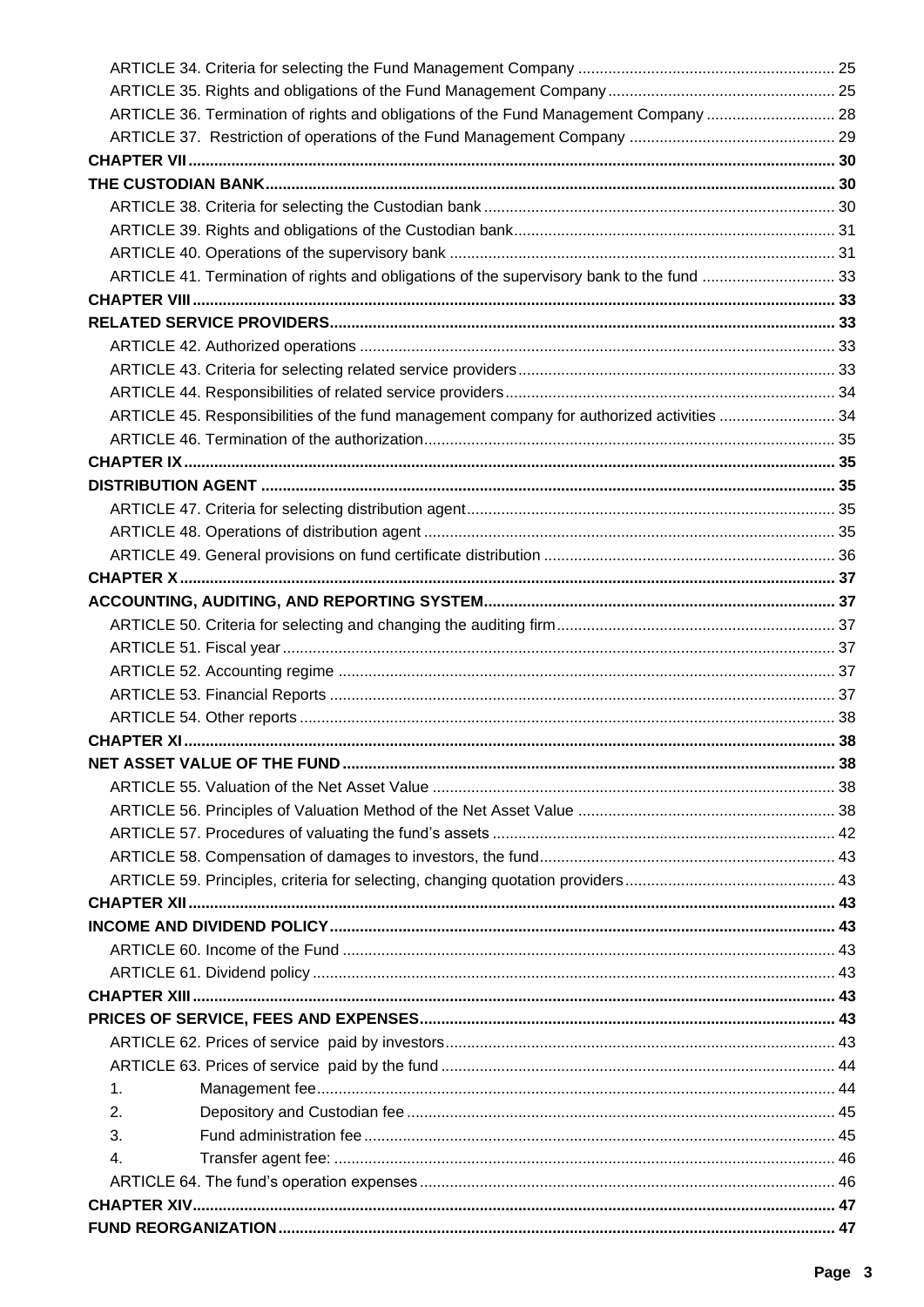| ARTICLE 68. Control of conflicts of interests between the Fund and other funds investment trust clients of the |  |
|----------------------------------------------------------------------------------------------------------------|--|
| fund management company and between the Fund and the fund management company  47                               |  |
|                                                                                                                |  |
| INFORMATION DISCLOSURE AND AMENDMENT, SUPPLEMENTATION OF THE CHARTER  48                                       |  |
|                                                                                                                |  |
|                                                                                                                |  |
|                                                                                                                |  |
|                                                                                                                |  |
|                                                                                                                |  |
|                                                                                                                |  |
|                                                                                                                |  |
| <b>APPENDIX 3: COMMON COMMITMENTS BY FUND MANAGEMENT COMPANY AND CUSTODIAN BANK52</b>                          |  |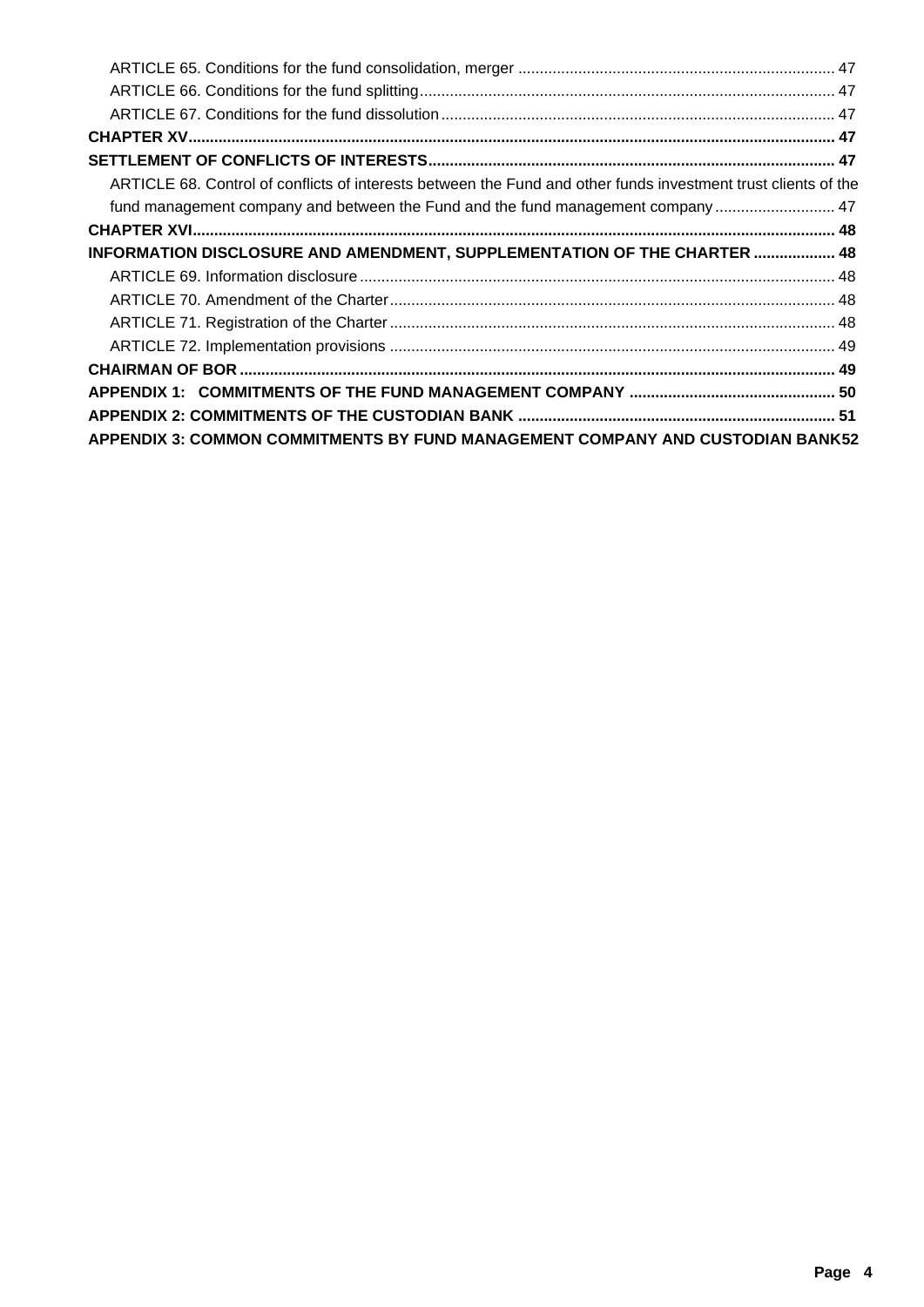# **1. LEGAL BASIS**

The incorporation and operation of DCDS and other relevant matters are governed by the:

- Enterprise Law No. 59/2020/QH14 passed by the National Assembly on June 17, 2020, effective from January 1, 2021 and documents guiding the implementation of the Law on Enterprises;
- Securities Law No. 54/2019 / QH14 passed by the National Assembly of the Socialist Republic of Vietnam on November 26, 2019, effective from January 1, 2021;
- Decree No. 155/2020/ND-CP dated December 31, 2020 of the Government detailing the implementation of a number of articles of the Law on Securities, effective from January 1, 2021;
- Decree No. 156/2020/ND-CP dated December 31, 2020 of the Government stipulating the sanction of administrative violations in the field of securities and securities markets, effective from January 1, 2021;
- Circular No. 101/2021/TT-BTC dated November 11, 2021 of the Ministry of Finance regulating the prices of services in securities sector rendered by Stock exchanges and Vietnam securities depositor; effective from January 1, 2022;
- Circular No. 102/2021/TT-BTC dated November 11, 2021 of the Ministry of Finance regulating the prices of securities-related services rendered by securities trading organizations and commercial banks in Vietnam's securities marke, effective from January 1, 2022;
- Circular No. 96/2020/TT-BTC dated November 16, 2 of the Ministry of Finance guiding the disclosure of information on the stock market, effective from January 1, 2021;
- Circular No. 98/2020/TT-BTC dated November 16, 2020 of the Ministry of Finance guiding the operation and management of securities investment funds, effective from January 1, 2021;
- Circular No. 99/2020/TT-BTC dated November 16, 2020 of the Ministry of Finance guiding the operation of securities investment fund management companies, effective from January 1, 2021;
- Circular No. 119/2020/TT-BTC regulating securities registration, depository, clearing and settlement;
- Circular No. 120/2020/TT-BTC regulating the trading of listed stocks, transaction registration and fund certificates, corporate bonds, warranted warrants listed on the stock exchange system;
- Circular No. 198/2012/TT-BTC dated 15 November 2012 by the Ministry of Finance promulgating the accounting regime applicable to open ended Fund;
- Other relevant legal documents.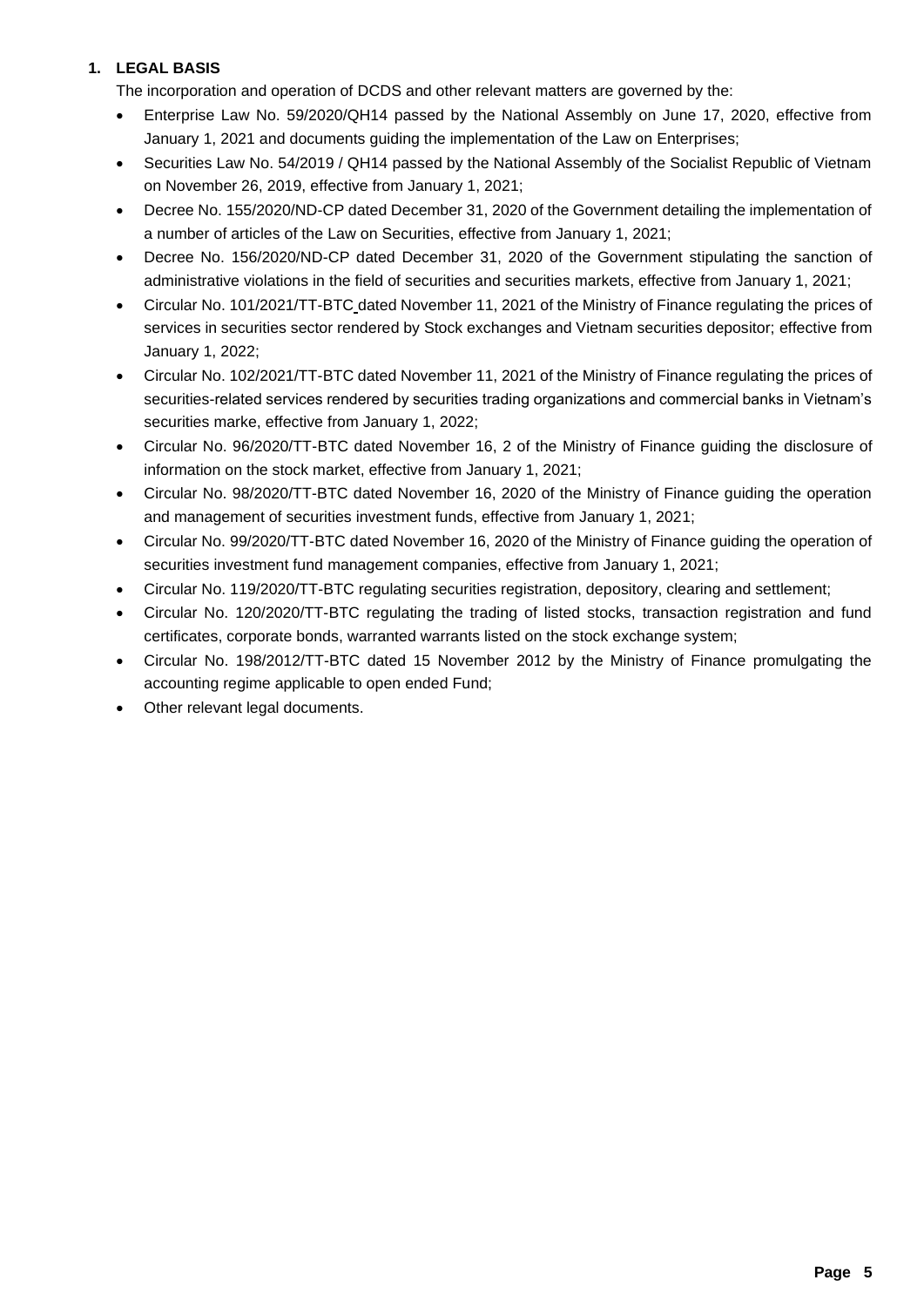# **2. CONCEPTS & DEFINITIONS**

Unless otherwise defined by context of this Charter, the following terms will have the meanings below**:**

| "Fund"                   | Means DC Dynamic Securities Fund (hereinafter referred to as "DCDS"), an         |
|--------------------------|----------------------------------------------------------------------------------|
|                          | open-ended securities investment fund converted from close-ended fund,           |
|                          | incorporated under regulations on securities and Fund Charter.                   |
| "Fund management         | Means Dragon Capital Vietfund Management (DCVFM), is incorporated                |
| company"                 | under the License No. 45/UBCK-GP dated January 08, 2009 and Amended              |
|                          | License No. 88/GPDC-UBCK dated December 30, 2020 issued by the SSC,              |
|                          | with the activities of securities management investment, securities portfolio    |
|                          | management and securities investment advisory. DCVFM which is permitted          |
|                          | by the investor to manage the DCDS fund, has the rights and obligations          |
|                          | prescribed in Chapter VI of this Charter.                                        |
| "Supervisory Bank"       | Means Standard Chartered Bank (Vietnam) Ltd, being established under the         |
|                          |                                                                                  |
|                          | license No. 236/GP-NHNN issued by the State Bank of Vietnam under the            |
|                          | Law on Credit Institutions dated 08/09/2008 and the registration certificate     |
|                          | No. 08/GCN-UBCK for securities depository activities by the State Securities     |
|                          | Commission, dated 07 May 201508, to carry out activities of custody of           |
|                          | securities, economic contracts and documents and records related to the          |
|                          | Fund's assets as well as to supervise DCDS's activities. Rights and              |
|                          | responsibilities of The Custodian bank are defined in Chapter VIII of this       |
|                          | Charter.                                                                         |
| "Auditing Company"       | is an independent company which is approved by the SSC and appointed by          |
|                          | the General Meeting of Investors, of DCDS performing the auditing of the         |
|                          | Fund's annual assets.                                                            |
| "Fund's Charter"         | Defined as the charter, adopted by the investors at the General Meeting of       |
|                          | Investors, to be prepared in accordance with the relevant regulations of the     |
|                          | Vietnamese laws.                                                                 |
| "Prospectus"             | means the documents or electronic data publicizing objective, truthful and       |
|                          | accurate information about the offer for sale of DCDS Fund Certificates,         |
|                          | about the fund management compnay and related service provides of the            |
|                          | fund.                                                                            |
| "Supervisory Contract"   | is the contract signed between the fund management company and the               |
|                          | Custodian Bank of DCDS.                                                          |
| "Investor"               | are domestic, overseas individuals and institutionals who hold DCDS Fund         |
|                          | certificates.                                                                    |
| "General Meeting of      | Defined as a regular or irregular general meeting of investors where investors   |
| Investors"               |                                                                                  |
|                          | are entitled to vote, to pass important matters relating to DCDS Fund. It is     |
|                          | the supreme power of DCDS Fund.                                                  |
| "Board of the Fund       | Defined as representatives of investors elected by the General Meeting of        |
| Representatives"         | Investors to act on their behalf to supervise the operations of the Fund, the    |
|                          | Fund Management Company (DCVFM) and the Custodian Bank.                          |
| "Fund's Charter Capital" | Defined as the total capital in cash, as recorded in this Charter, contributed   |
|                          | by all Investors.                                                                |
| "Fund unit"              | Defined as the Charter Capital which is divided into equal units with par value  |
|                          | of VND 10,000 per unit at its initial issue, each of which shall represent an    |
|                          | equal proportion of profit and capital of the Fund.                              |
| "DCDS fund certificate"  | (hereinafter referred to as the "fund certificate") means the securities issued  |
|                          | by DCVFM on behalf of DCDS, in the form of a journal entry or book entry,        |
|                          | certifying the investor's ownership over a portion of the contributed capital in |
|                          | the fund. The par value of 01 fund certificate is 10,000 VND.                    |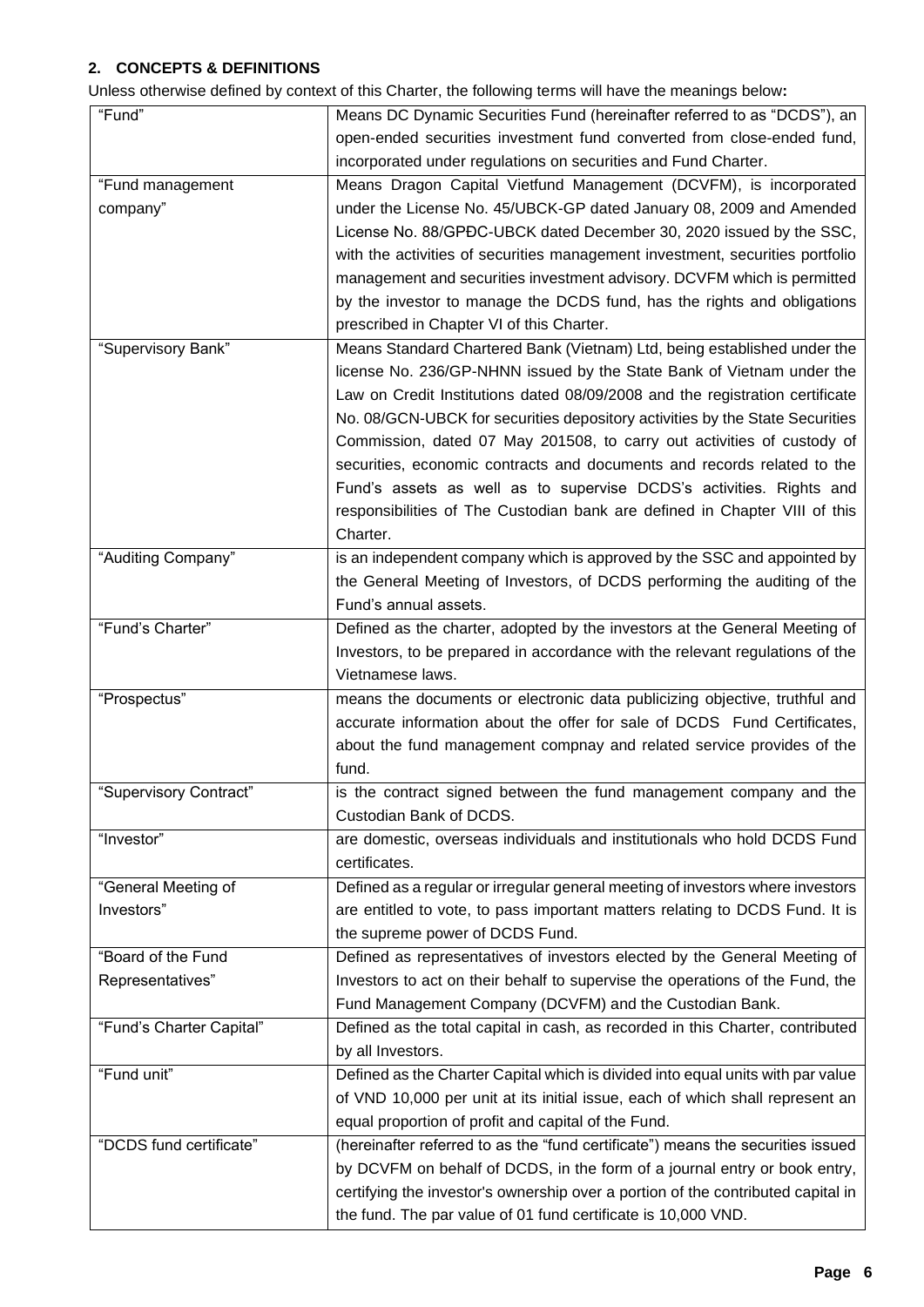| "Subscription price"       | Is the price that an investor must pay to buy a fund unit. The selling           |
|----------------------------|----------------------------------------------------------------------------------|
|                            | price/Issuing price in the trading periods after the Fund is converted is equal  |
|                            | to the net asset value per unit of the fund calculated plus the issuance service |
|                            | price specified in the Charter.                                                  |
| "Redemption price"         | Redemption price is the price of a fund unit, that Fund Management company       |
|                            | must pay investors, is determined by the net asset value per a fund unit minus   |
|                            | price of service of redemption as the Fund Charter.                              |
| "Price of service of       | Defined as the price of servicespayable to the Fund Management Company           |
| managing public securities | for its provision of fund management service as defined in Article 1.1 $-$       |
| investment funds"          | Chapter X of the Prospectus.                                                     |
| "Price of service of       | is the price of service that investors must pay when buying a fund unit at the   |
| Subscription at the next   | next subsequent trading cycle. Such price of service is counted as a             |
| subsequent trading cycle"  | percentage of the subscription amount of a fund unit and payable upon the        |
|                            | issuance.                                                                        |
| "Price of service of       | is the price of service that investors must pay when selling a fund unit. Such   |
| Redemption"                | price of service is substracted from the redeemed amount and payable as          |
|                            | the fund pays to investors and counted as a percentage of the redeemed           |
|                            | amount.                                                                          |
| "Fiscal Year"              | Defined as a period of twelve months which commences on the beginning of         |
|                            | the 1st of January and ends on the end of the 31st of December according         |
|                            | to calendar year. The first fiscal year of DCDS is calculated from the day on    |
|                            | which it is officially issued a license by the SSC until the end of the 31st of  |
|                            | December of the same year.                                                       |
| "Net Asset Value of the    | (Hereinafter referred to as NAV) is the total value of assets and investments    |
|                            |                                                                                  |
|                            |                                                                                  |
| Fund"                      | owned by the DCDS minus total liabilities of the DCDS on the trading day         |
|                            | closest to the valuation day.                                                    |
| "Valuation Day"            | means the date the fund management company determines the net asset              |
|                            | value of one fund Certificate unit.                                              |
| "Trading day"              | means the date when the fund management company, on behalf of the funds,         |
|                            | issues or repurchase open-ended fund certificates, as required by the            |
|                            | investors according to the trading mechanism of the Fund specified in this       |
|                            | <b>Fund Charter</b>                                                              |
| "Cut-off Time"             | means the deadline for distribution agents to receive trading orders from        |
|                            | investors that shall be executed on fund certificate trading days.               |
|                            | Cut-off Time Is 14:30 pm am on T-1 whereas T is the Valuation day and            |
|                            | Trading day.                                                                     |
| "Fund adminstration        | is a service that the fund management company authorize to a service             |
| service"                   | provider to undertake the following services:                                    |
|                            | - Make accounting records of transactions of a Fund: record the changes of       |
|                            | cash inflows and outflows of the Fund;                                           |
|                            | - Preparing the Fund's financial statements; coordinating with and assisting     |
|                            | Fund's auditing organizations in performing audits for the Fund;                 |
|                            | - Determining the Fund's net asset value, the net asset value per fund           |
|                            | certificate unit in accordance with legal regulations and the Fund's Charter;    |
|                            | - Carrying out other activities in accordance with legal regulations and the     |
|                            | Fund's Charter, the Contract signed with the Fund Management Company.            |
| "Transfer agency service"  | is a service that the fund management company authorize to a service             |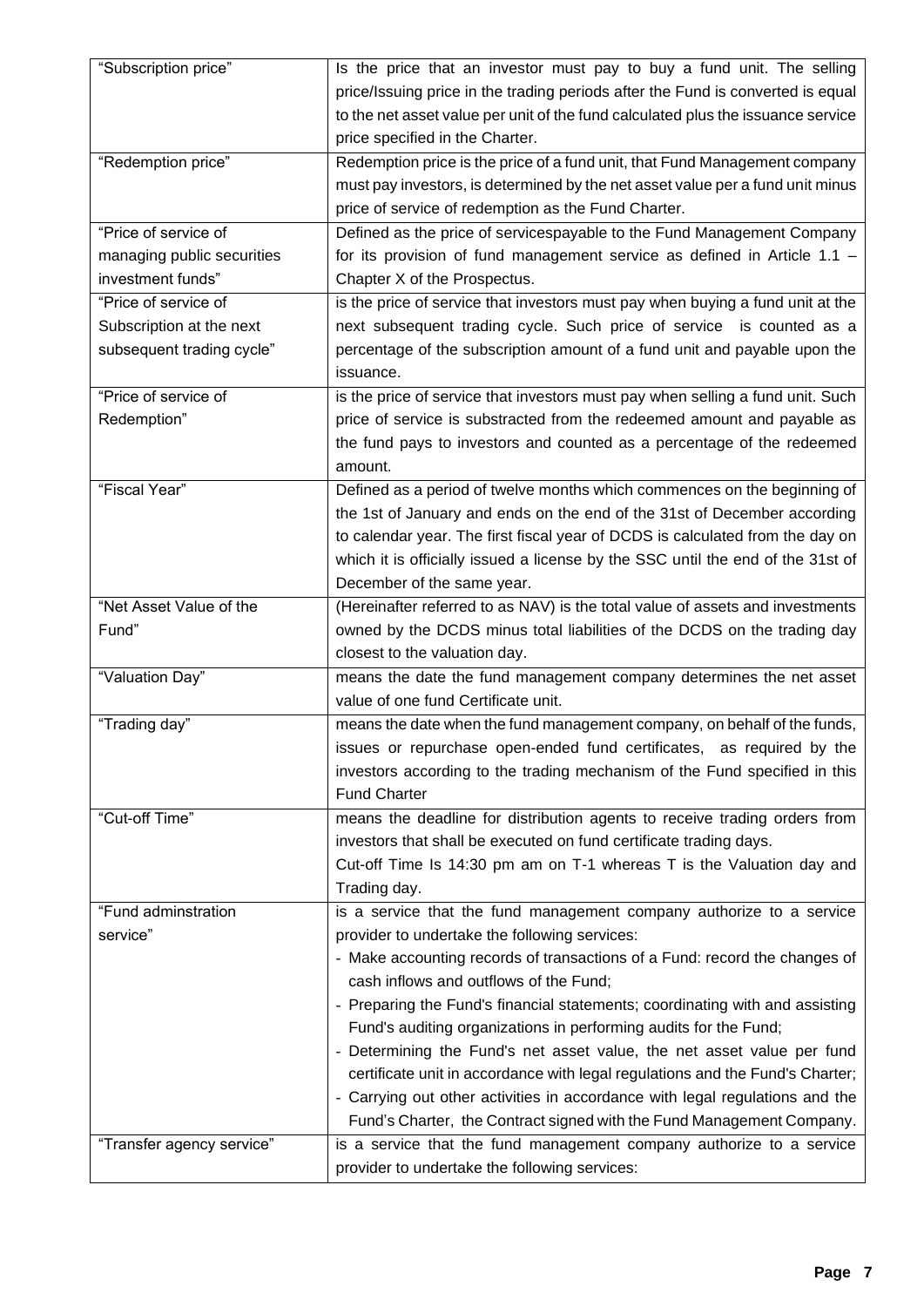|                       | - Preparing and managing the Main Register of investors; opening, tracking     |  |
|-----------------------|--------------------------------------------------------------------------------|--|
|                       | and managing the system of investors' trading accounts, omnibus                |  |
|                       | accounts; confirming the ownership of open-ended fund certificates;            |  |
|                       | - Making records of subscription orders, redemption orders, switching orders   |  |
|                       | of investors; carry out the ownership transfer of fund certificates; updating  |  |
|                       | Main Registers;                                                                |  |
|                       | - Supporting investors in implementation of rights related to the ownership of |  |
|                       | fund certificates of investors;                                                |  |
|                       | - Maintaining the communication channel with investors, distribution agents,   |  |
|                       | state competent authorities and other competent organizations;                 |  |
|                       | - Distributing to investors financial statements, fund operations reports,     |  |
|                       | trading account statements, transaction confirmations and other                |  |
|                       | documents required to be provided for investors;                               |  |
|                       | - Carrying out other activities in accordance with legal regulations and the   |  |
|                       | Fund"s Charter, the Contract signed with the Fund Management Company.          |  |
| "Distribution agents" | (are also known as Distributors) defined as the organizations that signed      |  |
|                       | distribution agreement with the fund management company and/or the fund        |  |
|                       | management company itself.                                                     |  |
| "Omnibus agent"       | mean distribution agents which open omnibus accounts in its name and           |  |
|                       | conduct transactions of fund certificates on behalf of investors in the sub-   |  |
|                       | account.                                                                       |  |
| "Affiliated person"   | as defined in Clause 46 of Article 4 of the Securities Law No. 54/2019/QH14    |  |
|                       | passed on November 26, 2006 by National Assembly of Socialist Republic of      |  |
|                       | Vietnam, effective from January 01, 2021.                                      |  |
| "Other definitions"   | Other definitions (if any) shall be construed as set forth in the law on       |  |
|                       | securities and other relevant documents.                                       |  |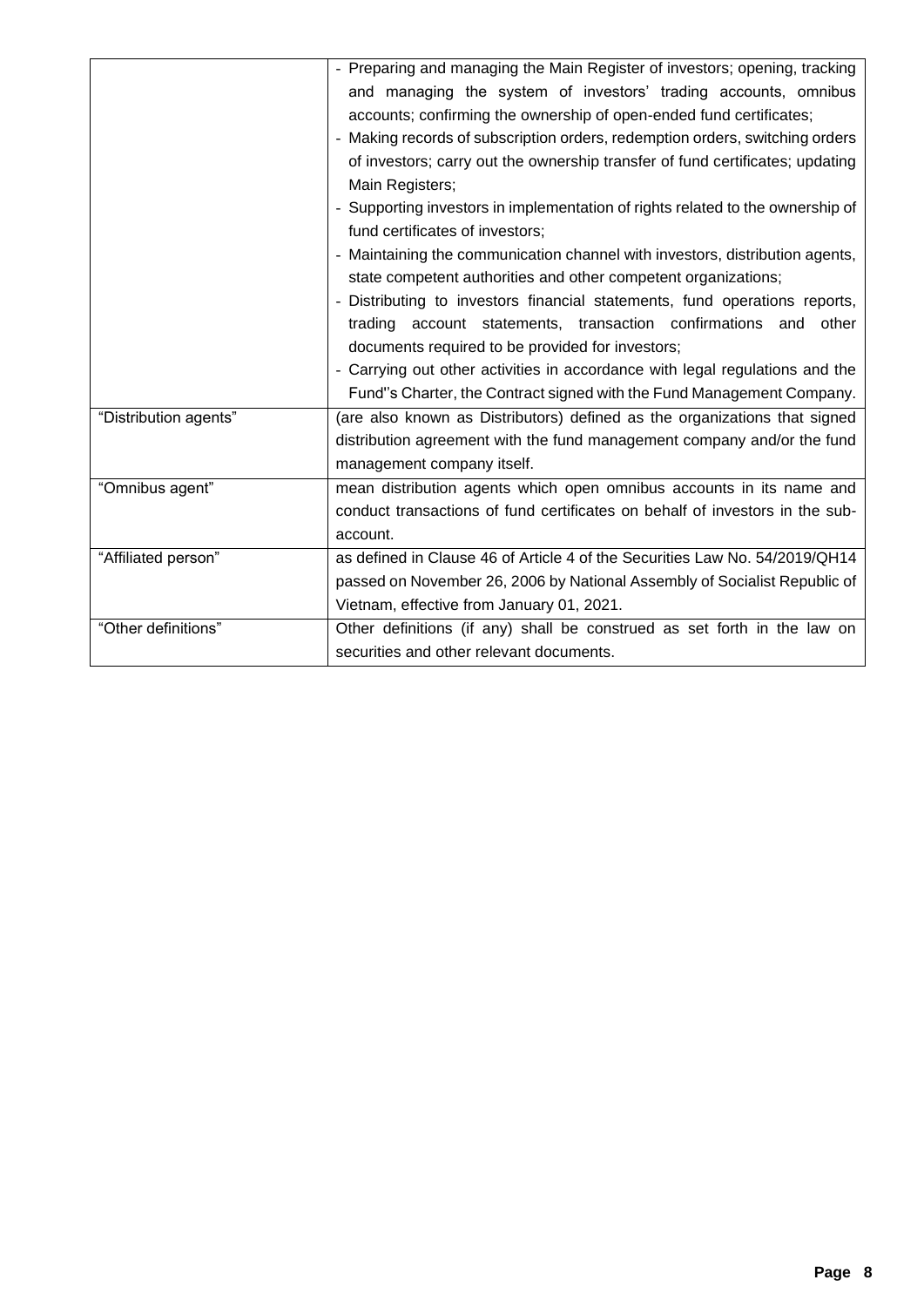#### **CHAPTER 1 GENERAL PROVISIONS**

#### **ARTICLE 1. Name and Contact details**

| Vietnamese name | : Quỹ Đầu tư Chứng khoán Năng động DC                       |
|-----------------|-------------------------------------------------------------|
| English name    | : DC Dynamic Securities Fund.                               |
| Abbreviation    | : DCDS                                                      |
| Address         | : 15 <sup>th</sup> Floor, Melinh Point Tower,               |
|                 | 02 Ngo Duc Ke St., Ben Nghe Ward, District 1, HCMC, Vietnam |
| Telephone       | : +84-28 3825 1488                                          |
| Fax             | : +84-28 3825 1489                                          |
| Website:        | : www.dragoncapital.com.vn                                  |

# **ARTICLE 2. Objectives of the fund**

DCDS Fund is managed by DCVFM with the aim of achieving profit from investment in equity and debt securities in accordance with Vietnamese law, Prospectus and Charter of the Fund.

#### **ARTICLE 3. Duration of the fund**

1. Term of operation of DCDS is not limitedand

# **ARTICLE 4. Coverted fund**

- 1. DCDS is a public open-end securities investment fund, shall operate in accordance with and be governed by Law on Securities no. 54/2019/QH14 passed by National Assembly of Socialist Republic of Vietnam on November 26, 2019, current regulations and this Charter.
- 2. During the Term, DCDS has obligation to redeem the fund certificates which have been issued to the Investorsin accordance with legal regulations.
- 3. The highest authority body of DCDS shall be the General Meeting of Investors.
- 4. The Board of Representatives of DCDS, elected by the General Meeting of Investors, will act on behalf of the General Meeting of Investors to supervise frequent activities of DCDS, DCVFM and the Custodian bank.
- 5. DCVFM is elected to perform the investment management for the DCDS Fund.

#### **ARTICLE 5. Total capital to be mobilized and number of fund certificates to be offered**

- 1. The total capital of DCDS is made by the contribution capital of the Investors/ authorized person. Investors/ authorized person shall contribute capital in Vietnam dong in the form of bank transfer into the fund's account opened at the supervisory bank.
- 2. The charter capital of DCDS is a thousand (1,000) billion Vietnam Dong and corresponds to one hundred (100) million fund units. The par value of a fund unit shall be VND10.000.

# **ARTICLE 6. Appointment of the capital mobilization and fund certificate offering representative**

- 1. DCDS shall appoint DCVFM as its representative to mobilize the capital and issue new fund certificates.
- 2. The legal representative of DCVFM shall be appointed as the representative of the fund's public offering of fund certificates.

#### **ARTICLE 7. Fund Management Company**

- Fund manangement company: DRAGON CAPITAL VIETFUND MANAGEMENT JOINT STOCK COMPANY (DCVFM)
- License for establishment and operation No. 45/UBCK-GP dated 08 Jan 2009 and Amended License No. 88/GPĐC-UBCK dated December 30, 2020 issued by the SSC.
- DCVFM is the official fund management company of DCDS. DCVFM operates under Law of Enterprise and Law on securities and other relevent regulations.

# • **Head office in Ho Chi Minh City**

15<sup>th</sup> Floor, Me Linh Point Building, 02 Ngo Duc Ke St, Dist 1, Ho Chi Minh city, Vietnam Tel: (84-28) 3825 1488 Fax: (84-28) 3825 1489 Website: www.dragoncapital.com.vn

# • **Hanoi Branch Office**

24th Floor, Tower 1, Capital Place Building, 29 Lieu Giai, Ngoc Khanh Ward, Ba Dinh District, Hanoi, Vietnam.Tel: (84-24) 3942 8168 Fax: (84-24) 3942 8169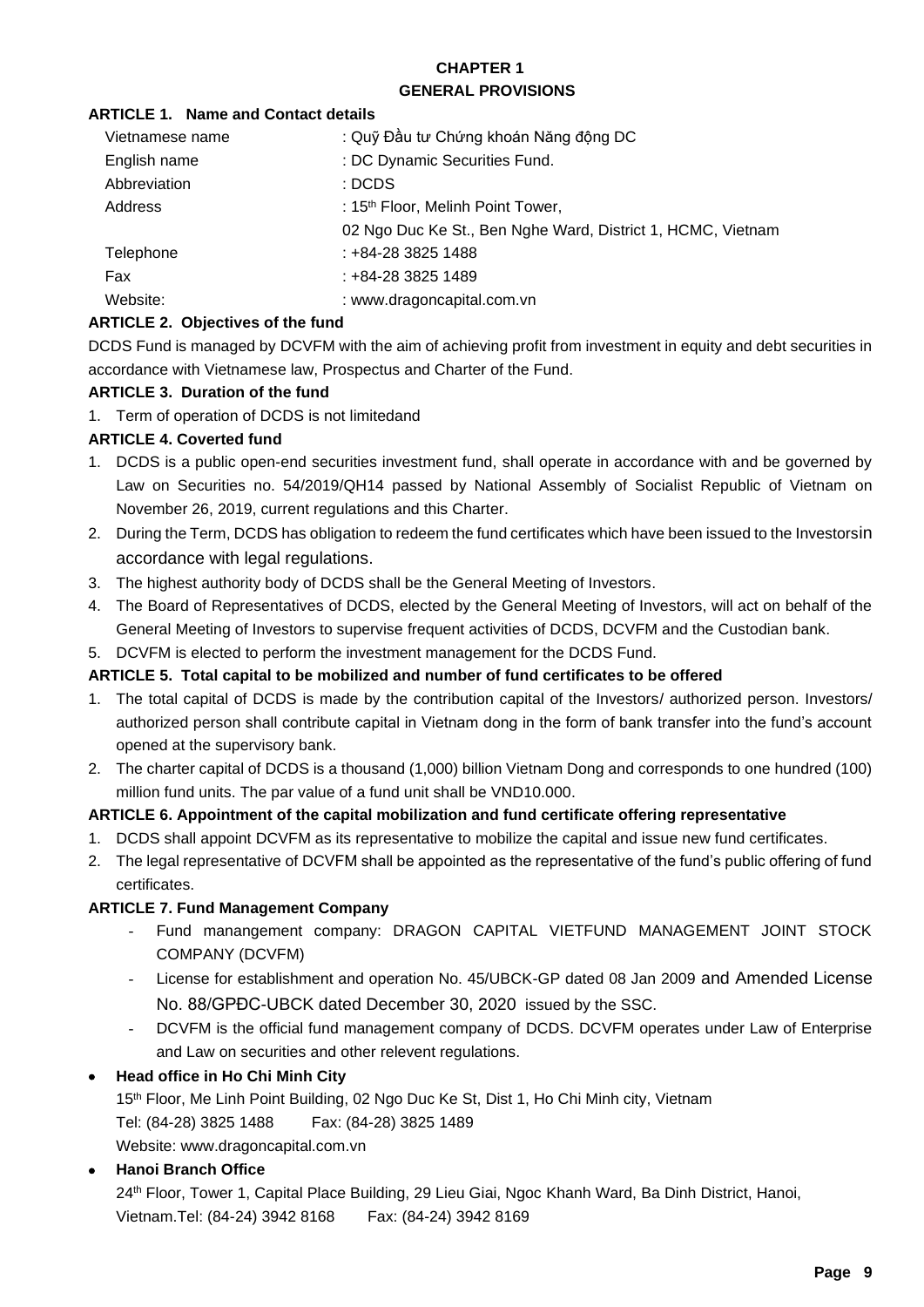#### **ARTICLE 8. The Custodian bank**

Standard Chartered Bank (Vietnam) Ltd, is established under the license No. 236/GP-NHNN issued by the State Bank of Vietnam under the Law on Credit Institutions dated 08/09/2008 and the registration certificate No. 08/GCN-UBCK for securities depository activities by the State Securities Commission, dated 07 May 2015, undertaking following services for investment funds established in Vietnam: preservation and depository of securities, the economy contracts, the documents relating to the Fund's assets, and to supervise the activities of the Fund. Rights and responsibilities of The Custodian bank are defined in Chapter VIII of this Charter.

The head office of Custodian bank is located at: Unit 1810 - 1815, Keangnam Hanoi Landmark Tower, E6 Pham Hung Street, Me Tri Ward, Nam Tu Liem Dist, Hanoi, Vietnam.

Tel: (84-24) 3936 8000 Fax: (84-24) 3248 4355

#### **Chapter II**

#### **PROVISIONS ON INVESTMENT OBJECTIVES, POLICIES AND LIMITATIONS**

#### **ARTICLE 9. Investment objectives**

The objective of DCDS is to seek long-term earnings from equity growth and income through investing into a diversified portfolio, including equity, convertible and debt securities in Vietnam. Asset allocation strategy aims to maximize profit with an optimal risk level via evaluating return and risk of investment opportunities.

#### **ARTICLE 10. Investment Strategy**

DCDS's strategy is active management in a balanced and diversified portfolio of equity, convertible and fixed income securities (including but not limited to Vietnamese Government bonds, government guaranteed bonds, municipal bonds, corporate bonds in accordance with Vietnamese law…), commercial notes and money market instruments. To the extent that the value of convertible securities can be attributed to their debt characteristics, they will be treated as debt securities for purposes of this investment policy. In normal market condition, the Fund would hold approximately approximately 20% of net asset value (NAV) in fixed income and cash, and 80% of NAV in stocks of companies operating in Vietnam. However, this ratio is not fixed. The Fund can flexibly change the ratio of asset allocation in accordance with the market and the economy in general in order to maximize the interests of investors. The Fund will combine the Strategy of value and growth to to identify investment opportunities in stocks of companies with large and medium capitalization with growth potential.

#### 1. Investment Structure

DCDS Fund shall be allowed to invest in the following assets:

- a) Deposits at commercial bank as stipulated by banking laws;
- b) Money market instruments including valuable papers and negotiable instruments in accordance with relevant laws and regulations;
- c) Government debt instruments, bonds underwritten by the Government and municipal bonds;
- d) Listed shares, registered shares, and listed bonds on stock exchanges, public fund certificates.
- e) Shares offered for the first time to the public, bonds offered to the public; Corporate bonds privately issued by listed organizations with credit institutions' payment guarantee or the issuer's commitment to repurchase at least once in 12 months and each commitment to redeem is at least 30 % value of the issue. The investment in this kind of assets shall be followed the following conditions:
	- All the securities shall be approved by the Board of Representatives by documents about type, securities ticker, quantity, trading value and timing;
	- There are sufficient documents to prove the payment guarantee or documents on the issuer's commitment to buy back.
- f) Listed and registered derivatives at Stock Exchanges, and solely used for hedging purpose and for the underlying securities in which the fund is holding;
- g) Rights and assets that may arise in connexion with securities that the fund is holding.

#### 2. Investment areas

With the above mentioned investment strategies, the Fund's asset allocation, from time to time, would change in accordance to stocks' growth potential and market liquidity.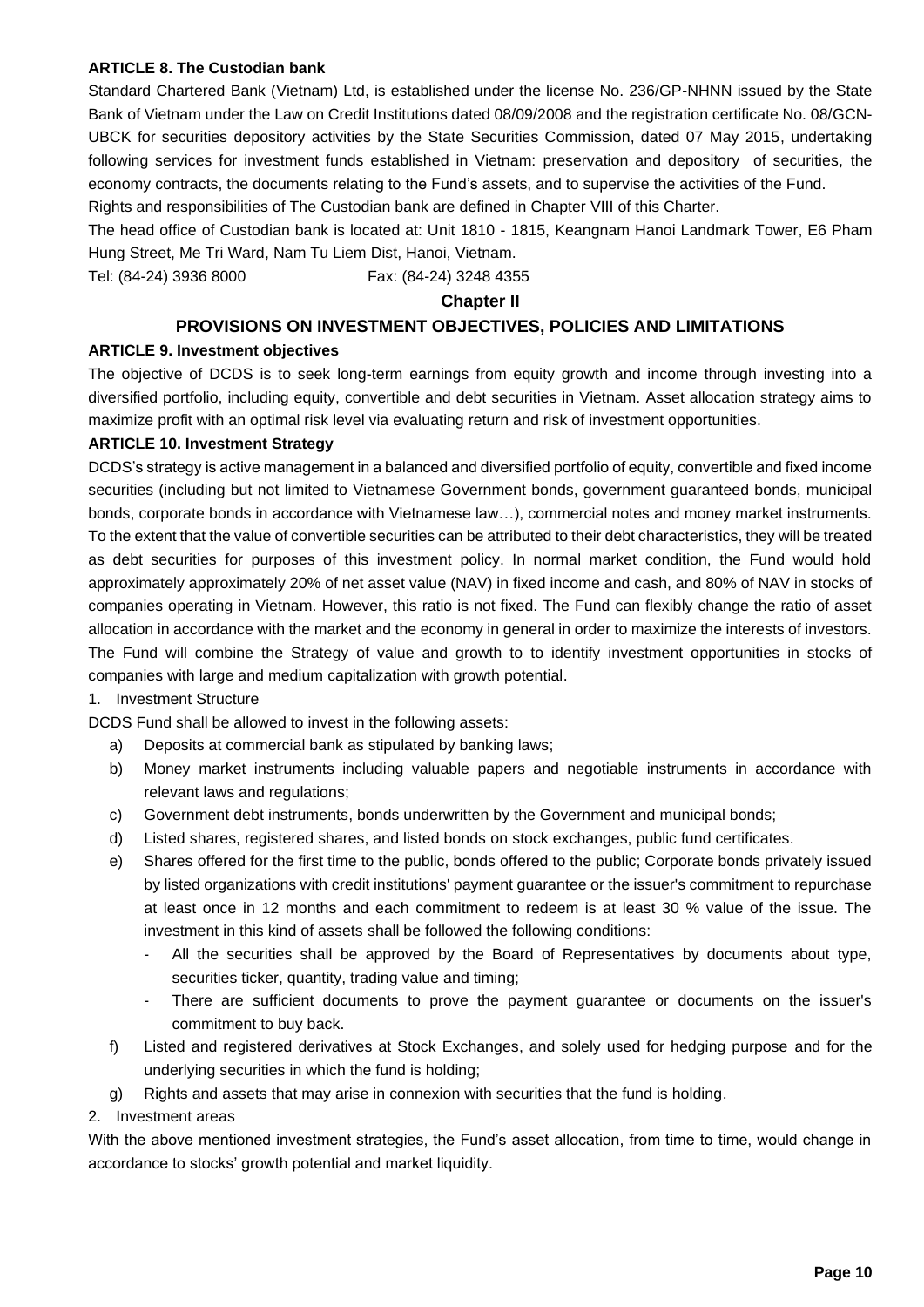The following sectors are DCDS's investable sectors. Changes in asset allocation by sectors will base on market liquidity and comply with investment' constraints detailing in the investment's constraints. The investable sectors include:

- Food & Beverages
- Materials & Resources
- **Energy**
- Retailing
- Banking Diversified Financials
- Real estate
- Capital goods
- **Utilities**
- Consumer goods
- Insurances
- Consumers & durable goods
- Transportation

# **ARTICLE 11. Investment restrictions**

- 1. DCDS's porfolio shall be in accordance to the investment objectives and structures as stated in Article 10 of this Charter and Prospectus.
- 2. DCDS's porfolio shall include securities of at least 6 issuers and follow the following conditions:
	- a) Except for deposits in the demand account of the fund opened at a supervisory bank, it is not allowed to invest more than forty-nine percents (49%) of the fund's total asset value in the assets referred to in points a, b Clause 1 Article 10 of this Charter;
	- b) Do not invest more than thirty percent (30%) of the fund's total asset value in assets set out in points a, b, d, e, f Clause 1 Article 10 of this Charter, these assets are issued by companies in the same group of companies having an ownership relationship in the following cases: parent company, subsidiary company; companies owning more than 35% of each other's shares or capital contributions; Subsidiary groups with the same parent company. In which the investment in derivative securities is calculated by the committed value of the contract determined in accordance with Clause 3, Article 56 of this Charter;
	- c) Do not invest more than 20% of total asset value of the fund in circulating securities and assets (if any) specified at Points a and b, Clause 1, Article 10 of this Charter of an issuer, except for Government debt instruments;
	- d) Do not invest in securities of an issuer more than 10% of the total value of circulating securities of that issuer; (except Government debt instrument);
	- e) Do not invest more than 10% of the fund's total asset value in the assets as stipulated in point e Clause 1 Article 10 of this Charter;
	- f) The total value of big investment items in the fund's investment portfolio shall not exceed forty percent (40%) of the fund's total asset value; Of which, the fund's major investment item is an investment in the types of assets specified at Points b, d, e and g, Clause 1, Article 10 of this Charter (except certificates of deposit) issued by the same issuer, whose total value accounts for 5% or more of the total asset value of the fund;
	- g) At any time, the total value in committed the transactions of derivative securities, outstanding loans and other payables of the fund must not exceed the net asset value of the fund;
	- h) Do not invest in fund certificates of the same fund;
	- i) Do not directly invest in real estates, precious stones and metals;
	- j) Only invest in other public fund certificates or public securities investment companies managed by other fund management companies and ensure the following restrictions:

- Do not invest in more than 10% of total outstanding fund certificates of a public fund or outstanding shares of a public securities investment company;

- Do not invest more than 20% of the fund's total asset value in fund certificates of a public fund or stock of a public securities investment company;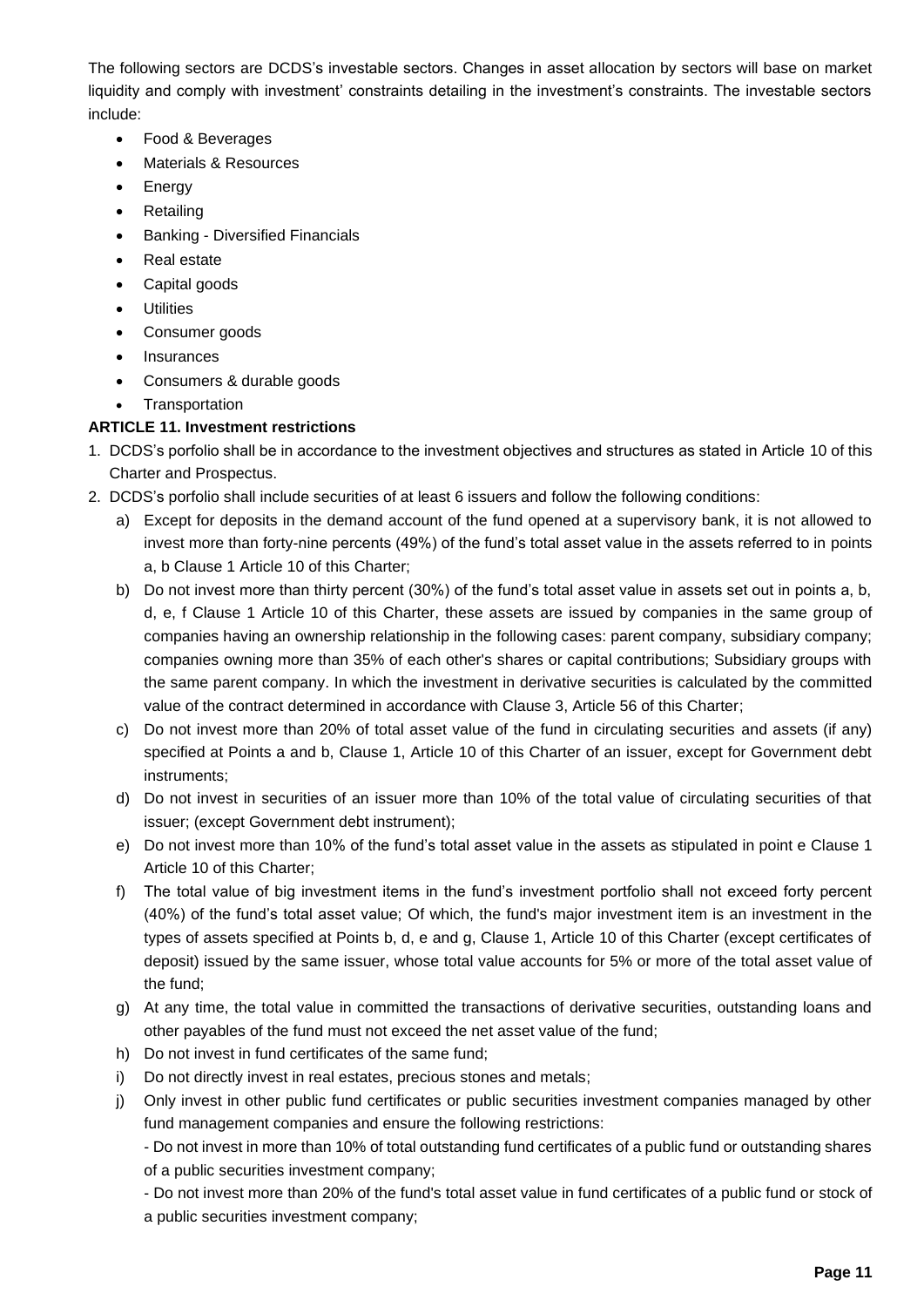- Do not invest more than 30% of the fund's total asset value in public fund certificates or public securities investment company shares.

- 3. The portfolio of an open-ended fund may only exceed the investment restrictions specified at Points a, b, c, d, e, f and j Clause 2 hereof, and only due to the following reasons:
	- a) The fluctuation of the market prices of assets in the fund's investment portfolio;
	- b) Execution of eligible payments of the fund according to the regulations, including implementation of transaction orders of investors ;
	- c) Split, merge, consolidation of issuers;
	- d) The new fund has just been licensed for establishment due to the splitting, merge, consolidation of the fund is executed, and the operation time has not exceeded six (06) months from the date of issuance of certificate of fund registration.
	- e) The fund is under dissolution process.
- 4. The fund management company is obliged to report, disclose information and adjust the fund's investment structure as follows:
	- Within 03 months from the date on which deviations arise due to the reasons specified at Points a, b, c and d, Clause 3 of this Article, the fund management company is obliged to notify the Securities Commission. State and readjust the structure of the investment portfolio to comply with the provisions of Clause 2 of this Article.
	- If the fund management company fails to comply with the investment restrictions as prescribed by law or the Fund Charter, the fund management company must adjust the investment portfolio within 15 days from date of detecting the discrepancy. The fund management company must compensate for the fund's damage (if any) and bear all arising costs related to the adjustment of the investment portfolio. If there is any profit, it must immediately record all profits to the fund.
	- Within 05 working days from the date of completion of the adjustment of the investment portfolio, the fund management company must disclose information as prescribed, and at the same time notify the State Securities Commission of the deviation of portfolio structure, causes, time of arising or discovery of the incident, level of damage and compensation for the fund (if any) or profits created for the fund (if any), measures remediation, execution time, correcting results.
- 5. Fund management company may only invest in deposit and monetary instruments stated in points a, b Clause 1 Article 10 of this Charter, issued by credit institutions approved by the board of representatives of the fund.
- 6. Deposit outward portfolio investments according to the provisions of the investment law after being approved by SSC for outward portfolio investments and followed the following principles:

a) The State Bank has granted the level of outward portfolio investments;

b) Asset only allowed to make outward portfolio investments in assets as stipulated in the Fund Charter and in accordance with the State Bank of Vietnam regulations;

c) Not to invest more than 20% of the fund's asset value abroad and not exceed the registered investment level certified by the State Bank of Vietnam;

d) The structure of the outward portfolio, the norms of foreign indirect investment, the adjustment of the amount of foreign indirect investment of the fund must comply with the regulations on the structure, the level of investment, the adjusted investment limit according to specified in this Article.

# **ARTICLE 12. Loan activities, loans, margin transactions**

- 1. Fund management company may not use the capital and assets of the fund to give or underwrite any loan;
- 2. Fund management companies may not take out loans for investment activities, except for short–term loans according to regulations on banks to defray necessary costs of the fund or make payments for fund certificate transactions with investors. The total value of short–term loans must not exceed five percents (5%) of the net asset values of the fund at any time and the longest loan term is thirty (30) days.
- 3. Fund management company may not use the fund's assets to make margin transactions (taking loans to purchase securities) for the fund or other organizations and individuals; may not use the fund's assets to make false transactions or give securities loans.
- 4. DCDS may conduct Government debt instruments repo transactions in accordance with the regulations of the Ministry of Finance on the management of Government debt instruments transactions.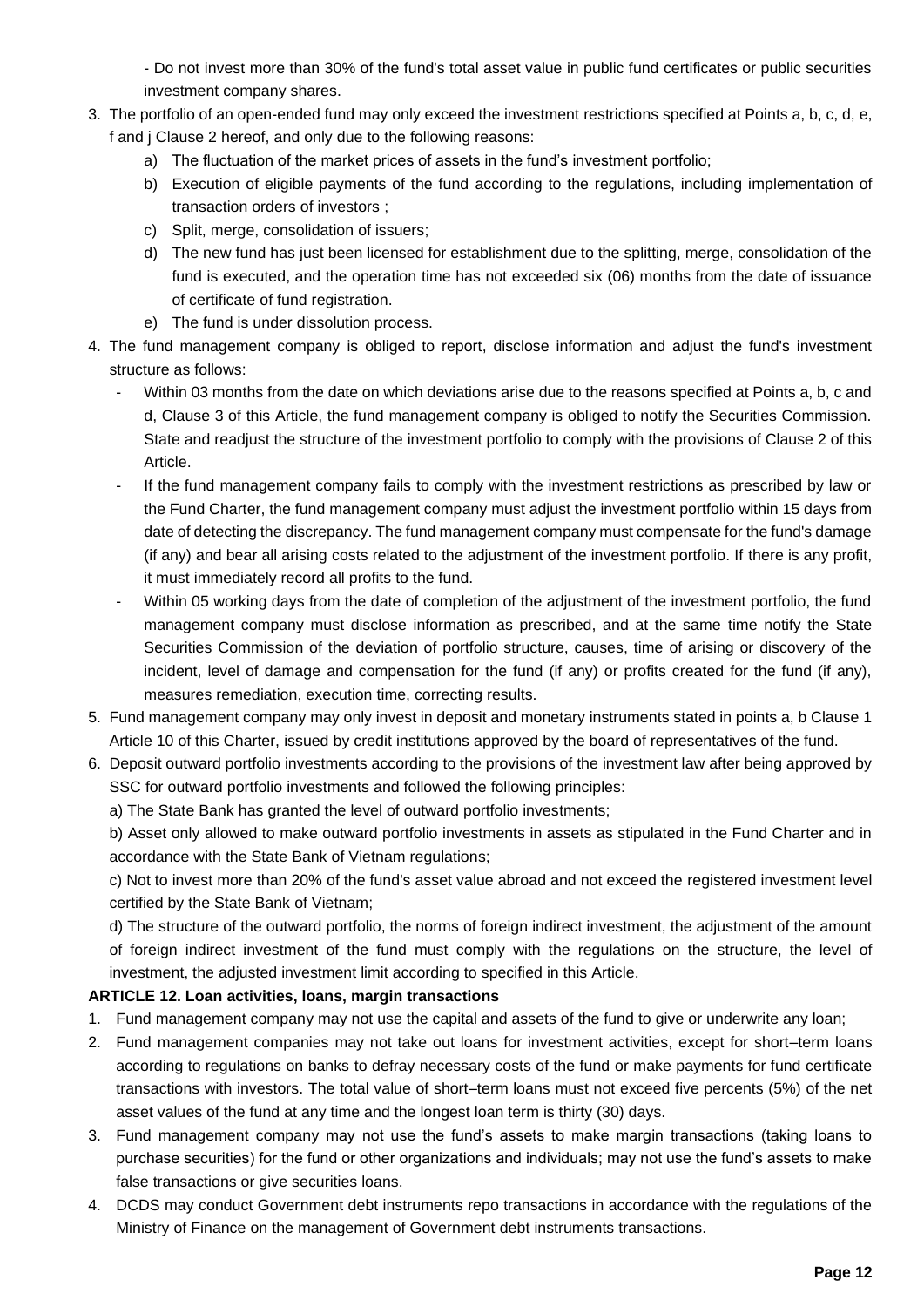#### **ARTICLE 13. Investment Selection Method**

#### 1. Equity investment selection process

DCDS will deploy fundamental analysis as principle for equity investment to assess growth potential, sustainability and risks of investment opportunities. Once investments are made, the Fund manager will maintain continuous monitoring and active portfolio management to assure profitability and risk management of the portfolio.

The fund managers applies the "bottom-up" approach as a decisive investing methodology to assess growth potential, sustainability and risks of equity investments. The fund will respectively assess: (i) business model, products offering, profit growth potential, financial strengths and stability, asset value, cash-flow forecast and quality of management; (ii) industry conditions including competition, market share, growth potential; (iii) changes in economic indicators and economic cycle, impacts of fiscal and monetary policy to GDP, interest rate, and inflation… 2. Fixed-income investment selection process

The research includes for instance fundamental analysis on macro scenarios and interest rate market movements; statistic and quantitative models. All information shall be analysed to get the most workable and profitable portfolio in the shortest possible time.

On corporate straight bonds, bonds with warrants and convertible bonds, the management company shall apply fundamental analysis and suitable credit rating model on the issuer in order to evaluate the most reasonable level of risks and opportunities.

# **Chapter III**

# **INVESTORS, REGISTER OF INVESTORS AND TRANSACTIONS IN FUND CERTIFICATES**

# **ARTICLE 14. Investors**

- 1. Investors of DCDS may be domestic and foreign individuals or incorporated entities, owning fund certificates. Such investors shall not be liable or have any other obligations to fund other than those within the number of fund units by them.
- 2. Incorporated investors shall include socio-economic organizations recognized by the law of Vietnam. Legal investors appoint legal representative to represent the number of fund certificates they own. The nomination, cancellation or replacement of this representative must be notified in writing, signed by the authorized representative of the institutional investor.

#### **ARTICLE 15. Rights and obligations of investors**

1. Investors have the following rights and obligations:

a) Benefit from the securities investment fund's investment activities in proportion to the capital contribution ratio;

b) To enjoy benefits and assets legally distributed from the liquidation of the securities investment fund's assets;

c) To request the securities investment fund management company to redeem open-end fund certificates;

d) To initiate a lawsuit against the securities investment fund management company, the custodian bank or a related organization if this organization violates its legitimate rights and interests;

đ) The right to be treated fairly, each fund certificate gives the holder equal rights, obligations and interests;

e) The right to freely transfer the fund certificates in accordance with the Fund Charter, except where the assignment is restricted in accordance with the provisions of law and the Fund Charter;

f) Right to full access to periodic and extraordinary information about the Fund's operations;

g) Rights and responsibilities to participate in the General Meeting of Investors and exercise the right to vote in the form of either directly or through an authorized representative or remote voting (sending mail, fax, email, attending online conferences, electronic voting or other electronic forms);

h) Exercise their rights through the General Meeting of Investors and be obliged to abide by decisions of the General Meeting of Investors;

k) The obligation to pay in full for the fund certificate within the time limit specified in the Fund Charter, Prospectus and only be responsible for debts and other property obligations of the fund within the amount paid. payment when purchasing fund certificates;

l) Other rights and obligations accordance with provisions of law on secutities and this Charter.

2. An investor or group of investors owning 5% or more of the total outstanding fund certificates has the following rights: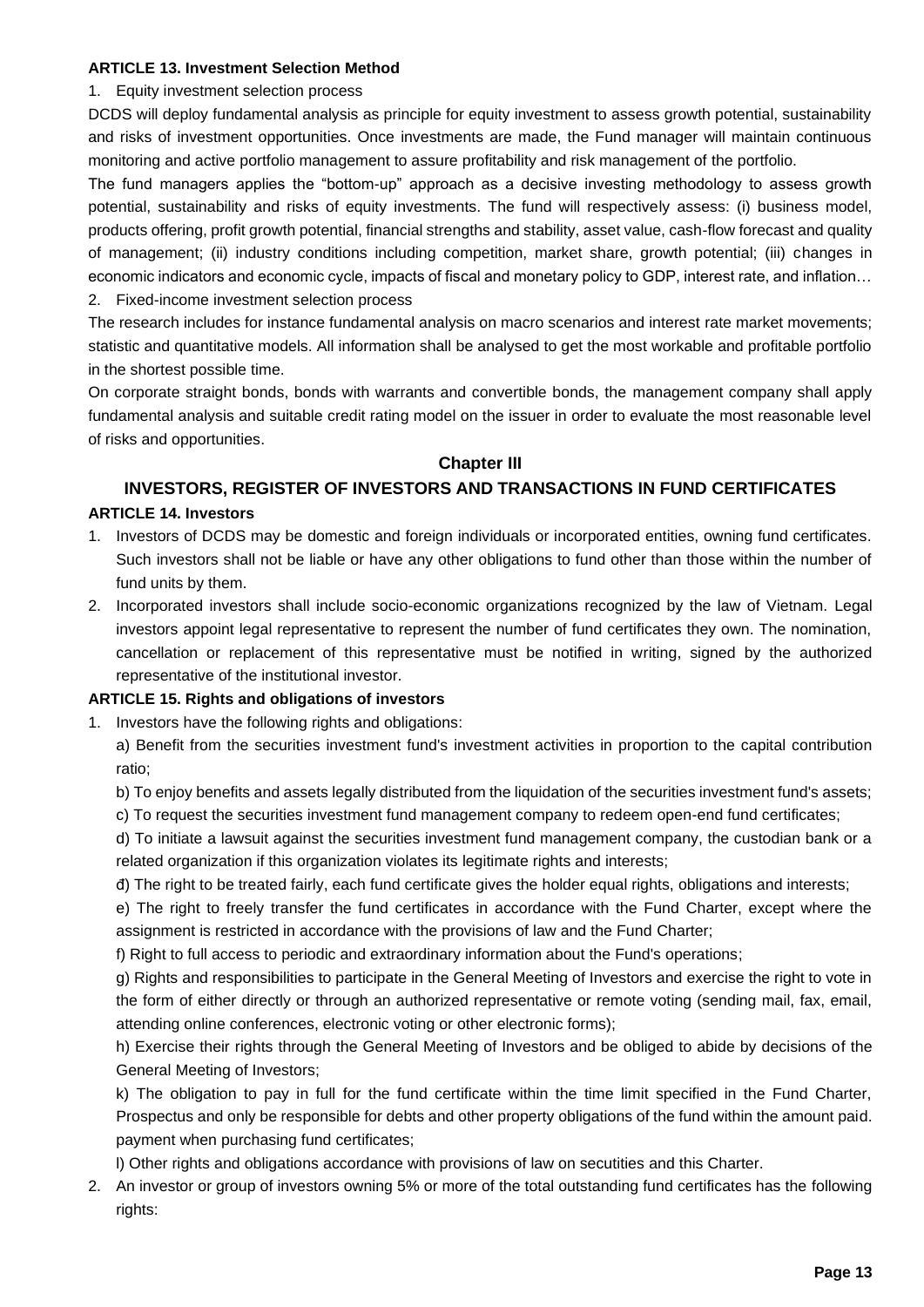a) To examine and extract the minutes book and Resolutions of the Board of Representatives, the annual financial statements and reports of the supervisory bank relating to the operation of the fund;

b) To request the fund management company to convene an extraordinary General Meeting of Investors in the following cases:

- The fund management company, the custodian bank violates the investor's rights or the obligations of the fund management company, the custodian bank or makes a decision beyond the authority specified in the Fund Charter, the Custodian contract. close to or assigned by the General Meeting of Investors, causing losses to the fund;

- The Board of Representatives has expired for more than 6 months but has not been elected to replace it;

- Other cases as stipulated in the Fund Charter;

c) To request the fund management company and the supervising bank to explain unusual issues related to the assets and the management and transaction of the fund's assets. Within 15 days from the date of receiving the request, the fund management company and the custodian bank must reply to the investor;

d) To propose issues to be included in the agenda of the General Meeting of Investors. The recommendation must be in writing and sent to the fund management company at least three (03) working days before the opening date:

đ) Other rights and obligations as prescribed in the Fund Charter.

- 3. Investors or groups of investors owning 10% or more of the total outstanding fund certificates have the right to nominate people to the Board of Representatives. The nomination letter and procedures are similar to those of the law on enterprises, applicable to the nomination of a person to the Board of Directors by a shareholder or a group of shareholders holding 10% or more of the total number of common shares.
- 4. Requests and recommendations of investors or groups of investors as provided for in Clause 2.3 of this Article must be made in writing and must contain full name, contact address, identity card number or citizen ID or Passport or other legal personal identification; name, head office address, nationality, number of the Certificate of Business registration or the number of the Establishment Decision for the investor being an organization; the number of fund certificates held and the holding time of each investor, the total number of fund certificates of the group of investors and the ownership percentage in the total outstanding fund certificates of the fund; content requests and recommendations; grounds and reasons. In case of convening the extraordinary General Meeting of Investors as prescribed at Point b, Clause 2 of this Article, there must be documents verifying the reasons for convening the extraordinary General Meeting of investors; or documents, evidence about the violations of the fund management company, the custodian bank or the decision beyond its authority as prescribed in the Fund Charter, the Custodian contract.

#### **ARTICLE 16. Register of investors**

1. The Transfer Agent services provider must prepare, file and promptly update the Main register of investor (Main Register) from the time DCDS completes the transferring of fund certificates account management to investors after conversion.The register of Investors of the Fund is in writing, in the form of electronic information data files or in both formats.

Main, subsidy Register shall comprise the following contents:

- a. Name and address of the fund management company, name and address of custodian bank, Name of the DCDS Fund,
- b. Number of the certificate of registration of the offer, total value of capital raised and the operational duration of the Fund,
- c. Investor's information:
	- i. For individual: Name investor, numbers of valid ID card or [Citizen Card](https://www.citizencard.com/) (for investors with Vietnamese nationality) or Passport or other valid legal personal attestation, trading code (for foreign investor), contact address, telephone numbers, email address (if any);
- d. ii. For the organization: full name, short name, trade name, head office address, the number of licenses for the establishment and operation / business registration certificate, trading code (for foreign investor); contact address, fax number; information about the legal representative and the authorized person (including the same information as the individual investor mentioned above) Securities depository account number (if any), the number of investor's account, or the number of personal sub – accounts, attached with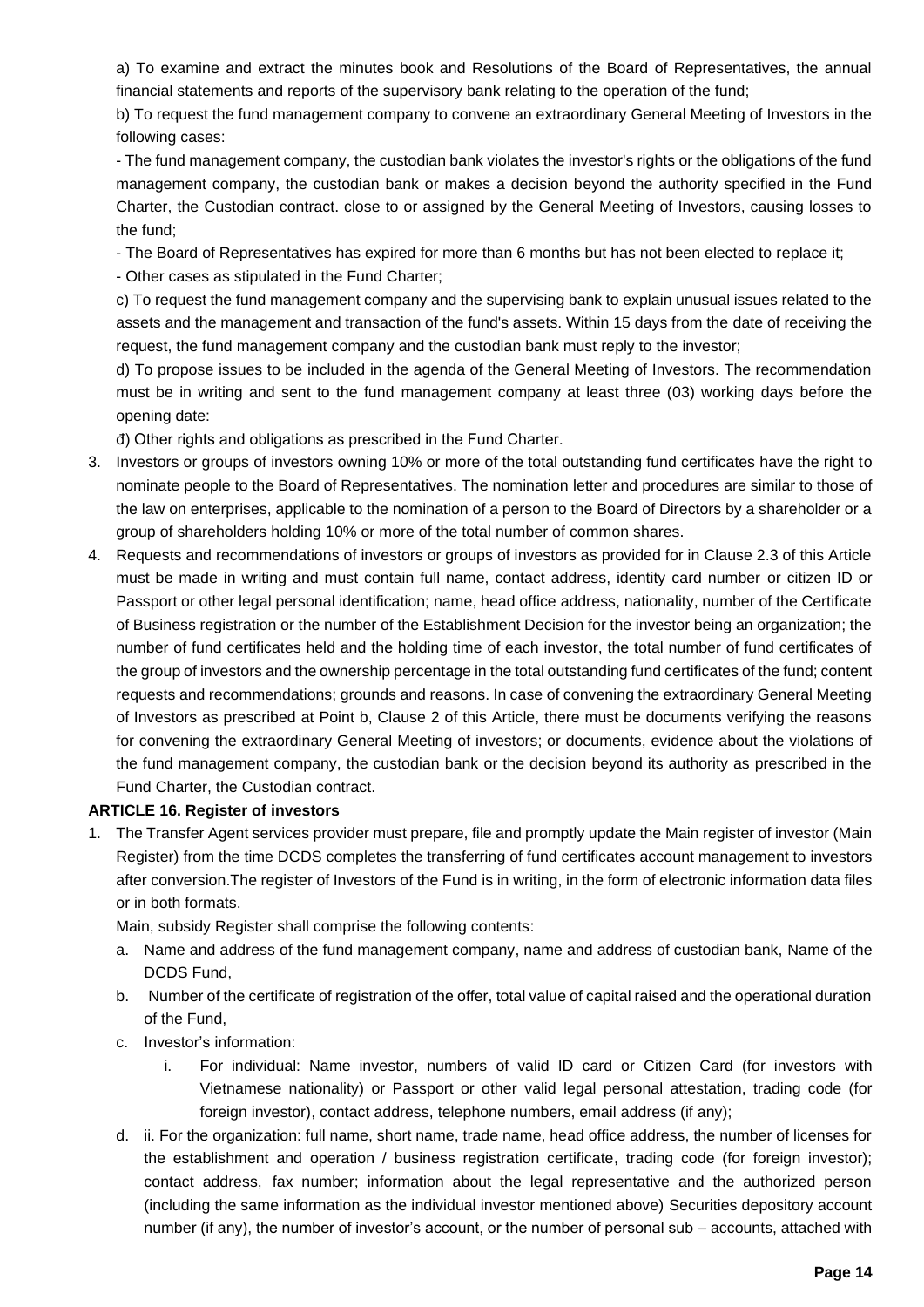the number of omnibus accounts of omnibus agent; securities trading codes (with respect to foreign investors);

- e. The number of fund certificates held; the date of subscription purchase and date of payment;
- f. Date of preparing the Register.
- 2. Fund Management Company, The Transfer Agent services provider shall at any time have sufficient information about the ownership of each investor (including investors trading on registered accounts), including those trading on omnibus accounts. Information about assets of investors in main registers of investors, including investors trading on the account of omnibus agents shall be the evidence confirming investors' ownership of fund certificates. Investors' ownership shall be established at the time when information about investors' ownership is updated into Main Register.
- 3. The Main Register shall be kept at the office of The Transfer Agent services provider and the Fund Management Company.

# **ARTICLE 17. Fund certificate transactions**

- 1. The Fund management company shall arrange the trading of fund certificates for investors. Open-ended fund certificate trading activities shall be arranged periodically.
- 2. Trading frequency shall be arranged on every working day, except for the compensatory working day would be fallen on Saturday and/or Sunday. If the trading day falls on a public holiday, the trading shall be carried on the next trading day. The Fund management company shall announce to investors, distribution agents and other related service providers about details of the trading schedule and the Cut-off time whenever the holiday is coming on our website or emails.

The reducing of trading frequency shall be approved by the general investors meeting and the trading frequency are not less than two (02) times in one (01) months.

- 3. Trading fund certificates
	- a. Subscription orders
		- Minimum required subscription amount specified in the Fund's Prospectus.
		- Investors/ authorized person transfer the subscription amount to the Vietnam Dong account of DCDS at Custodian Bank. Where orders of subscription of fund certificates and payment for such orders are performed by individuals or organizations other than investors, order forms and written confirmation of such payment must clearly include name, account number and payment value of the interested investor.
		- Solving method in case the actual payment for subscription amount is less than or greater than the registered subscription amount and in case of invalid trading, detail stated in Prospectus.
		- - The number of fund certificates that investor shall receive for the IPO shall be alloted as the following formula:

| Number of fund certificates<br>received | Subscription amount x (1- Price of service of Subscription |
|-----------------------------------------|------------------------------------------------------------|
|                                         | (%))                                                       |
|                                         | NAV per unit use at the Trading day                        |

- Procedure of receiving and executing subscription orders shall be stated in Prospectus.
- b. Redemption orders
	- The redemption units specified in the Fund's Prospectus.
	- Solving method in case of the registered redemption units cause remaining units in the account less than the required account maintaining units or invalid trading, detail stated in Prospectus. The redemption order can not be redeemed or only be partially redeemed as stated in Article 18 of this Charter.
	- Investors shall comply with all the tax obligations (if any) for the redemption orders per current legal regulations.
	- Redemption payment shall be made by directly transferring to investors' bank accounts or a registered agent or a bank account designated by the investor as detailed in the Fund's Prospectus by Vietnam dong. Bank charges in this case will be paid by the investor (if any).
	- Redemption amount shall be calculated at the following formula: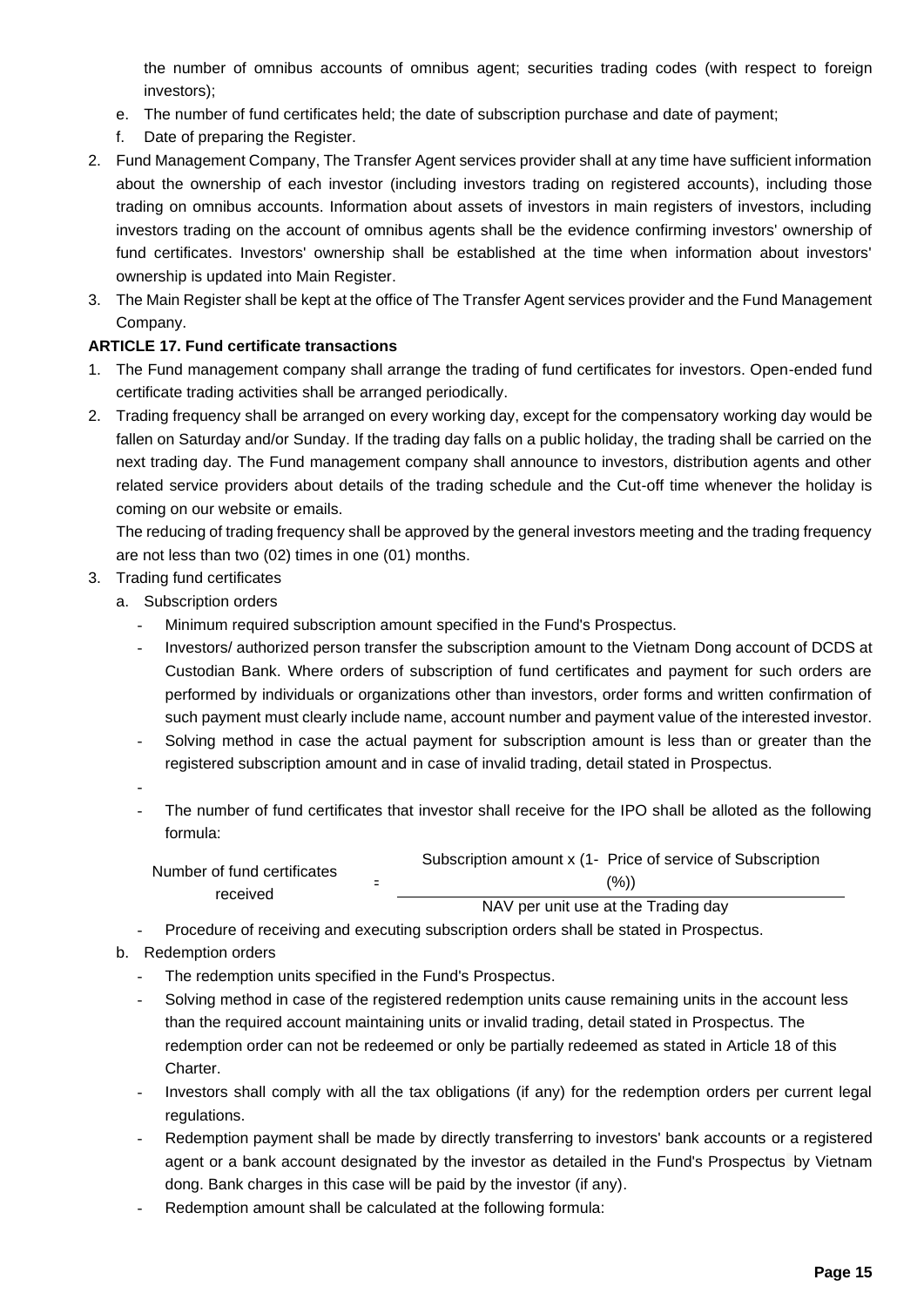Redemtion = Number of redeemed x NAV per unit use x (1– Price of service of amount received fund certificate at Trading day Redemption (%))

- Procedure of receiving and executing Redemption orders shall be stated in Prospectus.
- c. Switching Orders
	- All Investors shall have the right to switch between different open-ended of DCVFM and those openended funds have the same the transfer agent service provider except switching to Vietnam Select Equities Investment Fund (VFMVSF).
	- Principle of receiving and executing switching orders shall be stated in Prospectus.
	- The Fund management company shall update all information on the switching regulations to the investors on the website of the fund management company and Distribution agents.
- 4. Non-commercial transactions (gift, present, inheritance, transfer of ownership…)
	- All of DCDS non-commercial transactions (gift, present, inheritance, transfer of ownership...) to an individual/institution shall be executed at appointed Distribution Agents.
	- Procedure of receiving and executing Non-commercial transactions shall be stated in Prospectus.
	- Investors must provide all the necessary documents to complete the non-commercial transaction as applicable laws.
	- Non-commercial price of service of transaction shall be stated in Prospectus.
	- Investors shall be responsible to fulfill any tax duty arised from the non-commercial transaction as applicable laws.
- 5. Detail of Investment in fund certificates under the Periodic Investment Program ( if applicable to the fund) is stipulated in Propestus of DCDS.
- 6. Fund management companies, relevant persons of the fund management companies may contribute capital, trade certificates of open-ended funds managed by the fund management company at the same price as that of other investors in accordance with Article 14 this fund Charter.

#### **ARTICLE 18. Partial redemption, suspension of trading of open-ended fund transactions**

- 1. The fund management company shall be allowed to satisfy part of an investor's subscription, redemption or switching orders under the following circumstances:
- a. The total value of redemption orders (including redemption orders for switch) minus the total value of subscription orders (including subscription orders for switch) on the trading day of fund certificates exceeds ten percent (10%) of the net asset value of that fund; or
- b. The implementation of all of the investors' orders shall lead to the fact that:
	- The net asset value of the fund is lower than VND fifty (50) billion.
	- The remaining net asset value or the remaining fund units of the fund are lower than the minimum net asset value or the minimum number of circulating fund units as specified in the Fund Charter and Prospectus (if any); or
	- The number of circulating fund units exceeds the maximum amount (if any) specified in the Fund Charter and the Prospectus.
- c. The selling of securities in the portfolio for cash to satisfy the redemption orders cannot be executed due to the following circumtances:
	- The lack of market liquidity which cannot satisfy the redemption orders;
	- One (or more) securities in the DCDS portfolio is suspended trading due to the Decision from the Securities Exchanges.
- 2. For the case specified at Point a, Clause 1 of this Article, the fund management company may extend the payment term up to 30 days after obtaining the approval of the Board of Representatives from the date of trading fund certificates.
- 3. For the redemption/switching orders that were partly executed as mentioned in Clause 1of this Article, the fund management shall apply the pro-rata principle for fund certificates alllotment as follows:
	- The executed value shall be allotted to all investors registered at the same trading cycle, ensuring the pro-rata between the executed value and the registered value so that the total value of redemption at the trading day shall not violate the conditions for partial stated in this Article. The number of redeemed fund certificates in this case shall be calculated as the following formula: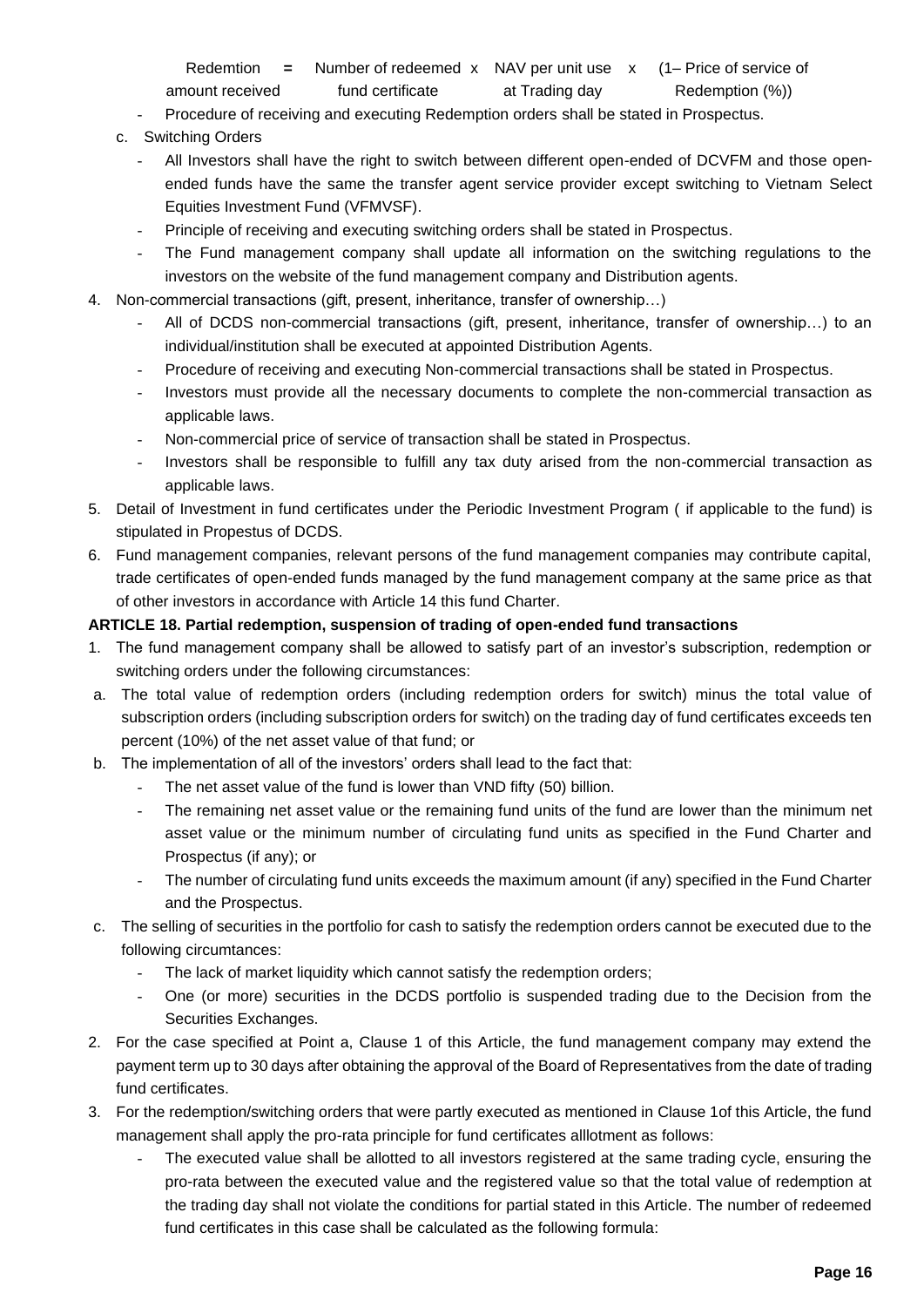$$
Xi = SLDKi * \frac{SLTT}{\sum SLDKi}
$$

Whereas:

Xi: The actual redeemed fund certificates that an investor can redeem (or number of fund certificates are actually executed in the redemption order). Number of allotted fund units can be rounded up to two decimal places;

SLDKi: Number of fund certificates that an investor has registered to redeem;

SLTT: Total number of fund certificates that the Fund management can actually satisfy the redemption orders.

 $\sum$  SLDKi: Total number of fund certificates that investors have registered to redeem in one trading cycle.

- Solving method of the unredeemed orders shall be stated in Prospectus.
- Statement on fully redemption or partial redemption or canceled orders shall be announced in details of the trading confirmation reports to investors.
- 4. The fund management company may suspend in trading of fund certificates where one of following events happens:
	- Force majeure condition;
	- It is impossible to determine the net asset value of the fund at the Trading day due to securities trading in the fund's portfolio are suspended from trading under the decision of the Exchange Securities
	- Other cases as prescribed in the fund's charter or the State Securities Commission deems necessary
- 5. The fund management company shall report to the fund representative board and SSC, within 24 hours, since the occurrence of events specified in Clause 4 of this Article except at the request of the State Securities Commission and shall have to resume the repurchase orders of open-ended fund certificate after such event ends.
- 6. Duration for suspension of fund certificate trading is not extended beyond ninety (90) days from suspension of fund certificate trading day.
- 7. Within period of thirty (30) days, from the end of suspension of fund certificate trading period as stated in Clause 6 of this Article, the Fund management company shall organize an investors'general meeting to consult investors of the dissolution, segregation of the fund or the extension of the suspension duration.
- 8. Within the time frame to convene the investors' general meeting, if the reasons for such suspension of fund certificate trading end, the fund management company may cancel the convention of the investors' general meeting.

#### **ARTICLE 19. Subscription price and redemption price of open-ended fund units**

- 1. Subscription price at trading cycles after conversion is the price that investors must pay when buying a fund unit use at the issue of fund certificates to the public. The subscription price shall be determined by the net asset value per a fund unit as of the fund certificate trading day plus price of service of subscription.
- 2. Redemption price is the price of a fund unit, that Fund Management company must pay investors, is determined by the net asset value per a fund unit as of the fund certificate Trading day minus price of service of redemption.
- 3. Price of service of Subscription, Redemption fee stated in Chapter XIII of this Charter.

# **ARTICLE 20. Inheritance of fund certificates**

- 1. Any inheritance of fund certificates shall be in line with prevailing legal regulations on inheritance. The fund shall only recognize legal heirs and shall not be responsible for any disputes with respect to such inheritance or heirs.
- 2. The Transfer Agent shall register such legal heirs in the register of investors after such heirs provide sufficient legal evidence of their inheritance to the fund management company or authorized service providers.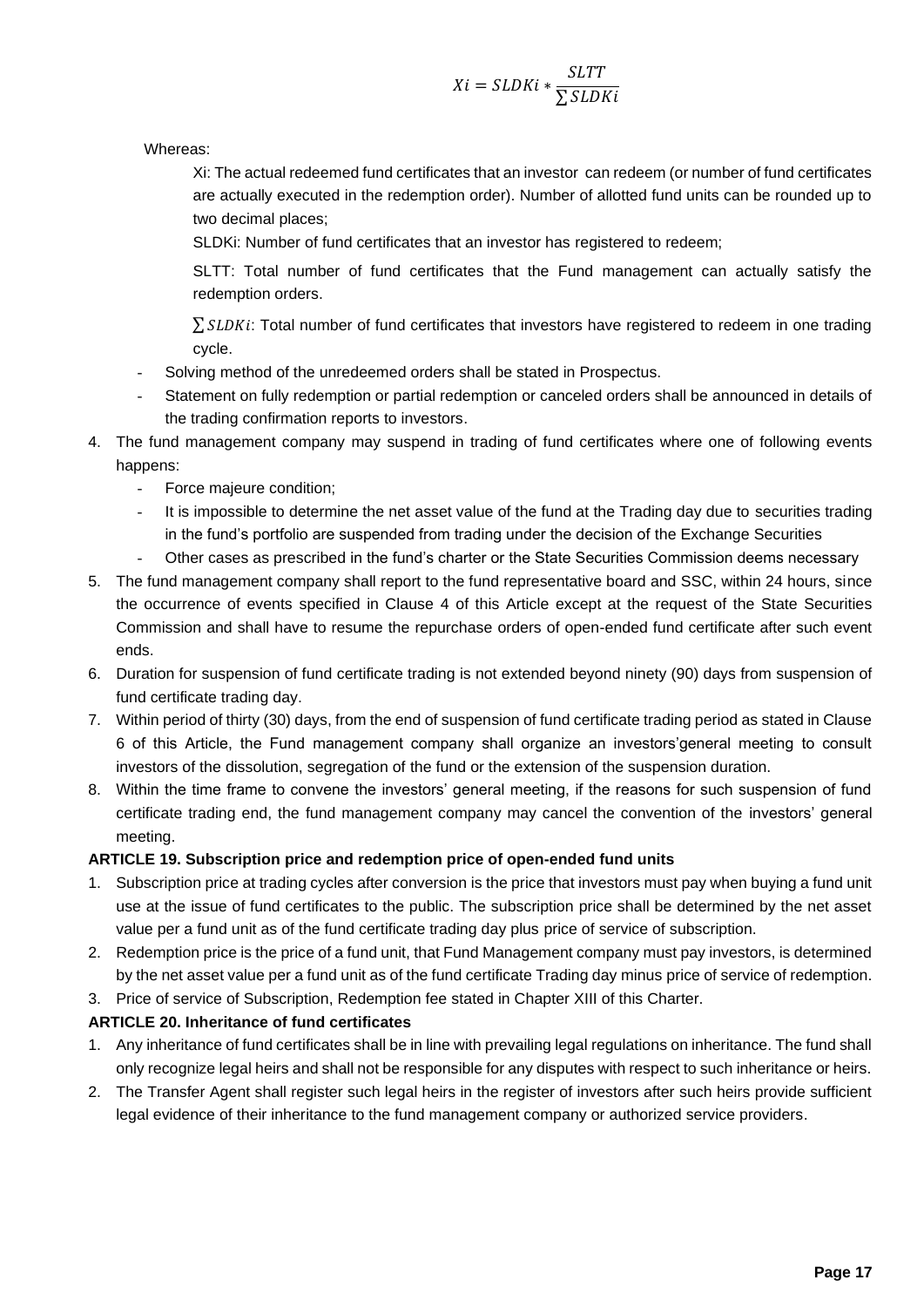# **Chapter IV GENERAL INVESTORS MEETING**

# **ARTICLE 21. General investors meeting**

- 1. The general investors meeting is the highest authority of DCDS. All investors named in the register of investors prior to the convention of such meeting shall be entitled to attend such meeting.
- 2. The annual General Meeting of Investors shall be held within 4 months from the end of the fiscal year. At the request of the Board of Representatives, the Annual General Meeting of Investors may be extended for no more than 06 months from the end of the fiscal year and must be notified to the State Securities Commission.
- 3. The annual general meeting of investors can be held in the form of a concentrated meeting or collecting written opinions or attending and voting via online conference, electronic voting or electric form. other death. The General Meeting of Investors in the form of collecting written opinions can be done in the form of writing or email. The General Meeting of Investors authorizes the Board of Representatives to approve the regulations of the form of written opinion meeting, online conference, electronic voting or other electronic form (if any).
- 4. The agenda and contents of the General Meeting of Investors are built by the fund management company corresponding to the agenda and contents of the General Meeting of Shareholders in accordance with the law on enterprises. At least 07 working days before the General Meeting of Investors, the fund management company must send to the State Securities Commission all the agenda, meeting contents and relevant documents, concurrently. announce information about convening the General Meeting of Investors, clearly stating the reason and objectives of the meeting.
- 5. All costs for the annual General Meeting of investors and the initial General Meeting of investors shall be paid by DCDS.

# **ARTICLE 22. Extraordinary Investors' General Meeting**

- 1. The fund management company shall convene an extraordinary Investors' General Meeting in the following cases:
	- a) The fund management company, or Supervisory Bank, or the fund representative board considers such meeting are necessary for the interests of the fund;
	- b) Upon request of an investor or a group of investors as stipulated at Point b, Clause 2, Article 15 of this Charter.
- 2. The convention of such extraordinary Investors' General Meeting as mentioned in Clause 4 of this Article shall be conducted within 30 days from the date when the fund management company receives request for convention of an extraordinary Investors' General Meeting.
- 3. In case the fund management company fails to convene the General Meeting of Investors as provided for in Clause 2 of this Article, the fund management company shall be responsible by law and must compensate for any damage arising to the fund (if any). If the fund management company fails to convene a meeting of the General Meeting of Investors as prescribed in Clause 2 of this Article, within the next 30 days, the Board of Representatives or the supervisory bank shall convene the General Meeting of Investors according to the order and procedures specified in this Charter.

# **ARTICLE 23. Rights and obligations of the general investors meeting**

- 1. To elect, remove or dismiss the chairman and member of the fund representative board;
- 2. To approve the remuneration and operating expenses of the fund representative board;
- 3. To approve changes the prices of service payable to the Fund Management Company and the Custodian bank;
- 4. To consider and deal with breaches by the Fund Management Company, the Custodian bank and the Board of Representatives cause losses to the fund;
- 5. To approve the modification and supplementation of the fund's charter,
- 6. To approve the profit distribution plan,
- 7. To approve fundamental changes in the fund's investment policies and objectives and dissolution of the Fund;
- 8. To replace the fund management company or the supervisory bank;
- 9. To request the Fund Management Company and the Custodian bank to submit books or transaction documents at the General Investors Meeting;
- 10. To approve reports on the financial position, assets and annual operations of the fund;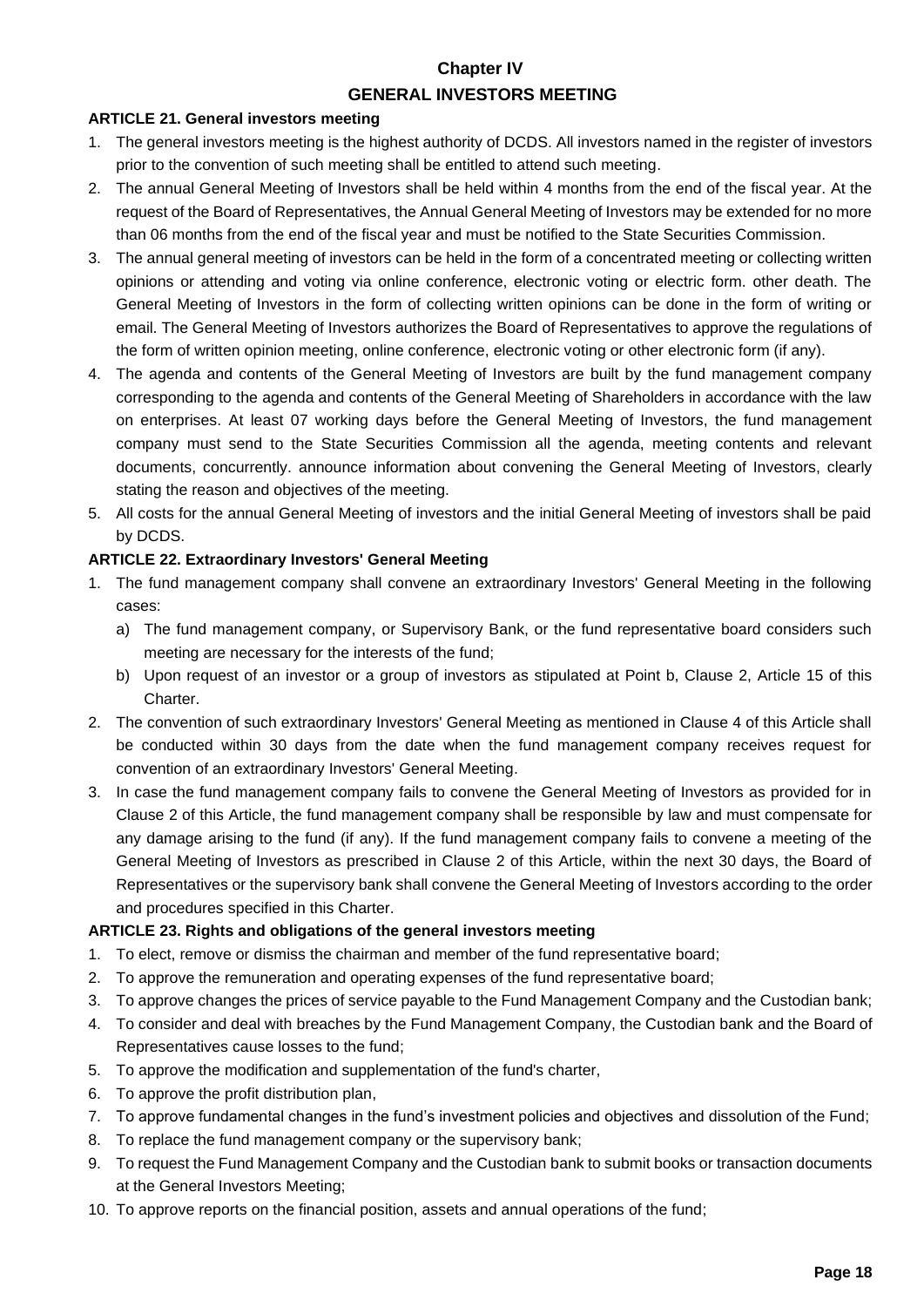- 11. To approve the selection of the approved auditing organization to audit annual financial statements of the fund, independent valuation organization (if any);
- 12. To approve the dissolution, consolidation, acquisition, splitting of the fund according to this Charter and regualtions;
- 13. Other issues within its authority according to the Securities Law and this Charter.

#### **ARTICLE 24. Requirements, proceedings of the general investors meeting**

- 1. A meeting of the General Meeting of investors may be conducted when the attending investors represent over 50% of the number of fund units in circulation. The form of attendance and votes at a meeting shall be direct in person, or via a proxy in following cases:
	- Attend and vote directly at the meeting;
	- Authorize another person or authorize the Board of Representatives to attend and vote at the meeting;
	- Attend and vote via online conferences, electronic voting or other electronic forms; Attend online meetings via phone, internet or other audio and visual media;
		- Send votes to the meeting by mail, fax, email or other electronic form.
- 2. Whether the initial meeting does not take place because the conditions stipulated in clause 1 of this article were not satisfied, the meeting may be convened for a second time within thirty (30) days from the date on which the first meeting was intended to be opened. In this case, the meeting of the General Meeting of investors shall be conducted irrespective of the number of attending investors.
- 3. General Meeting of investors shall be presided over by Chairman of the Board of Representatives of the Fund. In case of absence of the Chairman, Vice Chairman of the Board of Representatives of the Fund or representatives elected by the General Meeting of investors shall preside over the meeting.
- 4. All the General Meetings of investors shall be documented and kept at the head office of the Fund Management Company.

#### **ARTICLE 25. Decisions of the general investors meeting**

- 1. Each fund unit/share shall have a voting right. The custodian bank, the fund management company, the auditing organization and the law firm providing services to the fund shall be entitled to attend the general investors meeting yet shall not be entitled to voting.
- 2. The general investors meeting shall adopt Resolutions within its authority by way of voting or by collecting written opinions, or another electronic medium.
- 3. Except for the cases prescribed in paragraph 5 this Article of this Charter, the decisions made in the Investors' General Meeting shall be ratified at the meeting if the number of participating investors that represent over fifty percents (50%) of the total amount of such investors' fund units votes for it;
- 4. Fund management companies may consult investors in writing, except for the case specified in Clause 5 of this Article. In this case, the fund management company must comply with the deadline for sending the votes and meeting documents to the investor as in the case of inviting the General Meeting of Investors. Principles, contents, order and procedures for collecting written opinions from investors

(i) The fund management company has the right to collect opinions of investors in writing to pass the decision of the General Meeting of Investors;

(ii) The fund management company is responsible for preparing the opinion form and draft decision of the General Meeting of Investors;

- (iii) The opinion form must include the following main contents:
- Name, address, license information of the Fund;
- Information of investors, total number of fund certificates being held and number of votes of investors;
- Issues to be consulted and answered respectively in the order of approval, disapproval and abstention;
- The deadline for sending the opinion form to the fund management company;

- Full name and signature of the legal representative of the Fund Management Company and the Chairman of the Board of Representatives.

(iv) The opinion form shall be sent to the Fund Management Company in one of the following forms: by courier, fax, or email (attached with a scanned copy of the opinion form signed by the Investor). Opinion forms sent by courier must be enclosed in a sealed envelope. Opinion forms sent by email or fax must be kept confidential until the counting of votes. In case of sending the opinion form by email, the fund management company must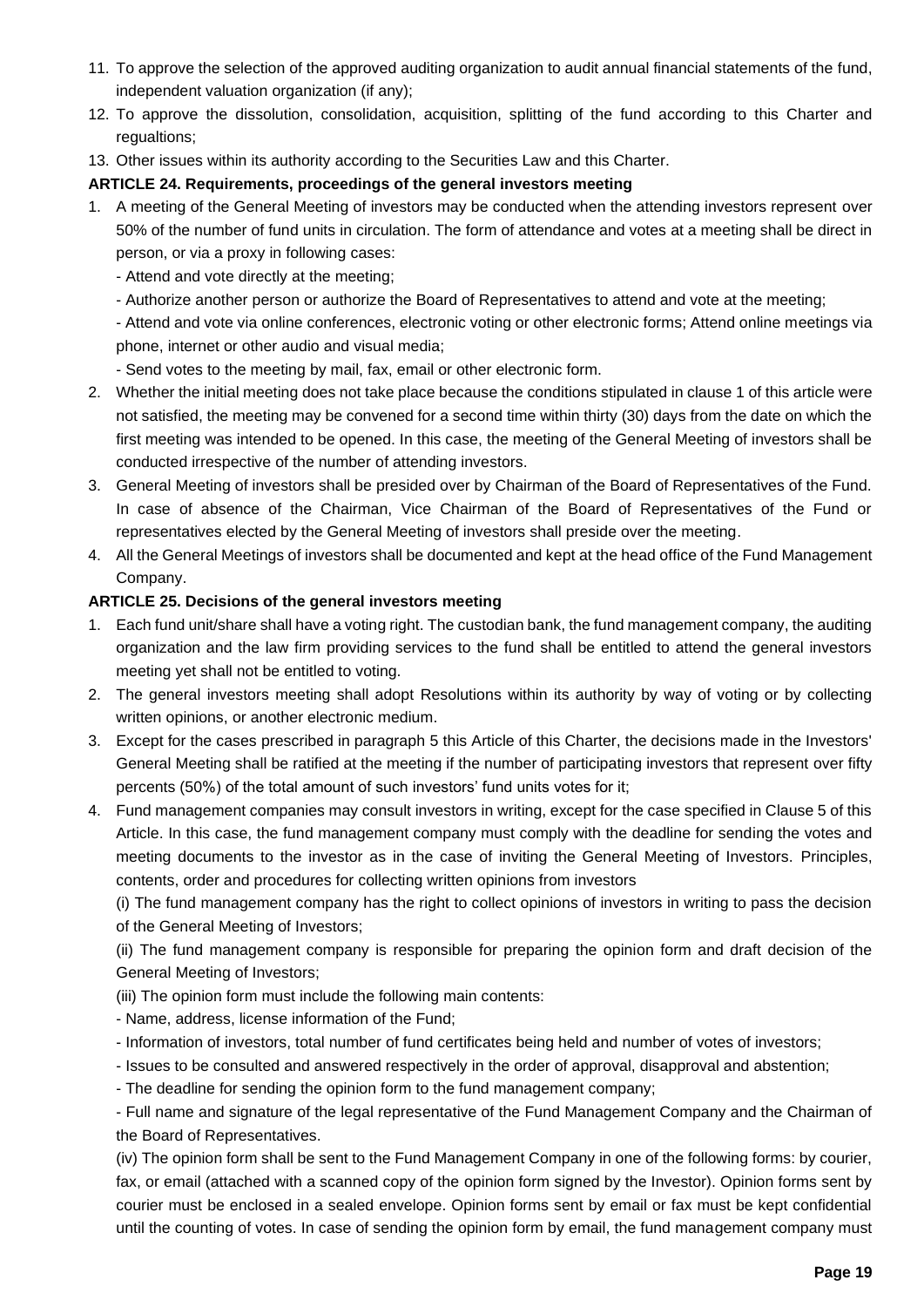specify the email address to receive the opinion form, and the investor must send it by email registered in the Register of Shareholders. invest.

(v) A written opinion form with complete content, signed by the investor being an individual, the authorized representative or the legal representative of the investor being an organization, and sent to the Company. fund management company within the specified time limit is considered valid.

(vi) The fund management company establishes a vote counting committee, organizes the counting of votes, makes a minutes of vote counting, and announces the approved vote counting results, resolutions and decisions to investors within 07 days. working days from the end of the time limit for investors to send comments to the Fund Management Company. The minutes of vote counting have the same value as the minutes of the General Meeting of Investors and must include the following principal contents:

- Name, address, license information of the Fund;

- Total number of valid, invalid and not received opinion polls; total number of valid opinion polls agreeing, disagreeing, and abstaining for each voting issue;

- Resolutions and decisions passed and the corresponding percentage of votes;

- Full name and signature of the head of the vote counting committee, the chairman of the Board of Representatives or the person authorized by the Chairman of the Board of Representatives and the legal representative of the fund management company or the person represented by the fund management company. The law of the authorized fund management company.

(vii) The Vote Counting Committee, members of the Board of Representatives of the Fund are jointly responsible for the completeness, accuracy and truthfulness of the content of the vote counting minutes; jointly responsible for damages arising from decisions passed due to dishonest and inaccurate counting of votes.

(viii) The vote counting minutes must be published on the portal of the Fund Management Company and the State Securities Commission within twenty-four hours from the end of the vote counting.

Answered opinion forms, vote counting minutes, adopted resolutions and decisions and other relevant documents must be kept at the head office of the fund management company.

In case of collecting opinions in writing, the decision of the General Meeting of Investors shall be adopted if it is represented by more than fifty percent (50%) of investors total number of fund units of investors voting in favor.

- 5. The decision of the General Investor Meeting on the following matters must be passed by way of voting at the meeting:
	- a. To make significant changes to the Fund's investment policies and objectives, to increase prices of service paid to fund management company, supervisory bank; to change fund management company, supervisory bank;

b. Fund split, merger, consolidation; dissolution of the fund; change the term of the fund's operation.

The decision made in the Investors' General Meeting shall be ratified if the number of participating investors that represent over sixty-five percents (65%) of the total amount of such investors' fund units votes for it.

- 6. The fund management company and the fund representative board shall be liable to take into consideration, ensuring that all decisions of the Investors' General Meeting are in line with laws and the Fund's charter.
- 7. Within 24 hours, after the Investors' General Meeting or deadline for obtaining investors' written opinions as mentioned in Clause 5 of this Article, the fund management company, the fund representative board shall be liable to prepare minutes or report on vote counting (in case collection of investor's opinions in writing or collection of investor's opinions by e-mail or using another electronic medium and resolutions of the Investors' General Meeting and send to SSC, Custodian Bank and provided to investors according to the current regulations of Guidelines for disclosure of information on the stock market.
- 8. Any decision of the General Meeting of investors which is not complied with law and this charter, shall not be effective or legal and shall automatically be cancelled. The fund management company have the duty to announce to the SSC and investors about this matter.

# **ARTICLE 26. Objection to decisions of Investors' General Meetings**

1. Investors holding open-ended fund certificates who object to decisions passed by the Investors' General Meeting on significant changes to the Fund's investment policies and objectives, to increase prices of service paid to fund management company, supervisory bank; to change fund management company, supervisory bank; split, merger, consolidation or dissolution of the fund; shall have the right to require the fund management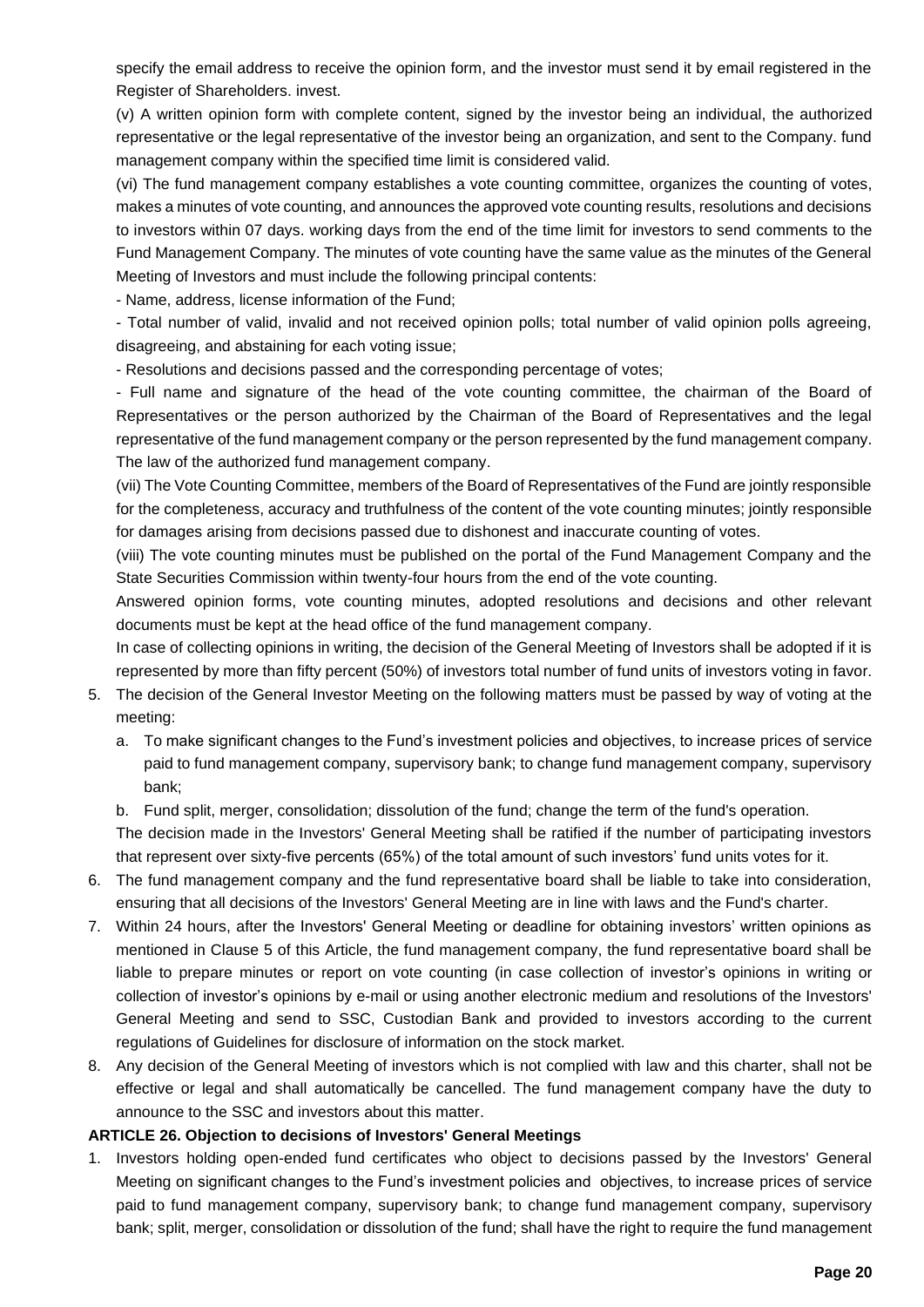company to redeem their fund certificates or convert their fund certificates to certificates of another open-ended fund which have the same fund's type that is under management of the fund management company. The request must be in writing, clearly stating the name, contact address of the investor, the number of fund units, the reason for requesting redemption or conversion to another fund of the fund management company. Investors must send the request to the head office of Fund Management Company, distribution agent within fifteen (15) days from the date the Investors' General Meeting approving the decision mentioned above issues.

2. Within forty-five (45) days from the announcement date of investor's general meeting, fhe fund management company must complete the redemption or switching of fund certificates for investors who object to decisions passed by the Investors' General Meeting as stipulated in Clause 1 of this Article. In this case, redemption price is defined based on the net asset value per fund unit at at the latest fund certificate trading period since the Fund Management Company receives request from investors and investors shall not have to pay price of service of redemption, price of service of conversion.

# **Chapter V THE BOARD OF REPRESENTATIVES**

#### **ARTICLE 27. The Board of Representatives**

1. The Board of Representatives of DCDS shall have from 3 to 7 members, to be elected at the General Meeting of Investors or to be consulted in writing by investors. The nomination and candidacy for a member of the Board of Representatives must comply with the following provisions:

a) Information about candidates to the Board of Representatives must be published on the website of the fund management company at least 10 days before the date of convening the General Meeting of Investors to elect members of the Board of Representatives. fund area. The minimum information must include: full name, date of birth; qualification; manager level; experience in asset management, investment analysis, or experience in securities, banking, and insurance; working process and results achieved; companies, funds in which the candidate holds the position of members of the Board of Directors, members of the Board of Representatives; benefits related to the fund management company, custodian bank (if any); other information if relevant;

b) In case the number of candidates to the Board of Representatives through nomination and candidacy is still insufficient, the incumbent Board of Representatives may nominate more candidates or organize the nomination according to the mechanism specified in Fund charter. The nomination mechanism or the way the incumbent Board of Representatives nominates candidates to the Board of Representatives is clearly announced and approved by the General Meeting of Investors before the nomination is conducted;

c) Order and procedures for nomination and candidacy for a member of the Board of Representatives

- In case it is determined that the candidates for the Board of Representatives must disclose information related to the candidates at least 10 days before the opening date of the General Meeting of Investors on the company's website. fund management so that investors can learn about these candidates before voting;

- In case the number of candidates for the Board of Representatives through nomination and candidacy is still insufficient as prescribed by law, the incumbent Board of Representatives may introduce additional candidates or nominate candidates. appointed in accordance with the Fund Charter

- Investors or groups of investors owning 10% or more of the total number of fund certificates have the right to nominate people to the Board of Representatives, the nomination of persons to the Board of Fund Representatives is as follows:

+ Investors who form groups to nominate people to the Board of Representatives must notify the group meeting to investors attending the meeting prior to the opening of the General Meeting of Investors;

+ Based on the number of members of the Board of Representatives, the Investor or group of investors specified in this Clause is entitled to nominate one or more people according to the decision of the General Meeting of Investors as the candidate for the Board of Representatives. funds. In case the number of candidates nominated by an investor or group of investors is lower than the number of candidates they are entitled to nominate according to the decision of the General Meeting of Investors, the remaining number of candidates shall be determined by the Board of Representatives. nominated by other investors.

2. At least two third (2/3) of the Board of Representatives shall be independent members according to the following principles: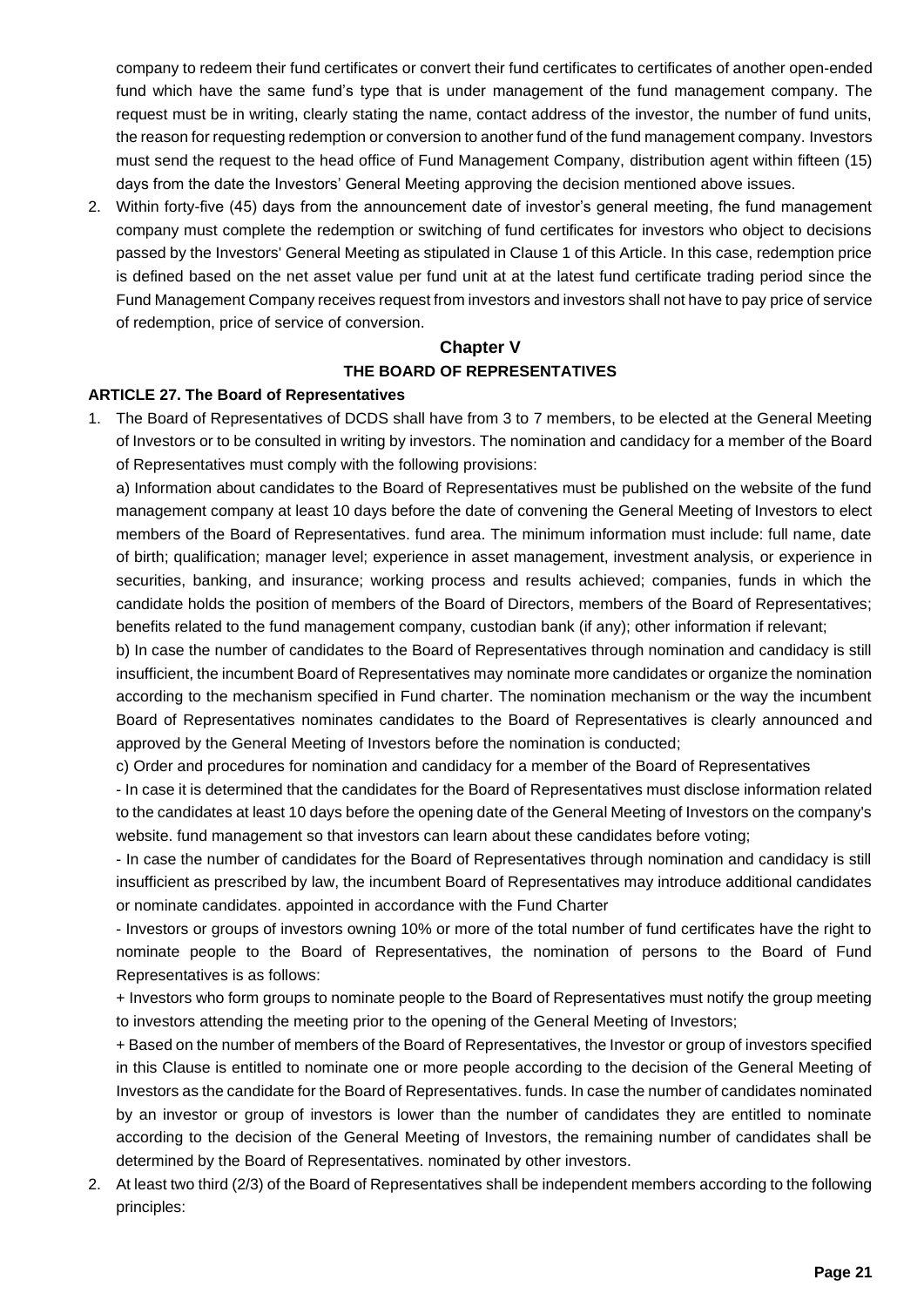- Not being the related person of the fund management and custodian bank or authorised representatives of these organizations;

- Comply with other regulations of Fund charter (if any).
- 3. The Board of Representatives shall comprise:
	- a. At least one independent member with qualifications and experience in accounting and auditing;
	- b. At least one independent member with qualifications and working experience in securities investment analysis or asset management;
	- c. At least one member with qualifications and experience in laws.
- 4. Any decisions of the Board of Representatives shall be passed by way of voting at the meeting, collecting written opinions. Each member of the Board of Representatives shall have one vote. In BOR meetings, members who cannot attend the meeting of the Board of Representatives directly, can submit comments in writing and/ or appoint a representative to attend and vote at meeting.
- 5. During the fund operation, when Members of the Board of Representatives be dismissed or removed acording to Article 32 of this Charter, or when the Board of Representatives not meet the conditions stated un Clause 2, 3 this Article, the fund representative board and the fund management company shall be liable to select a member meeting the regulations at clause 3 of this Article for temporary substitution within 15 days from the date of detection. The temporary substitute member shall exercise the rights and duties of the committee's member until the Investors' General Meeting officially appoints a substitute member.
- 6. The fund management company must announce the change in Board of Representatives according to the current regulations of Guidelines for disclosure of information on the stock market and report to the SSC and Custodian bank.

# **ARTICLE 28. Term, criteria for selecting members of the Board of Representatives of the Fund**

- 1. The Board of Representatives has a term not over 5 years and may be re-appointed in next General Meeting of investors.
- 2. Criteria for selecting the members of the Board of Representatives

a) Not being in the category that does not have the right to establish and manage an enterprise in Vietnam under the Law on Enterprises;

b) Having professional qualifications, experience in economic, financial and capital market management. Independent members will not be affiliated person of Fund Management Company and the Custodian bank or authorized representatives of these organizations. The member who is chairman or vice chairman of the Board of Representatives of the Fund must be well-qualified persons in economic management, finance, with good knowledge of operations and business of the Investment Fund. The Chairman of the Fund must be independent member.

3. The following persons are not allowed to be members of the Board of Representatives:

a) Cases in accordance with regulations of law on enterprises and securities applicable to members of the Board of Directors and Board of Directors;

b) Being a member of more than 5 Boards of Representatives of a public fund or Board of Directors of a public securities investment company.

# **ARTICLE 29. Rights and obligations of members of the Board of Representatives of the Fund**

- 1. To exercise the delegated rights and perform his/her delegated duties honestly in accordance with the law in force and this Charter which is approved by the General Meeting of investors;
- 2. To be loyal to the interest of the Fund, avoid conflicts of interests which may damage the Fund, ensure complying with the principles when the conflicts of interests between members and the Fund or between members and affiliated person of the Fund;
- 3. To evaluate the performance of the fund management company, regularly check the validity, legality, truthfulness, prudence in the management of the assets of the fund management company;
- 4. To supervise the operation of the Fund Management Company, the Custodian bank and service providers of the Public Fund in compliance with this Charter and law;
- 5. To inspect and supervise the performance of the process and method of determining the net asset value of the Fund;
- 6. To propose investment policies and objectives of the Fund;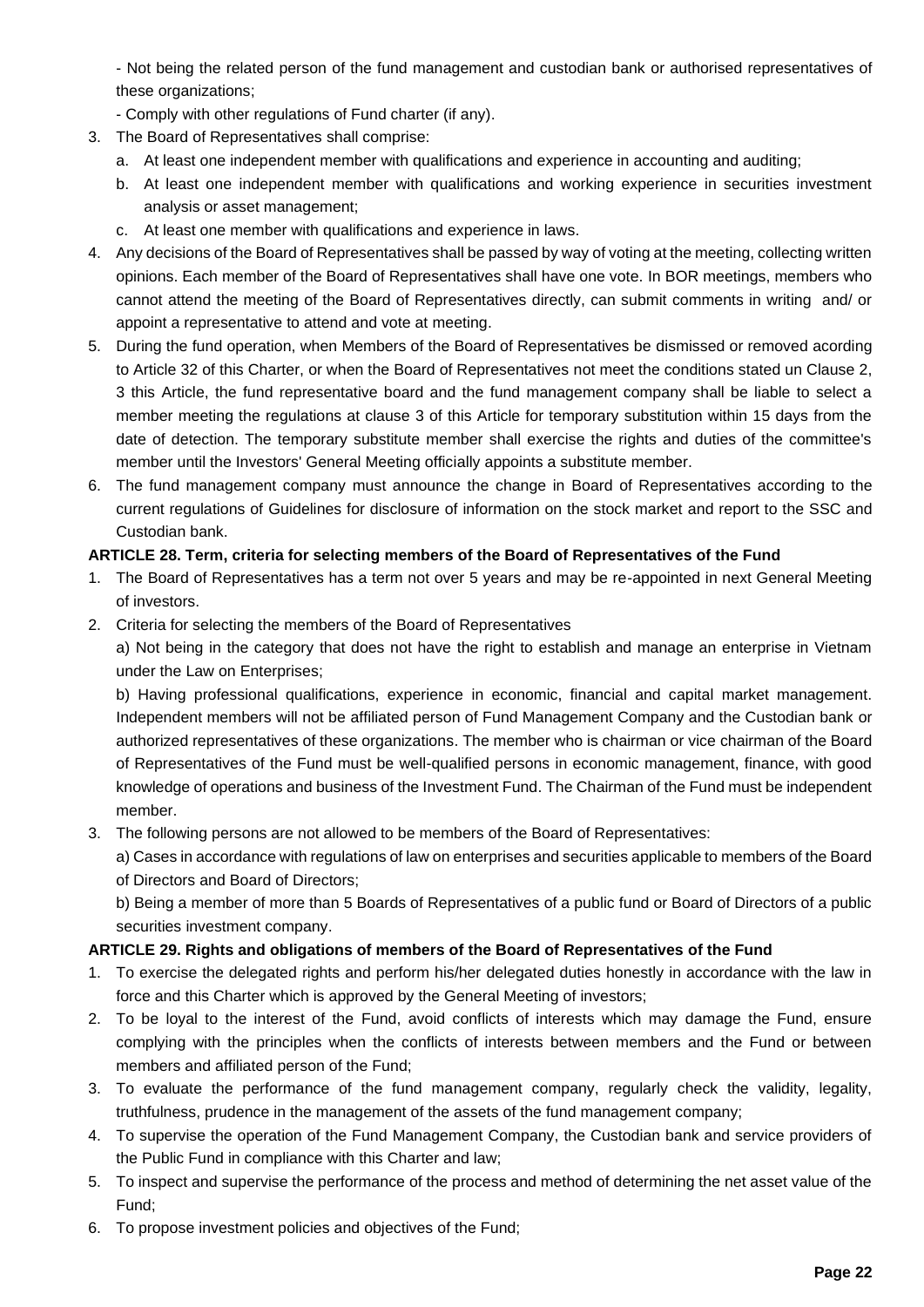- 7. To recommend the level of profits to be distributed to investors; to approve the period and procedures for distribution of profits;
- 8. To decide issues which is not agreed by the fund management company and the custodian bank on the basis of the provisions of the law;
- 9. To approve list of quotation service providers, valuation handbook; approved list of credit institutions receive deposits of funds, monetary instruments and other assets funds are allowed toinvestment as prescribed at point a, b, e, Clause 1 Article 10 of this Charter; approve fund assets' transaction by jurisdiction for transactions in the form of negotiations, and transactions for buying, selling securities which are unlisted or not registered for trading;
- 10. To request the fund management company, custodian bank promptly provide all documents, information on asset management activities and supervisory activities;
- 11. To propose change of the Fund Management Company or the Custodian bank;
- 12. No member of the Board of Representatives shall be individually responsible for their activities or any other activities which are done on behalf of the Fund in the manner of willingness, faithfulness, unblemished, publicspirited and selfless and in compliance with scope and powers properly assigned, or in compliance with powers assigned in accordance with this Charter or Regulation of the Board of Representatives and law.
- 13. To elect, remove or dismiss positions in the Board of Representatives under the jurisdiction of the Board of Representatives (exculsive position of Chairman of the Board);
- 14. Research, evaluate the operation situation and result, and give comment to construction of annual and quarter tasks plan and growth strategy of the Fund.
- 15. The Board of Representatives shall not be allowed directly or indirectly:
	- a. To use assets of the Fund to provide loan to any investor of the Fund;
	- b. To use assets of the Fund to guarantee or as pledges for any loan of any investor;
	- c. To use assets of the Fund to guarantee or as pledges for any loan of any company;
	- d. To provide information of the Fund or client, which is not allowed to disclose to any person.
- 16. To attend meetings of the Board of Representatives, to directly discuss and vote or send the vote (in case of absence or collecting written opinions by the Chairman) in order to decide matters belonged to the meeting's content.
- 17. To implement the resolutions of the General Meeting of investors and decisions of the Board of Representatives.
- 18. More than 2/3 (two third) of number of members of Board of Representatives have right to convene the extraordinary General Meeting of investors or the meeting of Board of Representatives.
- 19. To be authorized by the Chairman in making decisions in some particular works under the authority of Chairman.
- 20. To comply with other laws and this Charter.
- 21. The Board of Representatives receive remuneration for each month and the remuneration is decided by the General Meeting of investors. Members of the Board of Representatives or the Secretary of the Representative Board who are employees of DCVFM will not receive remuneration;
- 22. Except issues stated in Clause 5 Article 23 of this Charter, the Board of Representatives have right to decide all issued stated in Article 23 of this Charter if to be authorized by General Meeting of investors.
- 23. Within 15 days, after the date which Board of Representatives decides issues stated in Clause 22 of this Article, the Board of Representatives, through by the fund management company, send meeting minutes and resolution of the Board to SSC and Custodian Bank, and announce decision according to the current regulations of Guidelines for disclosure of information on the stock market
- 24. BOR's member shall fulfill the information disclosure obligation of executive officers of public funds and relevant persons of executive officers according to the current regulations of Guidelines for disclosure of information on the stock market.

# **ARTICLE 30. Chairman of the Board of Representatives of the Fund**

- 1. The General Meeting of investors shall elect a Chairman of the Board of Representatives from its members. The Chairman of the Board of Representatives must be an independent member.
- 2. The Chairman of the Board of Representatives shall have the following rights and duties:
	- a. To prepare working programs and plans of the Board of Representatives;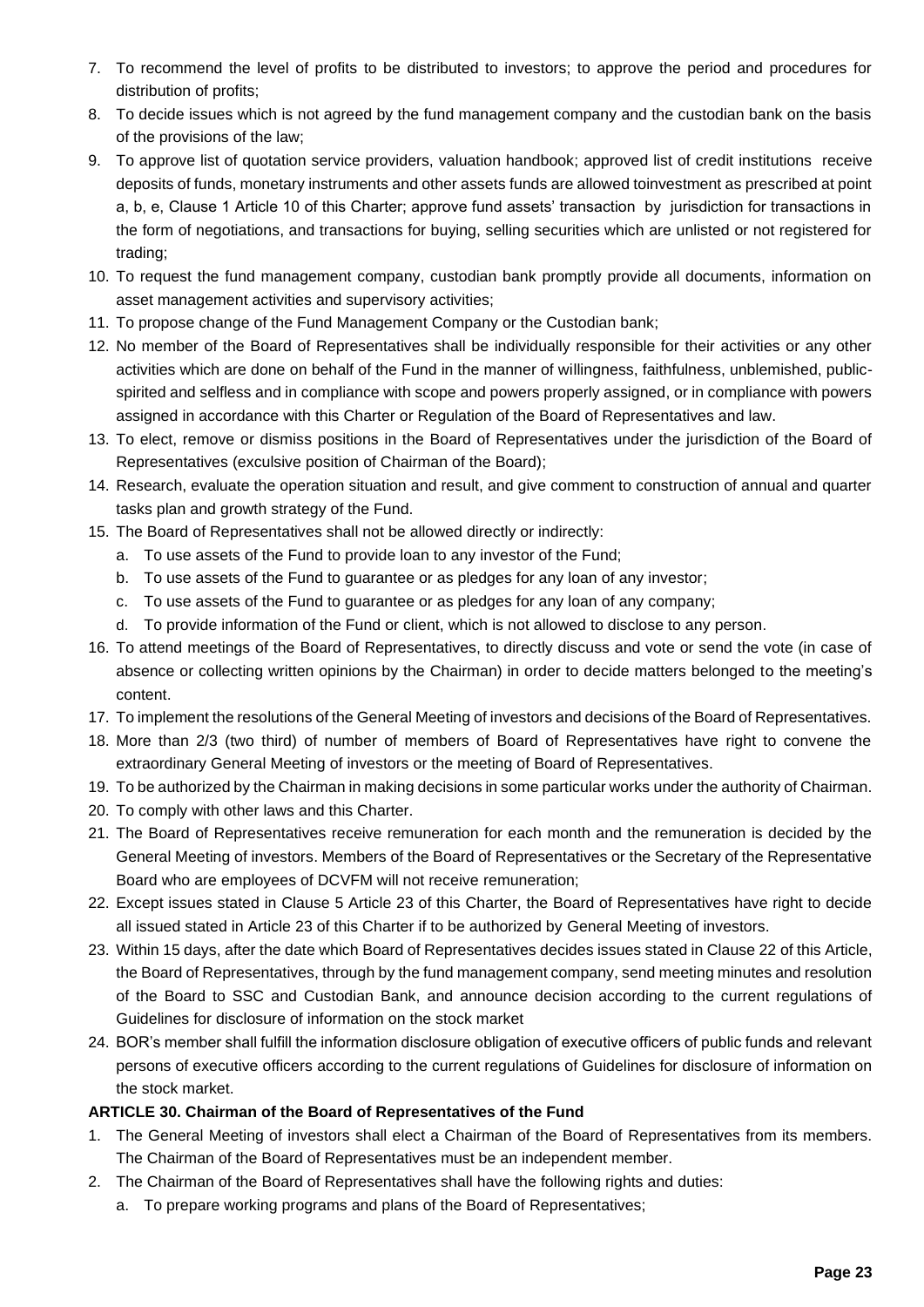- b. To prepare programs, contents and documents for the meeting; to convene and chair meetings of the Board of Representatives;
- c. To monitor the implementation of the decisions of the Board of Representatives;
- d. To issue Notice of the automatic dismissal or removal under Clause 1 Article 32 of this Charter;
- e. Other rights and obligations according to this Charter.

# **ARTICLE 31. Procedures for management of the Board of Representatives of the Fund**

- 1. In the event that the Chairman of the Board of Representatives is absent or has lost his/her ability to perform assigned duties, any member of the Board of Representatives authorized by the Chairman shall perform rights and duties of the Chairman of the Board of Representatives.
- 2. Where such a member is unavailable, other members of the Board of Representatives shall select one person from the independent members to temporarily hold the position of the Chairman in accordance with the principle of unanimity. Re-election of the Chairman of the Board of Representatives shall be carried out at the next General Meeting of investors.

# **ARTICLE 32. Dismissal, removal and addition of members of the Board of Representatives of the Fund**

- 1. The General Meeting of Investors shall dismiss members of the Board of Representatives in the following cases:
	- a) Fail to meet the criteria and conditions as prescribed in Article 28 of this Charter;
	- b) There is a resignation and it is approved;
	- c) Is declared lost, died or has limited capacity of civil acts by court;
- 2. The General Meeting of Investors shall dismiss members of the Board of Representatives in the following cases: a) Fail to participate in the activities of the Board of Representatives for 06 consecutive months, except for force majeure;
	- b) Disclosing secrets which are contrary to the interests of the Fund;
	- c) Being prosecuted or prosecuted;

d) Prohibited from being a member of the Board of Representatives due to regulations of law or the State Securities Commission and competent authorities.

- 3. When it is deemed necessary, the General Meeting of Investors shall decide to replace the members of the Board of Representatives; to dismiss or remove members of the Board of Representatives outside the cases specified in Clauses 1 and 2 of this Article.
- 4. The Board of Representatives must convene the General Meeting of Investors to elect additional members of the Board of Representatives in the following cases:

a) The number of members of the Board of Representatives is reduced by more than one third of the number specified in the Fund's Charter. In this case, the Board of Representatives must convene a meeting of the General Meeting of Investors within 60 days from the date on which the number of members is reduced by more than one third;

b) The number of independent members of the Board of Representatives has decreased, not ensuring the percentage as prescribed in the charter;

c) Except for the case specified at Points a and b of this Clause, the General Meeting of Investors elects new members to replace members of the Board of Representatives who have been dismissed or dismissed at the nearest meeting.

# **ARTICLE 33. Meetings of the fund representative board**

- 1. The Chairman of the Board of Representatives shall have the right to convene a meeting of the Board of Representatives. The Board of Representatives of the Fund must meet at least once a quarter in order to discuss, decide related matters within the jurisdiction of the Board of Representatives.
- 2. The Board of Representatives of the Fund shall hold an extraordinary meeting at the request of the Chairman, or the Fund Management Company, or the Custodian bank, or two-thirds of number of Members of the Board of Representatives.
- 3. Meeting of The Board of Representatives may be held in the form of either face-to-face meeting or distant meeting by telephone, internet and other media means, or collection of opinions in writing.
- 4. Meeting order, agenda and related documents are notified in advance 5 days in advance.
- 5. A meeting of the Board of Representatives shall be conducted when there are two thirds or more of the total members attending, over 50% of which shall be independent members, including the representative of Board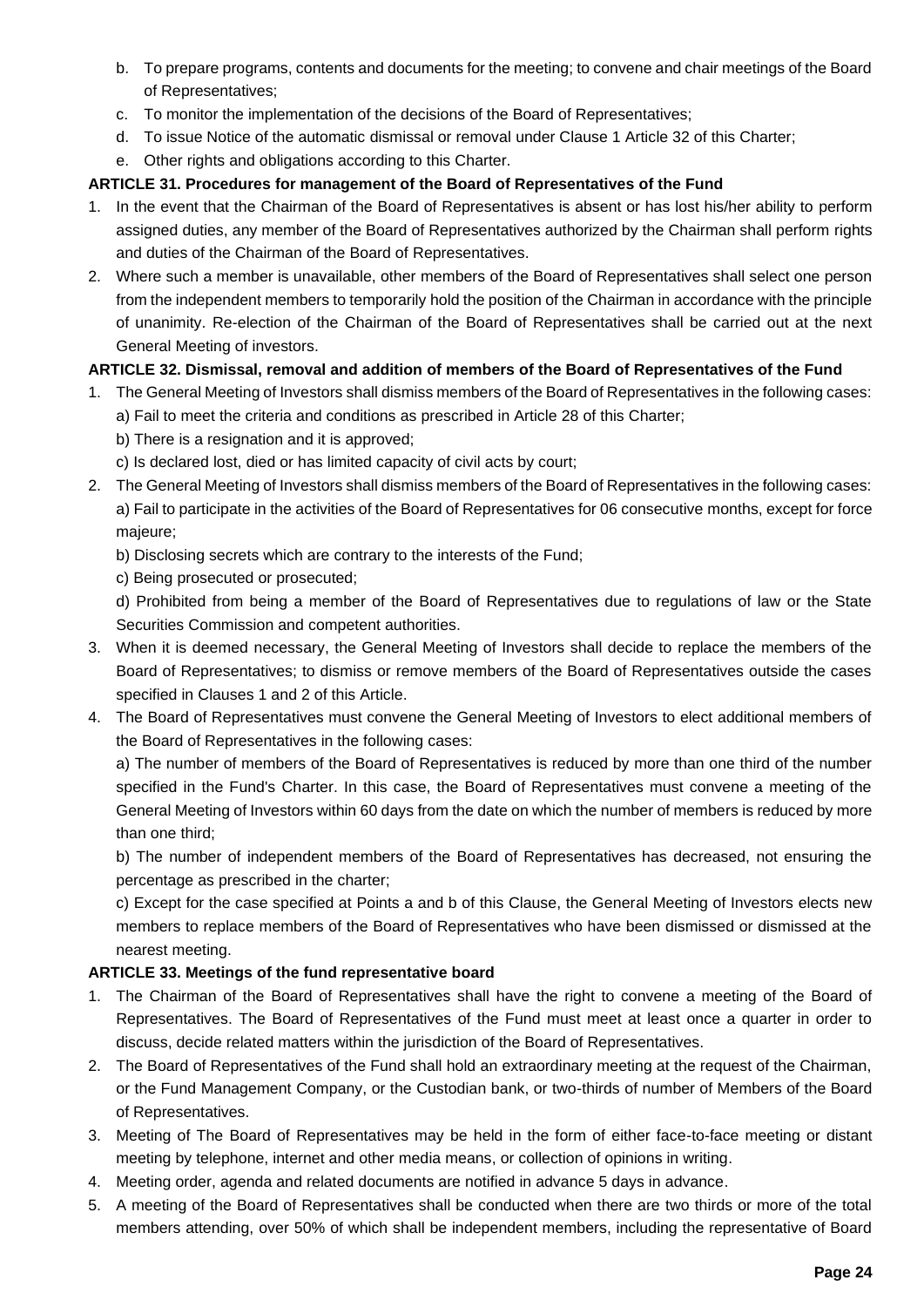member to attend meeting having voting right, and the Board member attend distant meeting of send writing opinion. A decision of the Board of Representatives shall only be passed when it is approved by over 50% of the attending members and above and by over 50% of the independent members and above.

- 6. The Fund Management Company and the Custodian bank shall be entitled to participate in meetings of The Board of Representatives but having no right of vote.
- 7. The Board of Representatives of the Fund shall appoint a capable staff of fund management to act as secretary to record minutes of meetings of the Board of Representatives.
- 8. All meetings of the Board of Representatives must be fully recorded in minutes. Minutes of meetings of the Board of Representatives must be made in detail and clarity. The meeting secretary and chair must sign the minutes of the meeting. In case the chair or secretary refuses to sign the meeting minutes but if signed by all other members of the Board of Representatives attending the meeting and has full contents, this minutes shall take effect. Minutes of meetings of the Board of Representatives must be kept at the fund management company in accordance with the law on enterprises and the fund's charter. The chairman and secretary shall be jointly liable for the accuracy and truthfulness of the minutes of meetings of the Board of Representatives.
- 9. All costs for the meeting and expenses for business trip of the Board of Representatives shall be paid by the Fund.

# **Chapter VI**

# **THE FUND MANAGEMENT COMPANY**

#### **ARTICLE 34. Criteria for selecting the Fund Management Company**

Fund Management Company to be selected to manage DCDS must meet following conditions in full:

- 1. Being issued a Fund Management Operating License by SSC;
- 2. Being completely independent to the Custodian bank;
- 3. Having full capacity to manage the Fund;

Agreeing to fulfill its commitments to the Fund as stated in Appendices 1 and 3 of this Charter.

#### **ARTICLE 35. Rights and obligations of the Fund Management Company**

- 1. Obligations of the fund management company
	- a) To comply with the provisions of law and the charter of the fund management company. Implement the entrusted asset management as stipulated in the fund charter. To comply with the rules of professional ethics, voluntariness, fairness, honesty and for the fund' sack of the best interests.
	- b) When managing fund's assets, the fund management company must:
		- i. Sign custodian, depository contract with a custodian bank; make depository for all assets arising in the territory of Vietnam and store full, timely and accurate information on data of ownership, the original legal documents verifying the ownership of property in a custodian bank;
		- ii. In case of investing in deposits and certificates of deposit to the fund, the fund management company may only deposit at credit institutions on the approved list; must provide full information about the deposit contracts, deposit accounts to the custodian bank, the custodian bank for these institutions to check the balance of deposit accounts, the value of the deposit contracts. with credit institutions receiving deposits, archiving original contracts of deposits and providing such contracts at the request of depository banks, custodian banks;
		- iii. In case of investing in capital contributions in limited liability companies, unlisted stocks, unregistered for trading, unlisted bonds for the fund; Fund management company must deposit original or valid copies for trading contracts, transaction documents, or the original register of shareholders or the register of members or documents certifying ownership of assets. assets at depository banks, custodian banks for these institutions to periodically check against the investment-receiving organizations;
		- iv. Seperate assets of fund and assets of the company, entrusted customers; adequate and timely storage of accounting books, transaction documents and other documents related to transactions and ownership of funds' assets; sum up fully, accurately and timely information on fund' s assets and place for depository, storage of assets;
		- v. Establish a mechanism of examination, regular crosscheck of three parties to ensure the consistency of data of fund's assets on the system of accounts of funds managed in the company, the depository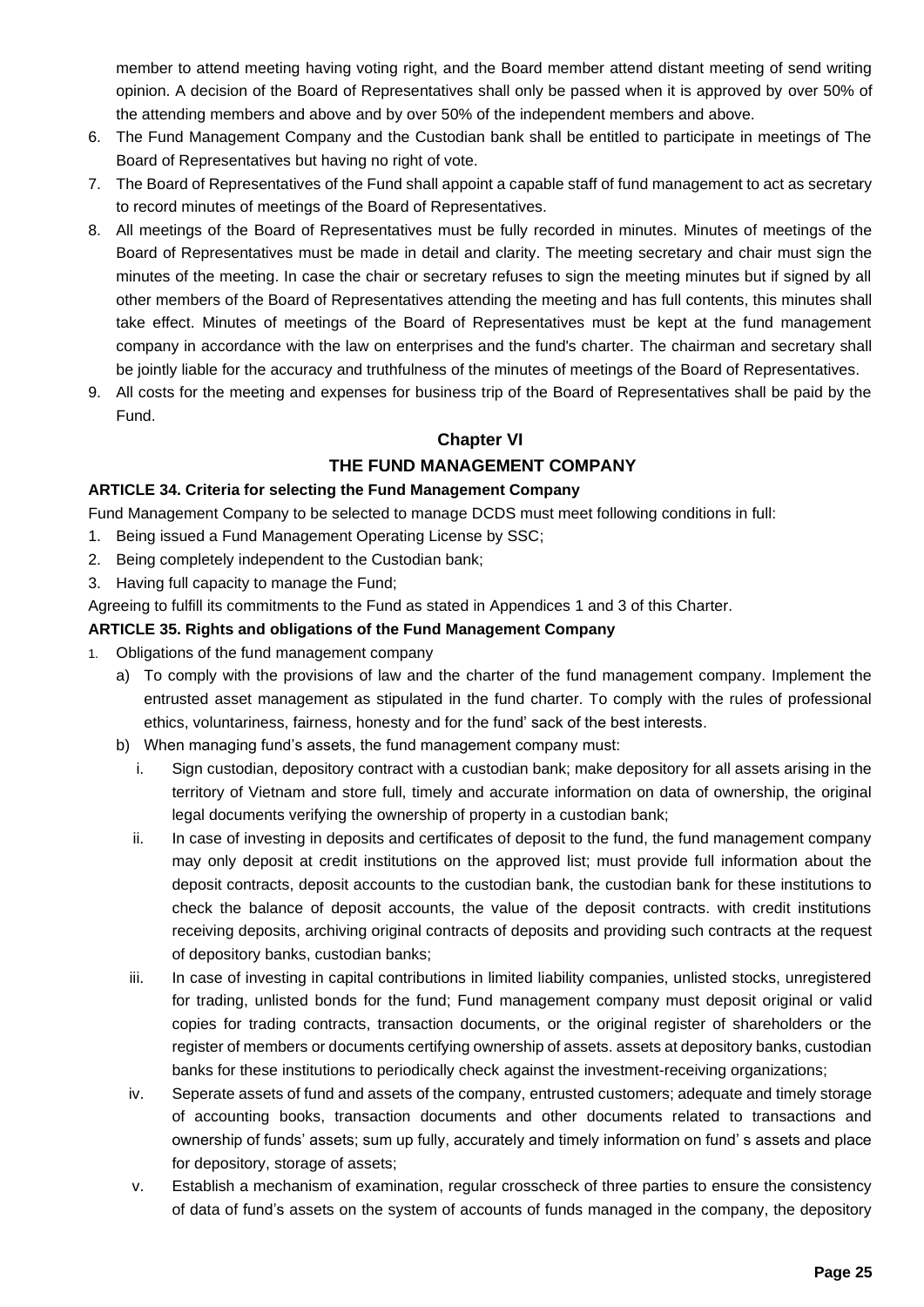system of assets of funds in custodian bank with the issuers, the Securities Depository Center, the organization managing the registrars of shareholders, project owners, organizations receiving investment capital, banks of deposit. The fund management company shall establish a mechanism for custodian bank to actively, directly cross-check with the above organizations to inspect, monitor, sum up fully and accurately information of depository, property registration and management of fund's assets.

- vi. Invest fund's assets in accordance with the provisions of law and fund charter;
- vii. Assign at least two (02) fund managers to manage the fund, manage investment activities of each securities investment fund. The fund managers mentioned above must have management practice certificate, practical experience in the asset management activities for at least two (02) years and have not been sanctioned for administrative violations in the field of securities and securities markets. Information on qualifications and professional skill, experience managing assets of the fund managers must be disclosed in the prospectus.
- c) The fund management company must set up a process of allocation of transaction orders, allocation of transacted assets reasonablely, fairly when conducting the transactions for the fund and the company itself. The asset allocation process must clearly state the implementation principles, the method of determining the price and the volume of assets allocated to each entrusting customer, ensuring the suitability of the investment objectives, the level of risk tolerance. of each entrusting customer. Fund management companies must promulgate the process of managing securities investment funds, the process of managing securities investment portfolios, securities investment advisory processes and other professional processes in accordance with the business operations. securities trading of the company; internal control process; price book; the process of conditions, order, procedures for convening, meeting and passing decisions at the General Meeting of Investors applicable to all funds, the General Meeting of Shareholders of the securities investment company; detailed professional ethical rules to each position. In case customers entrust derivative securities to hedge risks, the securities investment fund management process must specify principles and methods of using derivative securities to hedge risks. for funds, securities investment companies; The securities portfolio management process must contain specific provisions on principles and methods of using derivative securities to hedge risks for underlying securities held by entrusting customers. The processes are implemented and applied uniformly in the company's operations.
- d) In the fund management, the fund management company is responsible for ensuring:
	- i. To determine the net asset value of the portfolio of the fund; the net asset value per fund unit under the provisions of the law and fund charter;
	- ii. To make, store and update timely, completely and accurately the registers of investors. Contents of register of investors shall comply with relevant regulations of law on securities investment funds and the fund's charter.
- e) The fund management company is authorized the fund management activities. The authorization for the activities shall comply with the provisions of law on guiding the establishment, organization and operation of fund management company and fund charter.
- f) The fund management company is obliged to provide timely, completely the necessary information on the fund, information on fund's asset transactions, information on the place to make depository of fund's assets, other concerned information (if any) and create all the necessary convenient conditions for custodian bank at the request in writing of these organizations to fulfill the rights and responsibilities to the fund in accordance with the law provisions. At least once a (01) month, the fund management company is obliged to compare the list of assets of the fund with custodian bank.
- g) Within fifteen (15) days from the date that the custodian bank detects and informs the fund management company on fund's asset transactions contrary to the provisions or exceeding the competence of the fund management company in accordance with law provisions, provisions in fund charter, the fund management company must cancel the transactions, or perform the transactions in order to restore the position for the fund. The fund management company shall bear all costs incurred related to the transactions and the losses (if any). In case the transactions generate profit, all profits have to be accounted for the fund.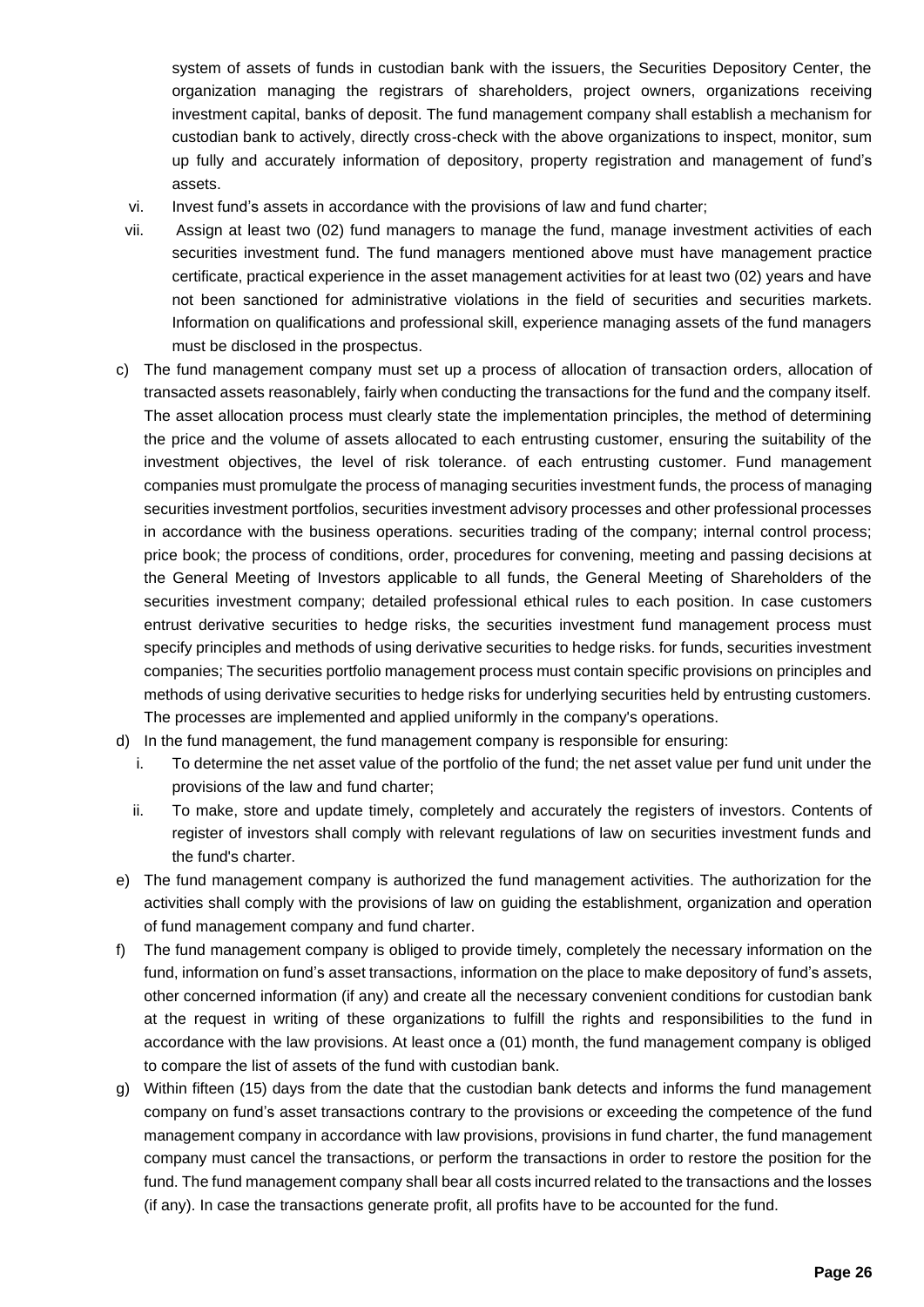- h) The fund management company must build and deploy consistent application of the professional processes, the manual of valuation, accounting policy in accordance with the provisions of relevant laws and fund charter.
- i) The fund management company must comply with the rules of professional ethics, voluntary, fair, honest and in the best interests of entrusting customers. The compliance with the code of professional ethics is a mandatory clause of the employment contract between the company and its employees.
- j) The fund management company must build the processes and establish organizational structure, risk management system in accordance with the scale and type of the fund. Risk management system should be based on the policy, risk management process built according to international practice in accordance with market conditions in Vietnam and under the guidance of the State Securities Commission to ensure a full identification, to determine a potential scale of risk in the fund's portfolio. Depending on the type of risk and level of complexity of invested assets and requirements of the fund, the companies must give an appropriate level of risk.
- k) The fund management company is responsible for compensation for the losses caused to the fund due to the employee's fault, malfunction or error of technical system and professional process of the company or because the fund management company fails to comply with its obligations under the provisions of law and fund charter. The compensation for the fund, investors shall comply with the provisions of the law on the establishment and management of open ended fund and the agreement between the concerned parties.
- l) The fund management company purchase professional liability insurance for their professional staffs working in the professional securities trading department (if necessary) or set up a reserve fund for professional risks to compensate for the fund in the cases specified in point k of this Clause.
- m) The fund management company is responsible for implementing and requesting distribution agents to build, issue and organize the implementation of the process and procedures for identifying customers, verifying and updating customer information according to the regulations of law on securities, law on money laundering prevention and related legal regulations. When getting to know customers, the fund management company and distribution agents are allowed to decide to meet in person or not to meet customers in person. - In case of not meeting with customers in person, the fund management company or distribution agent must ensure that there are measures, forms and technologies to identify and fully collect customer information and verify identify customers according to the provisions of the securities law, the law on money laundering prevention, the law on electronic transactions, the relevant legal regulations on ensuring safety, confidentiality of customer information;

- The fund management companies, distribution agents must store sufficient information and identification data to identify customers in accordance with the law on securities, law on money laundering prevention and relevant laws. Information to identify customers must be stored backup, confidentially and provided at the request of competent state management agencies;

- Before implementing the activity of identifying customers by the method of no face-to-face meeting, the fund management company, distribution agency through the fund management company must notify the State Securities Commission;

- In case of need, the State Securities Commission requires the fund management company, distribution agent to suspend or terminate the implementation of customer identification by the method of no face-toface contact.

- n) In case the fund is foreign investor, the fund management company must ensure the investment of assets of entrusting customers as individuals, foreign organizations to comply with the regulations of law on foreign exchange management, ownership percentage in the Vietnamese Enterprises at the time of investment.
- o) The fund management company, when using the entrusted assets mobilized in Vietnam for outward portfolio investments, must comply with the laws on outward portfolio investments, foreign exchange management and other relevant laws. Outward portfolio investments can only be performed if the fund's charter, the charter of the securities investment company, or the investment trust contract have a term that allows it to be performed.
- p) When making transactions of fund's assets, the fund management company ensures that: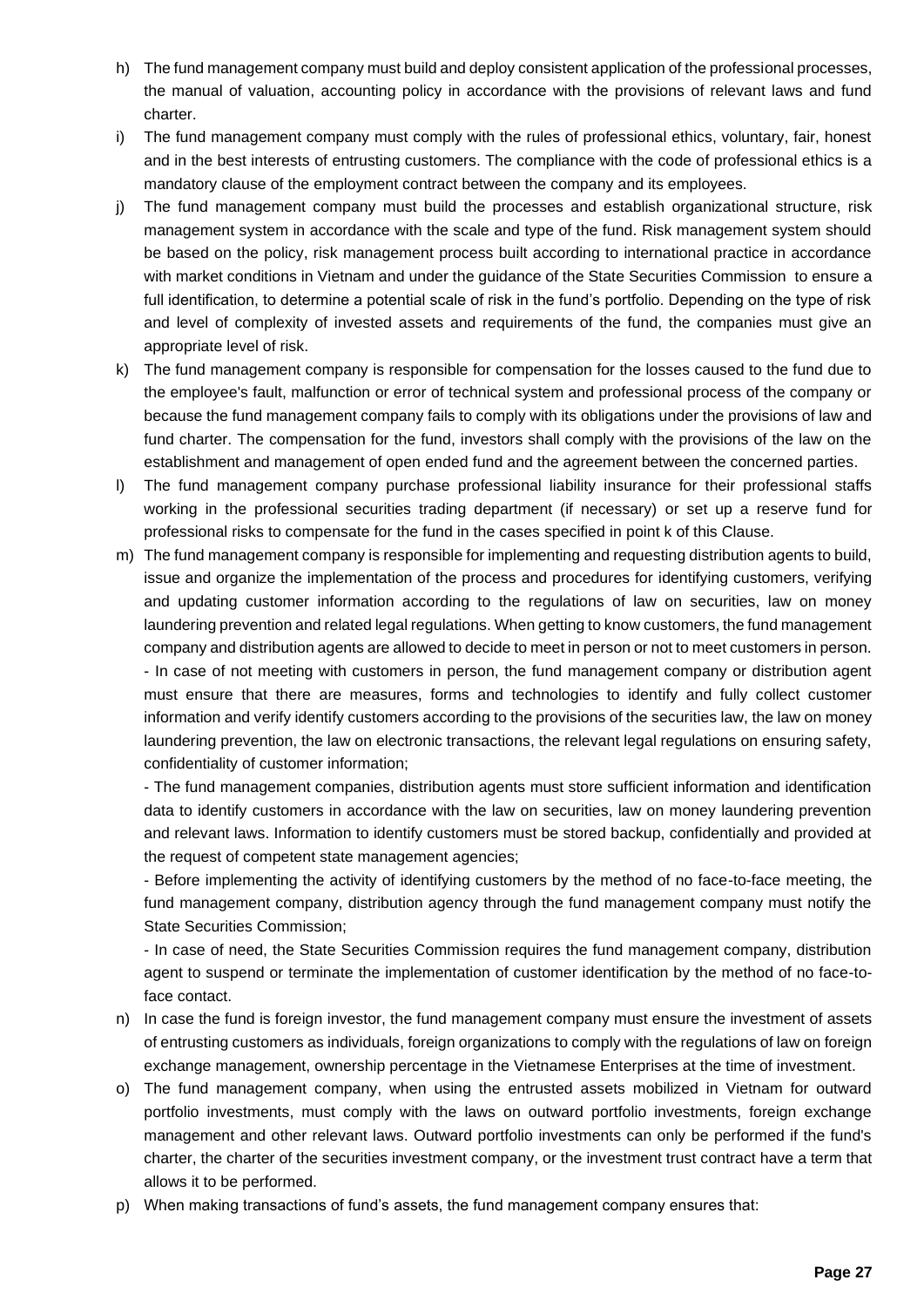- i. The value of the transactions during the year through a securities company shall not exceed 50% of the total value of transactions in the year of the fund; and
- ii. The value of the transactions during the year through a securities company to be the relevant persons of the fund management company shall not exceed 20% of the total value of transactions in the year of the fund.
- q) The fund management company is responsible for keeping secret of information of the fund, information on asset transactions, fund's portfolio and other relevant information, except for providing information to the Commission State Security and the competent State management agencies on demand.
- r) The fund management company must:
	- i. Separate its headquarters, information technology infrastructure with the other economic organizations. Where the company uses information technology infrastructure of its parent companies, subsidiaries or organizations who are the concerned one, it must use the mechanism of decentralization and restriction of use to make sure that the departments of the parent companies, subsidiaries or organizations who are the concerned one can not access to the computer system, database of the company;
	- ii. Separate database between the professional departments of potential conflicts of interest in the company, including the separation between the entrusted assets management department; department of research, investment analysis and the investment implementing department. Computer system and databases are decentralized to each individual, department, consistent with the working position in accordance with the provisions on internal control.
	- iii. Separate facilities, personnel and database between financial investment activities of the company and securities investment fund management, securities portfolio management, and investment consulting stock.
- s) When providing online securities trading services, fund management companies and fund certificate distributors must comply with the law on electronic securities trading
- t) Other responsibilities comply with the provisions of law on guiding the establishment, organization and operation of fund management company.
- 2. Rights of the fund management company:
	- a) To select custodian bank in accordance with article 38 of this Charter;
	- b) To authorize custodian bank and related services providers to execute some or all of fund aministration activities. The fund management company is responsible for the authorization, and ensures the relationship of authorization shall not adversely affect the benefit of investors;
	- c) To refuse issuance of fund certificates for the organization is not allowed to invest in the fund as prescribed by law or for individual investors do not have full civil act capacity;
	- d) To execute all the rights, obligations and responsibilities for the assets owned by the fund on behalf of the fund in accordance with the law ;
	- e) When exercising the right to vote at the General Meeting of shareholders of the issuer, the join stock company in which the fund is a shareholder, fund management company or authorized custodian bank must ensure their vote shall not causing any effect to the voting decision of other shareholders in accordance with the law;
	- f) To sign fund-unit distribution agreements with distribution agents;
	- g) To be entitled to prices of service, remunerations in accordance with this Charter and the prevailing laws;
	- h) To be entitled to conduct business and provide services in accordance with the prevailing laws;
	- i) To participate in the periodic and irregular meeting of the General Meeting of Investors and the Board of Representatives;
	- j) To make decision fund's investment in accordance with this Charter and the prevailing laws.

# **ARTICLE 36. Termination of rights and obligations of the Fund Management Company**

- 1. The Fund Management Company shall terminate its rights and obligations to the Fund in the following circumstances:
	- a. The fund management company voluntarily requests to terminate the rights and obligations towards the entrusting customers in accordance with the provisions of the Fund Charter;
	- b. At the request of the general meeting of investors of the securities investment fund;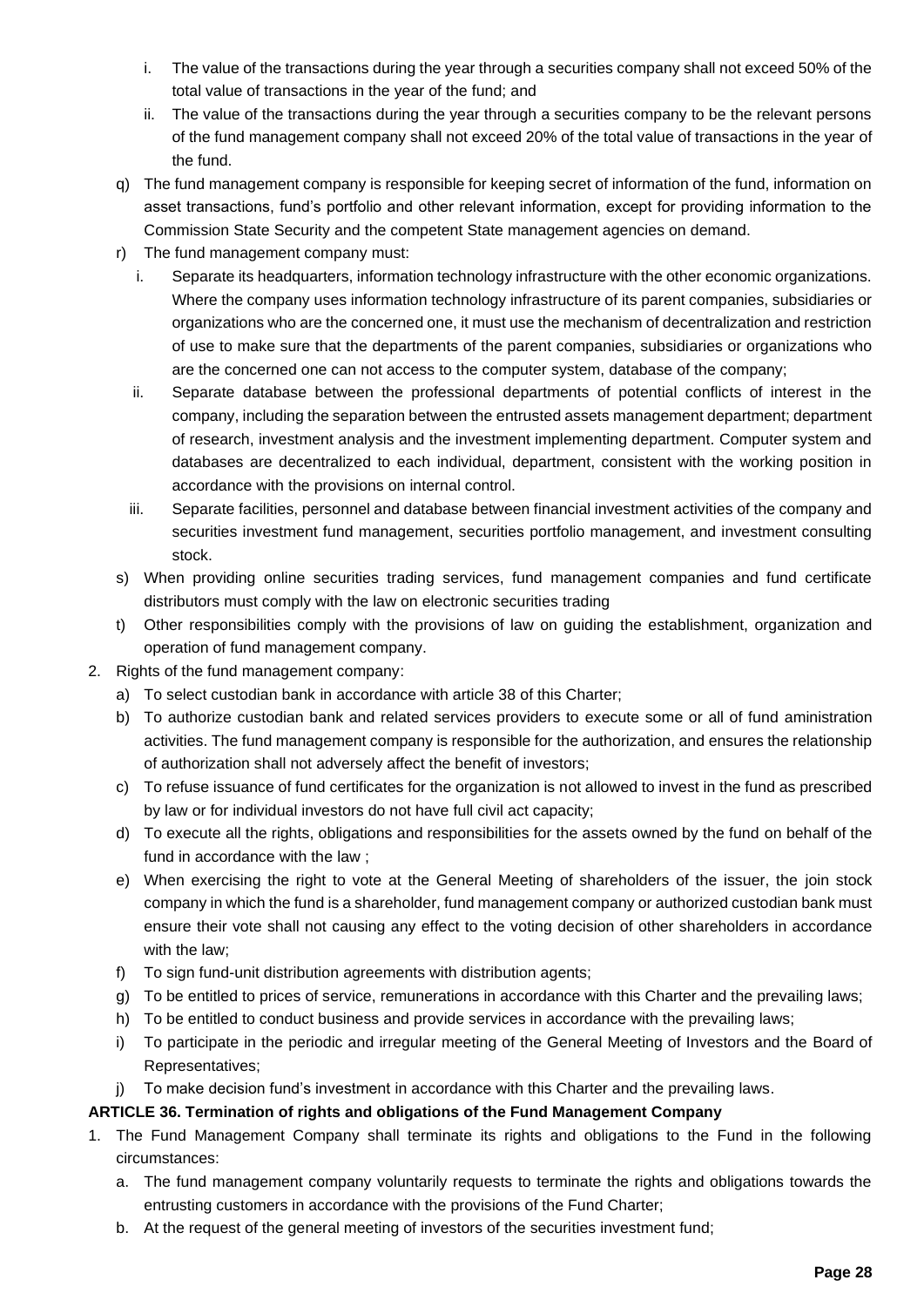- c. The license for securities establishment and business is revoked in accordance with Article 95 of the Law on Securities;
- d. Reorganization of the fund management company;
- e. Other case in accordance with provisions of law.
- 2. The fund management company must hold a meeting of the General Meeting of investors of the securities investment fund to collect opinions on the plan of asset handling and the replacement fund management company in the case specified at Points a, c. , d Clause 1 of this Article.
- 3. Within 05 working days from the day on which the entrusting customer approves the decision to replace the fund management company, the replacement fund management company shall request the State Securities Commission to adjust the License of fund establishment, establishment and operation license of a securities investment company in connection with the change of fund management company.
- 4. Rights and obligations towards the entrusting customers of the replaced fund management company terminate only from the time of completion of registration, transfer of ownership of the entrusted assets, full handover of assets. , documents proving ownership, vouchers, books, information about the entrusted assets, rights and obligations for customers entrusting the replacement fund management company. The asset transfer must be completed within 06 months from the day on which the entrusting customer approves the decision to replace the fund management company.
- 5. Within 7 working days from the date of completion of the hand-over, the replacement fund management company shall send to the State Securities Commission the minute of the hand-over of responsibilities and assets between the two fund management companies. The minutes must be certified by the entrusting customer or the entrusting customer's representative and the custodian bank, the custodian bank.
- 6. The replaced fund management company must be fully responsible for its debt and asset obligations to the entrusting customer but has not yet fully handed over to the replacement fund management company. In this case, the replaced fund management company is responsible for settling and overcoming consequences arising within a period of 5 years from the completion of the handover of assets to the replacement fund management company. specified in Clause 5 of this Article.
- 7. Compensation when change of Fund Management Company In case of changing fund Management Company in accordance with point b Clause 1 of this Article, the Fund shall pay to the Fund Management Company a compensation amount (in addition to the fees provided for under this Charter) according to the below schedule:

| Fee based on NAV of the fund | Time of changing fund management company                      |
|------------------------------|---------------------------------------------------------------|
| 2.0%                         | Within 3 years from the commencement of operation of the fund |
| 1.5%                         | After 03 years from the commencement date                     |

NAV using to calculate the compensation to the fund management company is the average NAV reported in the 52 weeks immediately preceding the time that the General Meeting of investors approve to change the fund management company and certified by custodian bank.

Such fee is to compensate for all arising cost to Fund Management Company as the consequence of downsize, change of personnel, management system and infrastructure.

If the General Meeting of investors decides to change the Fund Management Company due to the violation of the laws and this Decission is not opposed by SSC, the Fund in this case is not obligated to pay the above mentioned fee to the Fund Management Company.

# **ARTICLE 37. Restriction of operations of the Fund Management Company**

- 1. The fund management company may not be a affiliated person or having an ownership relationship, borrowing or lending with a custodian bank or a custodian of a securities investment fund of the custodian bank of the fund. Members of the Management Board, internal audit department's staffs, supervisory board (if any), the chairman of the company, the Executive Board and employees of the fund management company may not work in the departments providing services of depository, Custodian, fund management at custodian banks, and vice versa.
- 2. Members of the Management Board, the Executive Board and employees of the fund management company are not allowed to request, require or receive, in the name of the individual or in the name of the company, any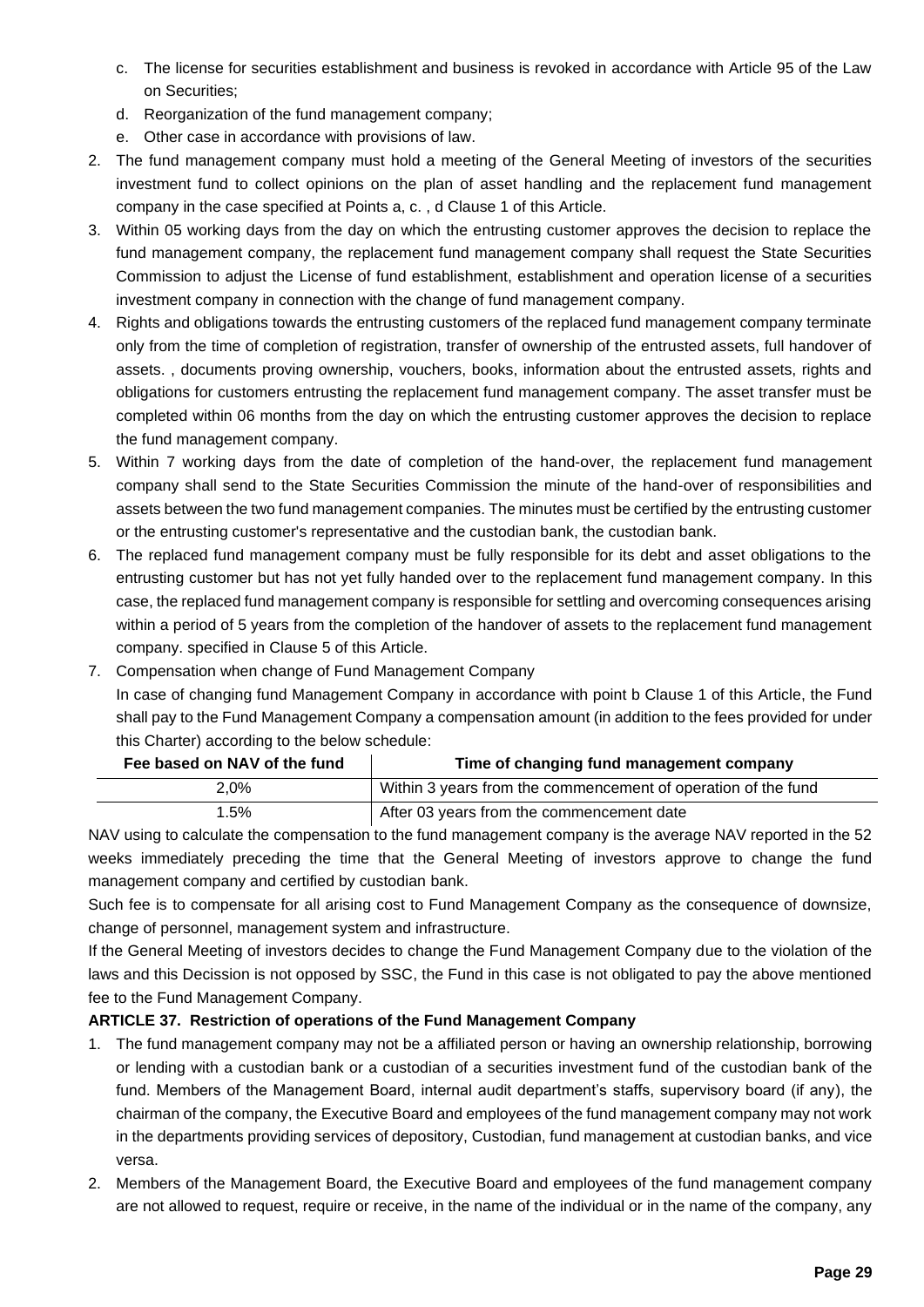remuneration, profits or benefits, in addition to the prices of services, fees and charges clearly stated in the fund charter.

- 3. In the management of entrusted assets, the fund management company must ensure that:
- a) Not use the assets of the fund to invest in fund certificates of the same fund;
- b) Not use fund's assets to invest in entrusted customers managed by the fund mangement company, except for entrusting customers to manage designated investment portfolios, entrusting customers being foreign individuals, organizations established under foreign laws, 100% foreign-owned enterprises, self-supplementing pension funds these transactions have been approved by these customers and their consent;
- c) Not use fund's assets to invest in the fund management company itself; not invest in the organizations as affiliated persons of the fund management company; not invest in the organizations that the members of the Management Board, members of the Executive Board, and employees of the company are shareholders or members holding more than ten percent (10%) of the charter capital;
- d) Not use fund's assets to lend under any form, guarantee for the loans in any form or make payment for the debt obligations of the fund management company, the affiliated persons of the fund management company, other organizations and individuals;
- đ) The investment of the fund's assets in derivative securities must comply with the provisions of the law on securities investment funds;
- e) Not make a judgment or commit, ensure investment results except for the investments in products with fixedincome; not sign the contracts receiving entrustment to invest in bonds with an interest rate not consistent with market and investment analysis result of the company itself; directly or indirectly to offset a part or all of the losses of entrusting customers caused by investment activities; shall not perform the transactions to reduce the profits of an entrusting customer to increase the profit of another entrusting customer; shall not enter into a contract, make transaction with the illegitimate, unreasonable disadvantage terms.
- 4. Except as a result of consolidation or merger of the issuer, the fund management company is used equity capital and capital of entrusting customers only for purchasing and owning (excluding shares in the porfolio of entrusting customers as porfolio swap fund) from and above twenty-five percent (25%) of the total number of outstanding shares of a public company, Outstanding closed-end fund certificates of a closed-end fund if meeting the following conditions:
- a) To be approved in writing of the entrusting customers or representatives of the entrusting customers of the public purchasing offering, the purchasing offering price, the volume of assets expected for purchasing offering, method to distribute assets after making the purchasing offering;
- b) The fund management company makes the public purchasing offering in accordance with the provisions of law on securities.
- 5. The fund management company is not authorized, outsourced the organizations in the territory of Vietnam to provide securities investment fund management, securities investment portfolio management, securities investment consultancy service;
- 6. Other restrictions comply with the provisions of law on guiding the establishment, organization and operation of fund management companies.

# **Chapter VII THE CUSTODIAN BANK**

# **ARTICLE 38. Criteria for selecting the Custodian bank**

The selected Custodian Bank must satisfy the following conditions:

- 1. The Custodian bank selected by the fund management company shall satisfy all requirements as provided in Clause 1 Article 116 of the Securities Law.
- 2. The Custodian bank must be completely independent and separate from the fund management company that the bank provides the custodian service. The Custodian bank, members of the Board of Management, Board of Directors, operators and staff of the Custodian Bank discharging the duties of Custodian of the operation of the Fund and preserving fund assets of the Custodian Bank shall not be affiliated persons or have an ownership, lending or borrowing relationship with the fund management company or vice versa.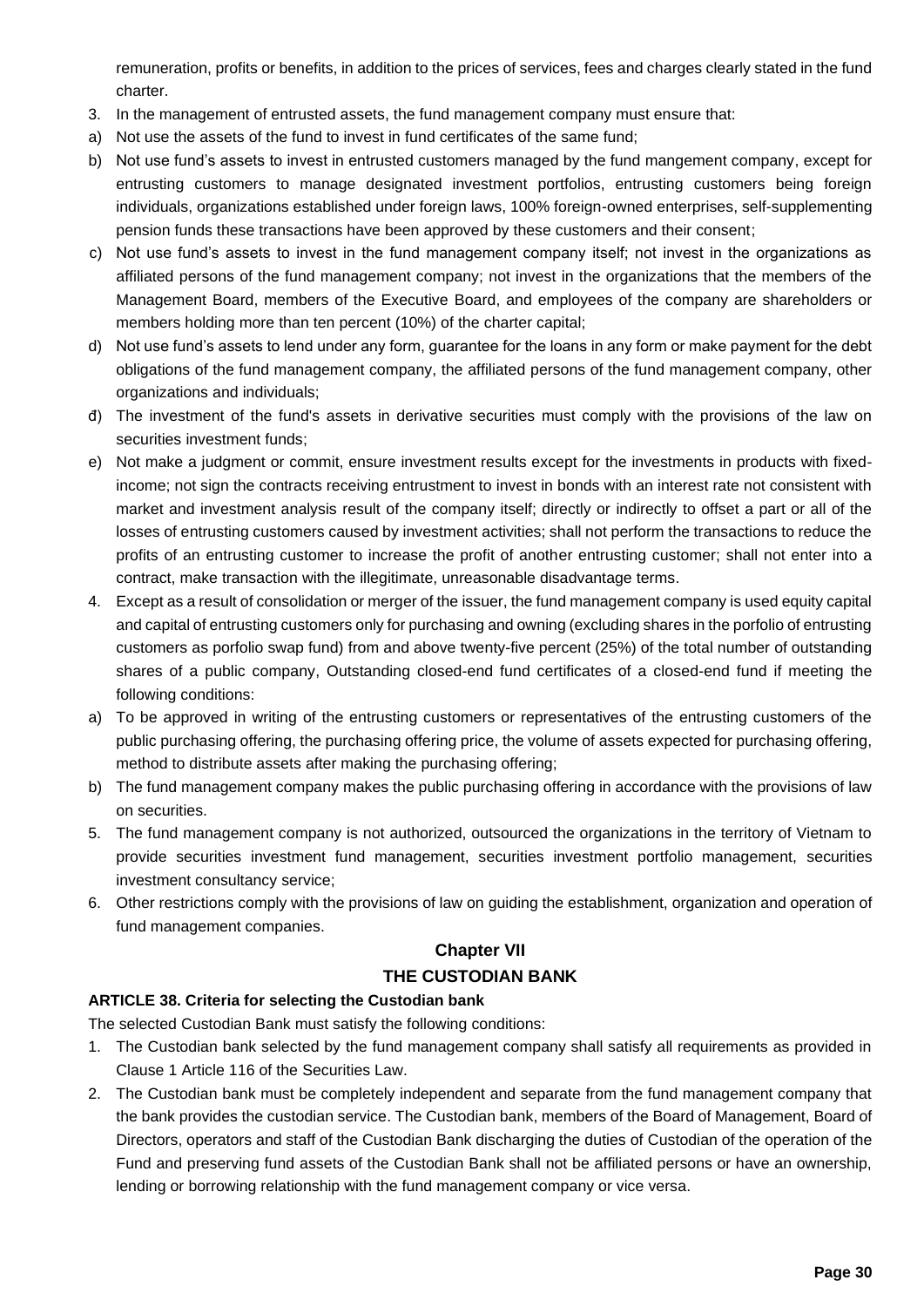- 3. The Custodian Bank, members of the Board of Management, Board of Directors, operators and staff of the Custodian Bank discharging the duties of Custodian of the operation of the Fund and preserving fund assets of the Custodian Bank shall not be permitted to be purchasers or sellers in transactions of the purchase and sale of assets of the fund.
- 4. Having sufficient ability to provide supervisory and depository services.
- 5. Agreeing to fulfill its commitments to the Fund as stated in appendix 2 and appendix 3 of this Charter.

#### **ARTICLE 39. Rights and obligations of the Custodian bank**

- 1. Obligations of the Custodian bank
	- a) To always act for the best interest of the fund's investors;
	- b) To take responsibility for losses causing to the Fund by the bank's errors;
	- c) To ensure supervise the activities of the Fund management company in managing the Fund's assets as prescribed at the Securities Law, relevant regulations and the Fund Charter;
	- d) To supply services of Custodian, asset deposit of the Fund according to the relevant legal regulations, the Custodian contract and the Fund Charter;
	- e) To separate the fund's assets from assets of the fund management company, assets of other funds, assets of other customers of the custodian bank and assets of the bank.
	- f) To ensure and take full responsibility for the fund's assets in case of authorizing sub-custodian organizations;
	- g) To supervise or calculate the net asset value of the Fund appropriate to the legal regulations and the fund Charter to ensure that the calculation of net asset value of the fund is accurate;
	- h) To settle securities transactions appropriate to the legal directives of the fund management company, the custodian bank may refuse such directives if the custodian bank may believe that these directives are illegal or inappropriate to the Fund Charter. The refusal specifying reasons must be sent in writing to the fund management company, its copy must be sent to the SSC;
	- i) To regularly compare assets of the Fund with those of the fund management company;
	- j) To pay reasonable, valid expenses of the Fund according to the legal directives of the fund management company, ensure that such expenses are appropriate to the legal regulations and the provisions of the Fund Charter;
	- k) To pay money to the Fund's investors when the fund management company makes redemption of fund certificates from investors, or when the fund distributes income or when the Fund liquidates, winds up or pay to investors and other cases as stipulated by the law, the Fund Charter in accordance with the legal directives of the fund management company, ensure that payments made are appropriate to the Charter's provisions;
	- l) To comply fully the regulations of the Law on Securities, related laws, the Fund Charter and the Supervisory Contract;
- 2. Rights of the Custodian bank
	- a) To be entitled to service fees, prices of services of supervising and preserving assets of the Fund as stipulated in the Fund Charter in accordance with the prevailing laws.
	- b) To participate in the periodic and irregular meeting of the General Meeting of Investors and the Board of Representatives.

#### **ARTICLE 40. Operations of the custodian bank**

- 1. The scope of Custodian limits only within the fund management company's activities relating to the fund for which the bank carries out the Custodian function. In the operation of supervisory activities, custodian bank shall:
	- a. To co-ordinate with the fund management company to periodically review internal procedure of principle, method for defining fund's net asset value; to supervise the defining of fund's net asset value; to inspect, ensure that net asset value per unit of fund is correct, exact and in consistent with regulations of applicable law and this Charter.
	- b. To supervise investment activities and transactions of fund's assets, re-check to ensure that the type of investment assets, the structure of the investment portfolio are in accordance with the provisions of investment restrictions and loan restrictions in accordance with the provisions of law and the Fund Charter;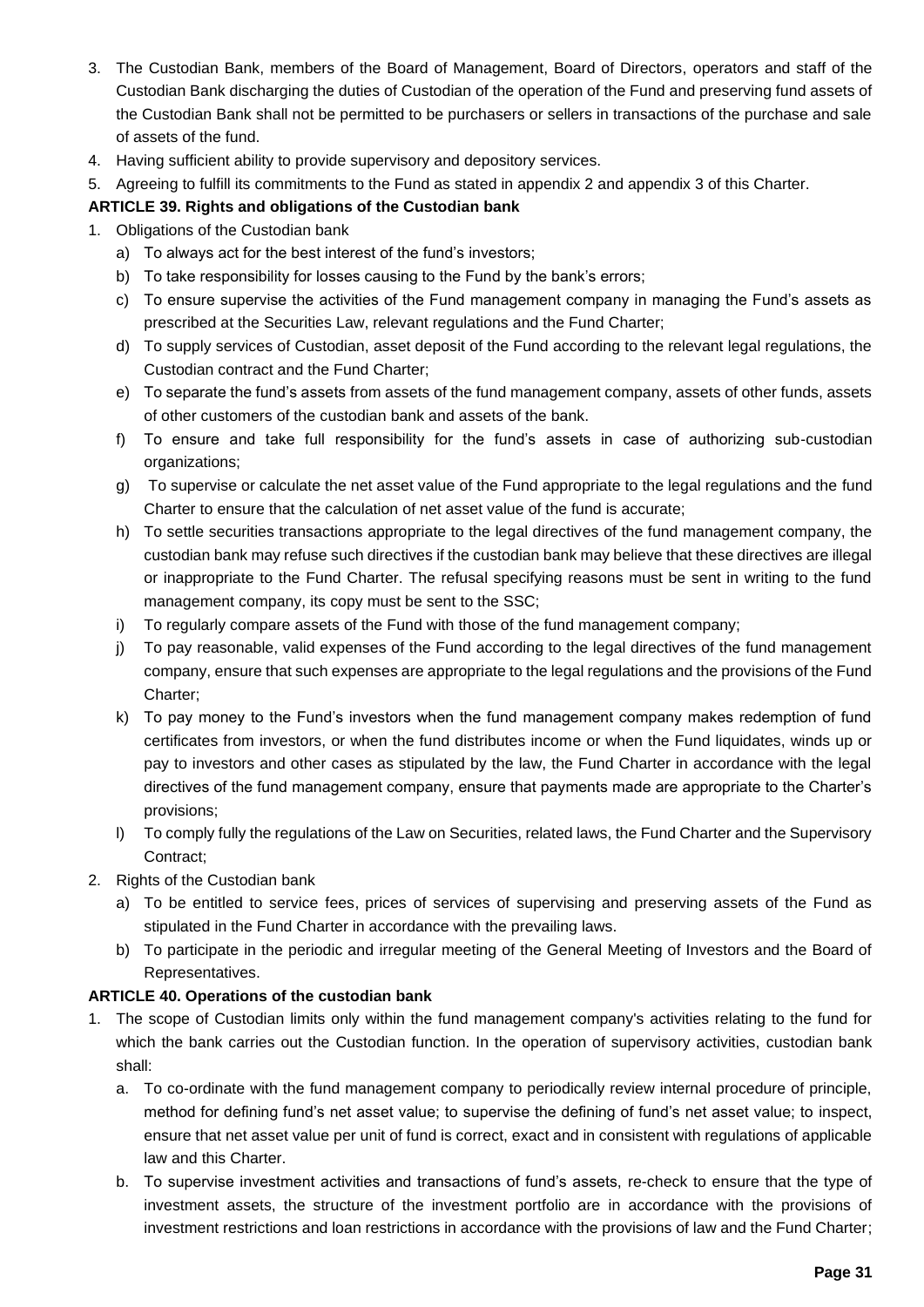to inspect, supervise asset transactions between fund, fund management company and affiliated persons to ensure complying with regulations and Charter. In case of detecting violation signals of provisions of law, custodian bank shall report immediately to the State Securities Commission and notify the fund management company within twenty four (24) hours, upon the detection of such case, meanwhile request the fund management company take remedial measures, timely corrections or to conduct remedy activities within the regulated time.

If the ownership of the assets is registered, the registration must be undersigned by the fund, unless it must be undersigned by the supervisory bank, the secondary depository institution, or the fund management company as prescribed by relevant laws. The originals of legal documents certifying the fund's ownership of assets shall be adequately deposited at the supervisory bank, except for the securities have been registered and centrally deposited. To the extent of the book-entry securities, or incomplete assignment of ownership of such securities, the original or valid copy of sale and purchase contract and payment transactions must be deposited at the supervisory bank.

To the extent that registration for ownership of assets is not allowed, or ownership of such assets has not been completed by the deadline stipulated in issuance agreements, the assignment contract, investment contract or economic contracts of the equivalent value, the supervisory bank shall be responsible for expressly certifying the asset depository and registration status in periodic reports of the fund management company and supervisory bank, and concurrently send a written notification to the board for representations of the fund.

In respect of assets of which registration of ownership is not required, the supervisory bank shall be responsible for checking with investment receivers, issuers and shareholder register management organizations, or others of the same sort, volume and value of the fund's assets on a monthly basis, and ensuring compliance of asset depository with current regulations.

In respect of bank deposits, the supervisory bank shall have rights and responsibilities for requesting the fund management company to provide adequate information about the fund's deposit agreements and deposit accounts. The supervisory bank shall be responsible for checking deposit account balances, value of deposit agreements with banks receiving the fund's deposits on a monthly basis.

- c. To supervise the organization and implementation and the inspectation of results of merger, consolidation, dissolution and liquidation of the fund's assets.
- d. To supervise, ensure legal status and only using fund's asset to make payment for expenditures consistent with regulations of law and this charter.
- e. supervise other activities of the fund management company in asset management of fund according to regulations of Article 116, Securities Law and this Charter.
- f. To confirm reports on net asset value, investment activities, and portfolio of the fund prepared by the fund management company.
- 2. The custodian bank shall be liable to prepare and maintain files, documents in either hard copy or electronic files within 10 years for confirming the compliance of the custodian bank in supervising the fund management company in accordance with applicable laws. Such documents must be provided upon written request of SSC.
- 3. Upon the written request from the fund management company, the custodian bank shall be liable to provide the fund management company and appointed audit firm with necessary information in a timely, accurate and sufficient manner so that those organizations can fully implement the rights and obligations to the fund according to the applicable regulations of the laws and the this charter.
- 4. The Custodian Bank has the right to request the fund management company to promptly provide necessary and relevant documents and information; information about the issuer that the fund invests so that the custodian bank can fully exercise its rights and obligations to the fund, in accordance with the law. The custodian bank is responsible for keeping confidential in accordance with the law for all documents and information received from the fund management company.
- 5. In case the fund management company does not carry out activities aimed at restoring the position of the fund, shall comply with the provisions Circular 98 /2020/TT-BTC, the custodian bank shall report to the State Securities Commission within 05 working days from the date the supervisory bank sends the notice. notify the fund management company. In this case, the custodian bank has the right to execute only legitimate orders and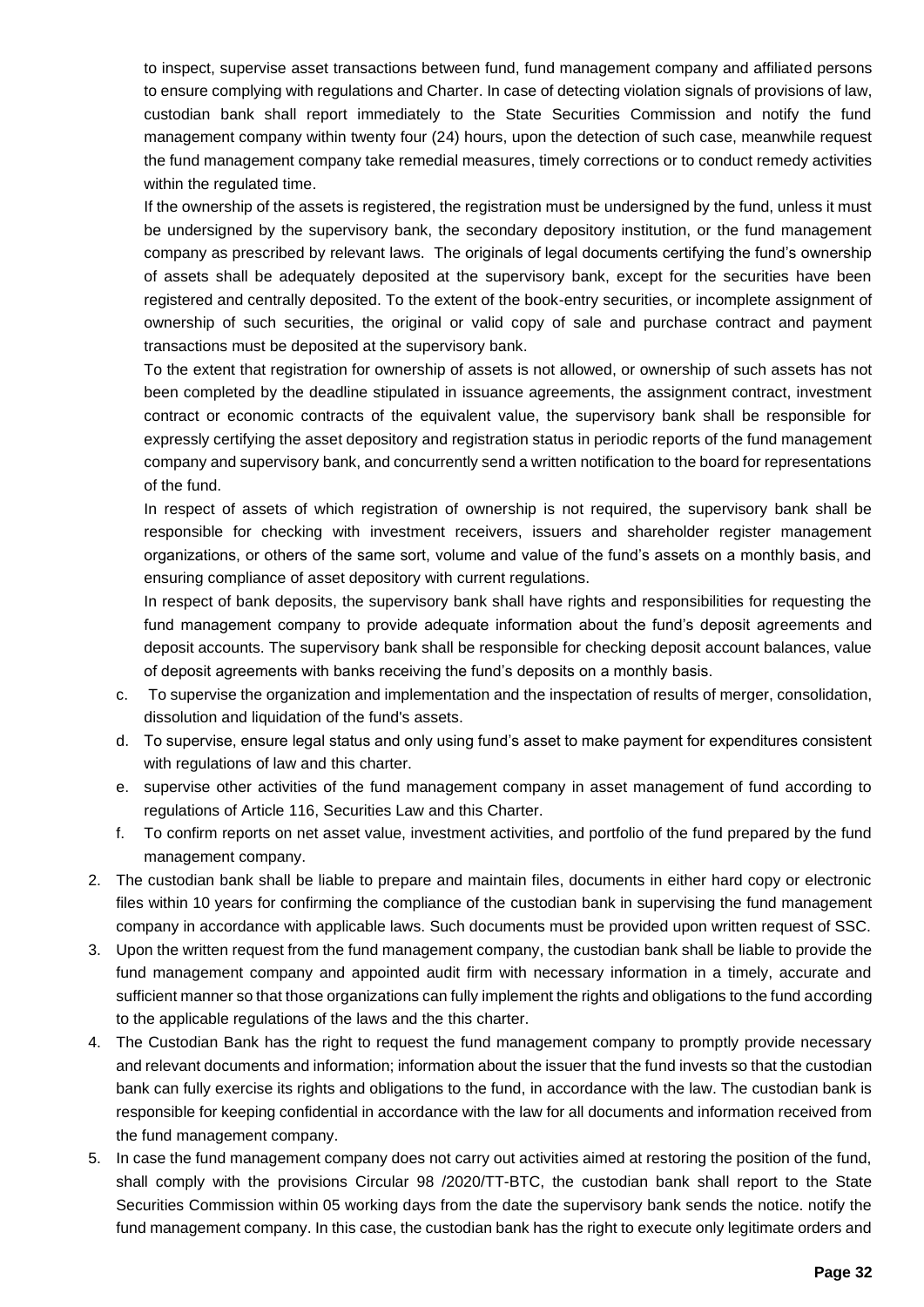trading instructions of the fund management company without leading to the fund's portfolio structure violating legal regulations and other regulations in the Fund Charter.

6. In case the fund management company has to compensate for the fund's damage, the investor in accordance with the provisions of Circular 98 / TT-BTC and other relevant regulations, the custodian bank must coordinate with the management company. The Fund performs payment procedures in a timely and complete manner to investors according to the legal instructions of the fund management company. The joint custodian bank together with the fund management company shall compensate the fund for damages arising from the failure of the supervisory bank to fully and promptly implement the responsibility of the first operation Custodian. Fund investment, determine the net asset value of the fund and other supervisory activities of the fund in accordance with the provisions of law. Compensation for damage in accordance with the terms of a signed contract or agreement between the fund management company and the custodian bank.

# **ARTICLE 41. Termination of rights and obligations of the supervisory bank to the fund**

- 1. The Custodian bank shall terminate its's rights and obligations with respect to the Fund in the following events
	- a. The Custodian bank services license is revoked pursuant to the Article 60.2 of the Law on Securities;
	- b. Unilaterally terminate the custodian, supervisory contract;
	- c. The Fund is expired, dissolved, splitted, merged or acquired by other fund;
	- d. Upon the decision of the General Meeting of investors;
	- e. Other cases comply with the provisions of law.
- 2. In the cases as stated in Clause 1 of this Article, the rights and obligations of the Custodian bank to the Fund are transferred to the other Custodian bank, Depository bank in accordance with the prevailing laws.

#### **Chapter VIII**

# **RELATED SERVICE PROVIDERS**

#### **ARTICLE 42. Authorized operations**

The fund management company may authorize for the following services:

- 1. Fund administration services:
	- Making accounting records of transactions of a Fund: record the changes of cash inflows and outflows of the Fund;
	- Preparing the Fund's financial statements; coordinating with and assisting Fund's auditing organizations in performing audits for the Fund;
	- Determining the Fund's net asset value, the net asset value per fund certificate unit in accordance with legal regulations and the Fund's Charter;
	- Carrying out other activities in accordance with legal regulations and the Fund's Charter.
- 2. Transfer Agent services:
	- Preparing and managing the Main Register of investors; opening, tracking and managing the system of investors' trading accounts, omnibus accounts; confirming the ownership of open-ended fund certificates;
	- To keep a separate tracking book about changes out of the total issued certificates, the number of fund certificates owned by every person holding certificate, name, address, nationality, address and other identification factors of such person and immediately update all changes (if any);
	- Making records of buying orders, selling orders, switching orders of investors; carry out the ownership transfer of fund certificates; updating Main Registers;
	- Supporting investors in implementation of rights related to the ownership of fund certificates of investors;
	- Maintaining the communication channel with investors, distribution agents, state competent authorities and other competent organizations;
	- Providing trading account statements, transaction confirmations and other documents;
	- Other activities in accordance with provisions of law and contract signed with the fund management company.

organizations permitted by law in the field of service providing. At the same time, these organizations have

# **ARTICLE 43. Criteria for selecting related service providers**

1. Criteria about the adequacy of capacity, personnel system, experience and profession. Service providers selected by the fund management company to provided related services shall be the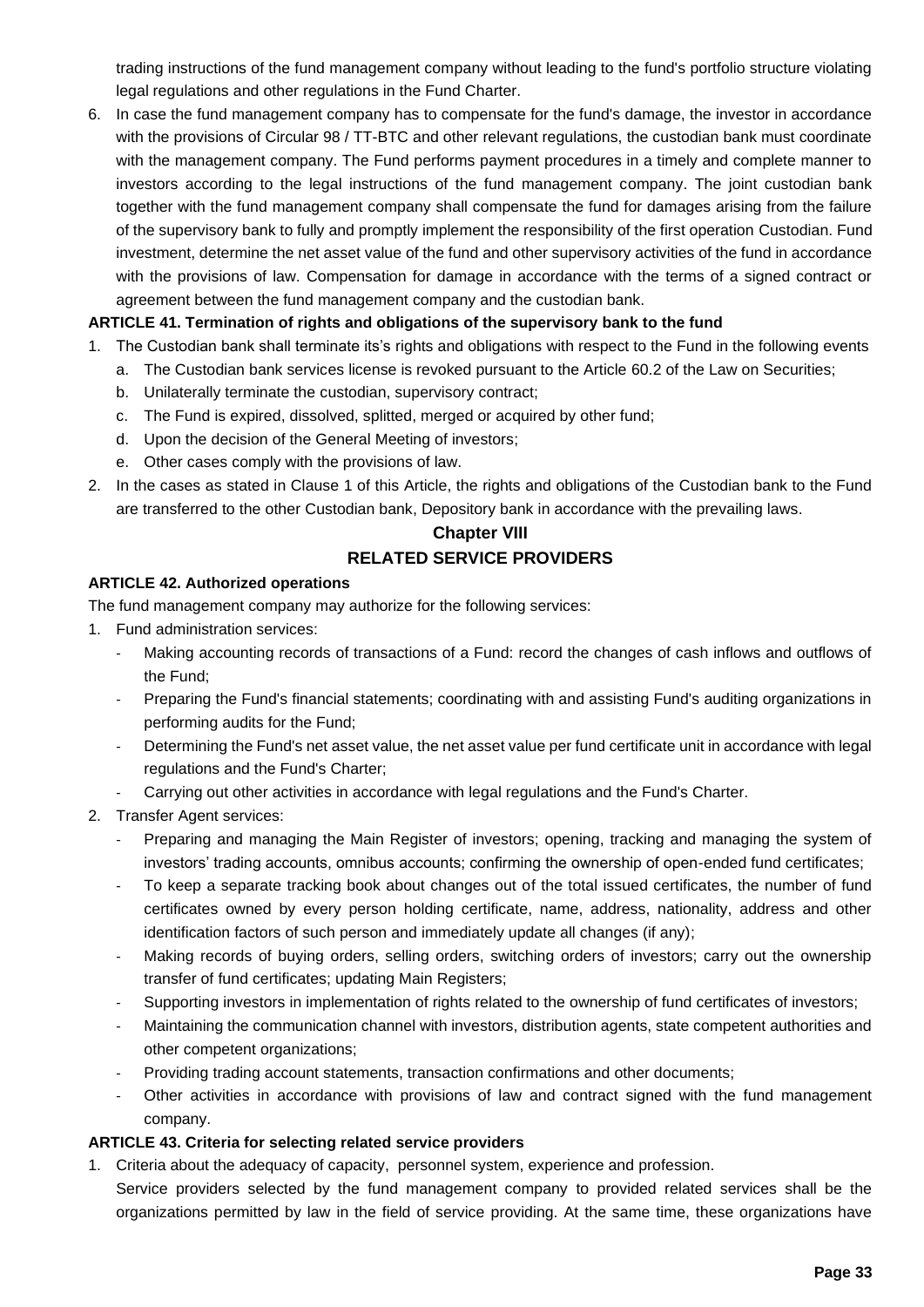organized a complete system storage facilities, data processing. Personnel system must be experienced, regularly trained and professional.

2. Criteria about organizational apparatus of related service supplying divisions of the authorized service provider, the system of professional process, the reporting and report approving system. Between the relevant service departments of the authorized service providers must have mutual professional process and must provide an accurate system of reports and report's approval in accordance with the law.

#### **ARTICLE 44. Responsibilities of related service providers**

1. Principles of authorized activities:

The authorized service providers have to carry out works in accordance with authorization assigned in accordance with the provisions of the law and is responsible for their work.

- 2. Scope of operation, functions, tasks of authorized service providers:
	- a. Fund administration services:
	- Making accounting records of transactions of a Fund: record the changes of cash inflows and outflows of the Fund;
	- Preparing the Fund's financial statements; coordinating with and assisting Fund's auditing organizations in performing audits for the Fund;
	- Determining the Fund's net asset value, the net asset value per fund certificate unit in accordance with legal regulations and the Fund's Charter;
	- Carrying out other activities in accordance with legal regulations and the Fund's Charter.
	- b. Transfer Agent services:
	- Preparing and managing the Main Register of investors; opening, tracking and managing the system of investors' trading accounts, omnibus accounts; confirming the ownership of open-ended fund certificates;
	- Making records of buying orders, selling orders, switching orders of investors; carry out the ownership transfer of fund certificates; updating Main Registers;
	- Supporting investors in implementation of rights related to the ownership of fund certificates of investors;
	- Maintaining the communication channel with investors, distribution agents, state competent authorities and other competent organizations;
	- Providing trading account statements, transaction confirmations and other documents;
	- Other activities in accordance with provisions of law and contract signed with the fund management company.
- 3. Requirements about documents, books and databases:

The documents and books related to the authorized services must be stored within the time limit prescribed by law by the authorized service providers. At the same time, authorized service provider shall take responsibility to create a database in accordance with the requirements of undertaking which be convenient and accurate as required by law.

- 4. The authorized service provider must implement authorized activities effectively, cautiously; take responsibility to keep confidential to all information relating to investors and partners of the fund management company;
- 5. The authorized service provider takes responsibility to supply the fund management company with independent auditing reports with the contents related to the authorization for checking, supervisory activities of the fund management company.

#### **ARTICLE 45. Responsibilities of the fund management company for authorized activities**

- 1. The authorization shall not decrease or change responsibilities of the fund management company to the fund;
- 2. Before signing the contract for using services of the authorized service provider, the fund management company must appraise and make an evaluation report on the capacity, material facilities, technical and information technology infrastructure of the authorized service provider to ensure that the authorized service provider has professional procedure, sufficient capacity of personnel and the system to implement authorized activities, including the internal control system, material facilities equipment, technical solutions, the system of disaster prevention, hot prevention, personnel with experience and professional qualification suitable t for performing authorized operations;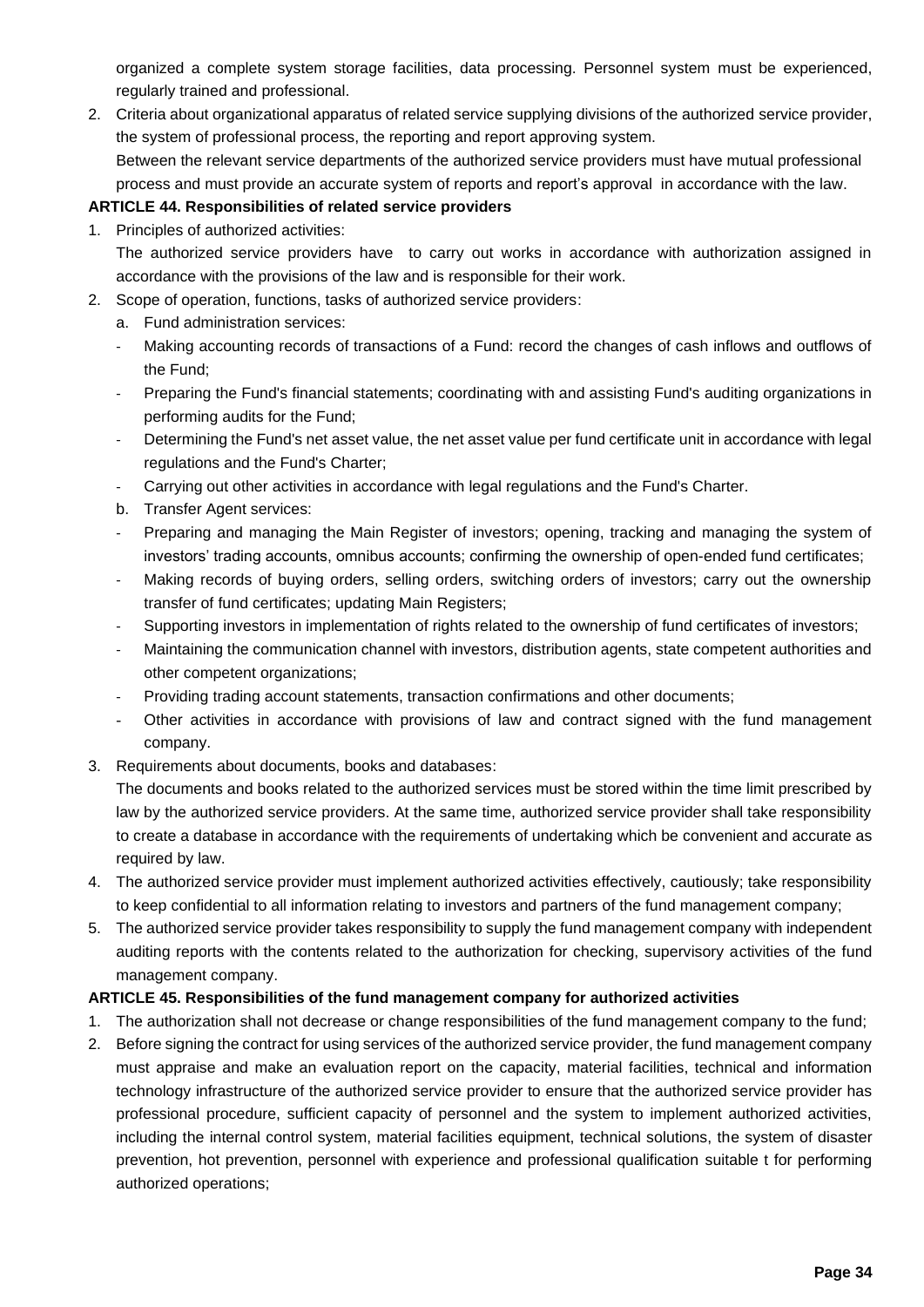- 3. To regularly check, supervise to ensure that authorized activities are implemented in a cautious, safe way according to the legal regulations and the regulations at this Charter; ensure that the service quality supplied by the authorized service provider is appropriate to the criteria and request by the fund;
- 4. The fund management company may use independent consultants, services supplied by professional organizations and other cooperation activities in order to implement the responsibilities provided;
- 5. To maintain personnel with experience, profession and required operation to have capacity of supervising, identifying and effectively managing risks arisen from authorized activities;
- 6. To construct with the process, system ensured at all times when the fund management company, the independent auditing company, the State's competent management agency may access to necessary information to check, supervise authorized activities, evaluate and manage risks arisen from the authorized activities;
- 7. The fund management company must take full responsibility arisen from the authorization. The fund management company must ensure the continuity for authorized activities, interruption and harmless to the investment operation of investors;
- 8. To adequately, opportunely and accurately provide relevant information to the authorized service provider who may fully, opportunely execute all rights, obligations and responsibilities in the authorization;
- 9. To completely, opportunely and accurately store directives, requests and documents sent to the authorized service provider to implement the authorization.

# **ARTICLE 46. Termination of the authorization**

- 1. The authorized service provider shall terminate its's rights and obligations with respect to the Fund authorized by the fund management company in the following events:
	- a. The authorized service provider request to terminate its' rights and obligations;
	- b. The authorized service provider terminates its operation, is dissoluted, goes in bankruptcy;
	- c. At the request of the fund management company;
	- d. At the request of the General Meeting of investors;
	- e. The Fund is dissolved;
	- f. The Fund is merged or acquired by other fund which approved by dicision of the General Meeting of investors;
	- g. The services license of authorized sevice provider is revoked;
	- h. The authorized service provider is merged or acquired by other service provider.
- 2. The rights and obligations of the authorized service provider to the Fund are terminated from the time of completion of the handover of rights and obligations to the Fund for the replacing authorized service provider or for the management company. The replacing authorized service provider must establish the handover minutes between two authorized service providers/ the fund management company and certified by the fund management company.

# **Chapter IX DISTRIBUTION AGENT**

# **ARTICLE 47. Criteria for selecting distribution agent**

- 1. Being securities firm having brokerage business, fund management company, custodian Bank, insurance company, commercial bank and other economic organizations. In case of commercial bank,insurance company and other economic organizations, it is required to conduct procedures to register with SSC for distributing fund certificates;
- 2. Having at least one business place that is selected as distribution place for open ended fund certificates at the time of registration which meet all requirements of distribution place of open ended fund certificates;
- 3. Having procedures on fund certificate distribution, including the process, procedure of analysis, update and identification of investor' and beneficiaries' information, code of conducts applied to staff who deal with fund certificate distribution, internal rules on prevention of late trading and arbitrage activities based on taking advantage of time differences, market timing in accordance with international practices..

# **ARTICLE 48. Operations of distribution agent**

1. Operations of a distribution agent shall include: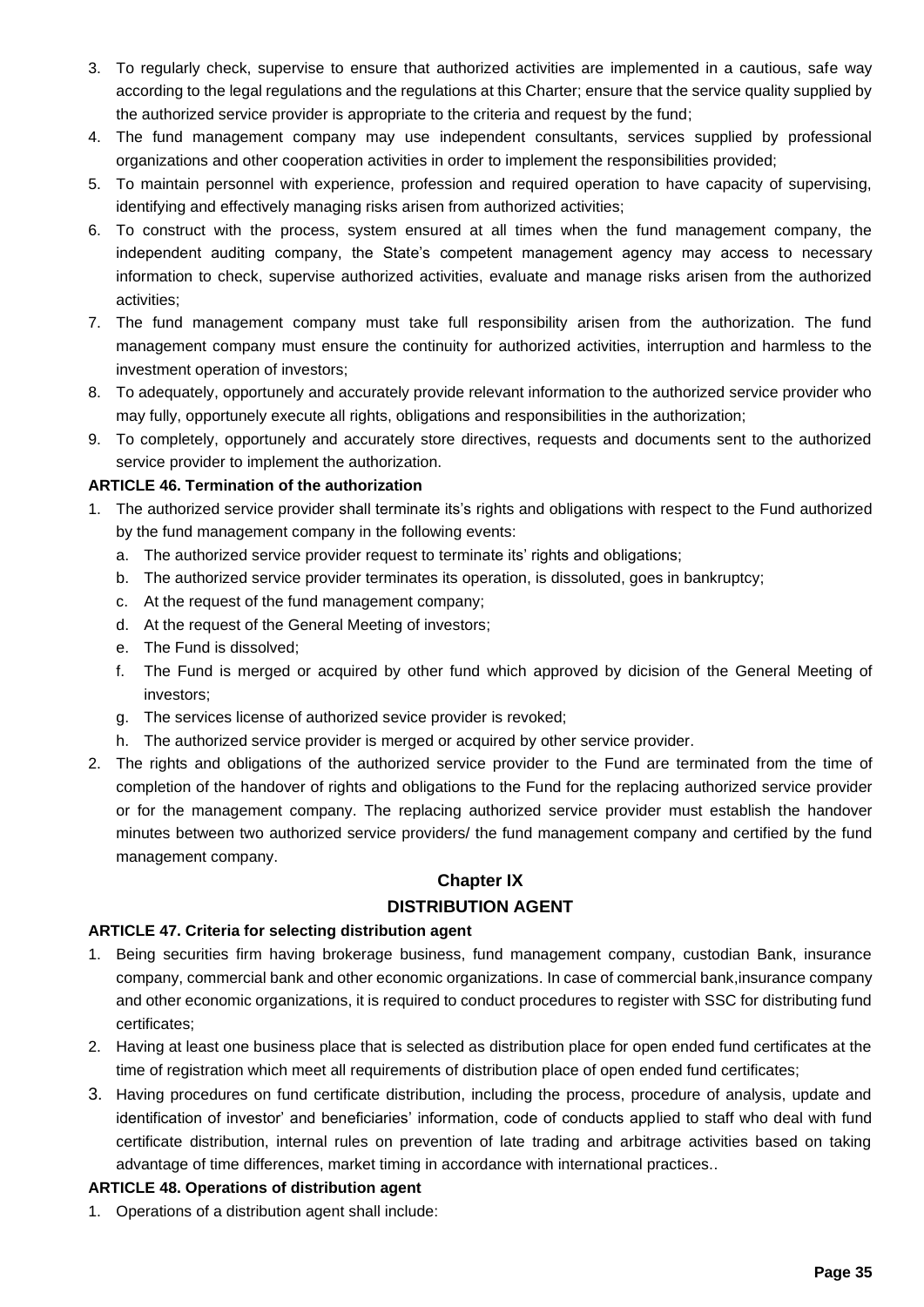- a) To gather and consolidate information on investors and beneficiaries as required by legal regulations on securities, regulations on anti-money laundering and prevention of terrorist financing;
- b) To receive and transmit transaction orders to the fund management company, related services providers in a timely and accurate manner; the distribution agents are not allowed to consolidate, offset the trading orders, or receive funds directly and settle transactions of fund certificates for investors; Distributors may only receive trading orders from investors when order forms are filled with complete and accurate information according to the form provided in Annex 21 enclosed with this Circular. Order forms shall be kept by distributors in accordance with the laws on securities, and ensure inclusion of the time of receipt of orders and receivers of trading orders obtained from investors in a sufficient, accurate, timely and evident manner. Delivery of investor's trading orders via telephone, fax, internet connection or electronic devices and other transmission lines must be consistent with regulations on electronic transactions and order forms must be stored in the form of electronic data folder.
- c) To support investors to conduct procedures to change information in the main register; to confirm investor's ownership of fund units, to transfer of ownership in accordance with provisions of law;
- d) To maintain a continuous and smooth communication channel with investor, to keep investors updated with accurate, adequate and timely information, to answer questions of investors about the offered fund products to consolidate the statement of trading accounts of fund certificates; to provide investors with prospectus, simplified prospectus, the fund's financial statements, documents about general meeting of investors and other information; to conduct information disclosure and reporting as authorized by the fund management company;
- e) To support the fund management company or related services providers to organize general meeting of investors; to receive delegation to participate and vote at general meeting of shareholders upon written requests of investors;
- f) To synthesize, store data on investors and transactions of investors to the Fund management company, related services providers, the SSC upon request of the fund management company and SSC as required by these organizations.
- 2. Distribution agents that are not securities trading organizations, depository banks, commercial banks or insurers shall not be eligible for:
	- a) acting as nominee agents;
	- b) acting as distributors of other fund management companies if this is not approved in writing by fund management companies of whom they are acting as distributors."
- 3. Omnibus agent is allowed to execute operations in accordance with provisions of law.

# **ARTICLE 49. General provisions on fund certificate distribution**

- 1. Distribution agent and staff who deal with fund certificate distribution shall be voluntary, fair, and truthful to investors, provide all information to investors on an accurate and timely basis to enable investors to make investment decisions on their own. Information, data, economic forecast provided to investors must be based on real events and enclosed with references that professional financial organizations issue and publicly announce. Fund certificate distribution officers shall not provide information that is not yet verified, rumor or misleading information to investors.
- 2. Distribution officers may offer fund certificates only after investors are provided with the fund's charter, prospectus, simplified prospectus, contracts which are referred in the prospectus and the most updated reports on the fund performance. Distribution officers shall explain to the investors to ensure that investors understand contents of the fund's charter and prospectus, especially investment objectives and policies, investment strategy to achieve such objectives, features of risks and profit, profit distribution policies, taxes, price of service, fees and charges and other expenses, mechanism of fund certificates transactions.
- 3. Distribution officers shall provide adequate and accurate information on performance of the fund with implication that such historical operating performance is for reference only and may be changed due to the market situation.
- 4. Distribution officers are not allowed either to provide untrue information, information that magnifies the truth easily leading misunderstanding, provide inadequate and incomplete information, to forecast future events with a view to attract, persuade investors to purchase fund certificates. It is not allowed to cause misunderstanding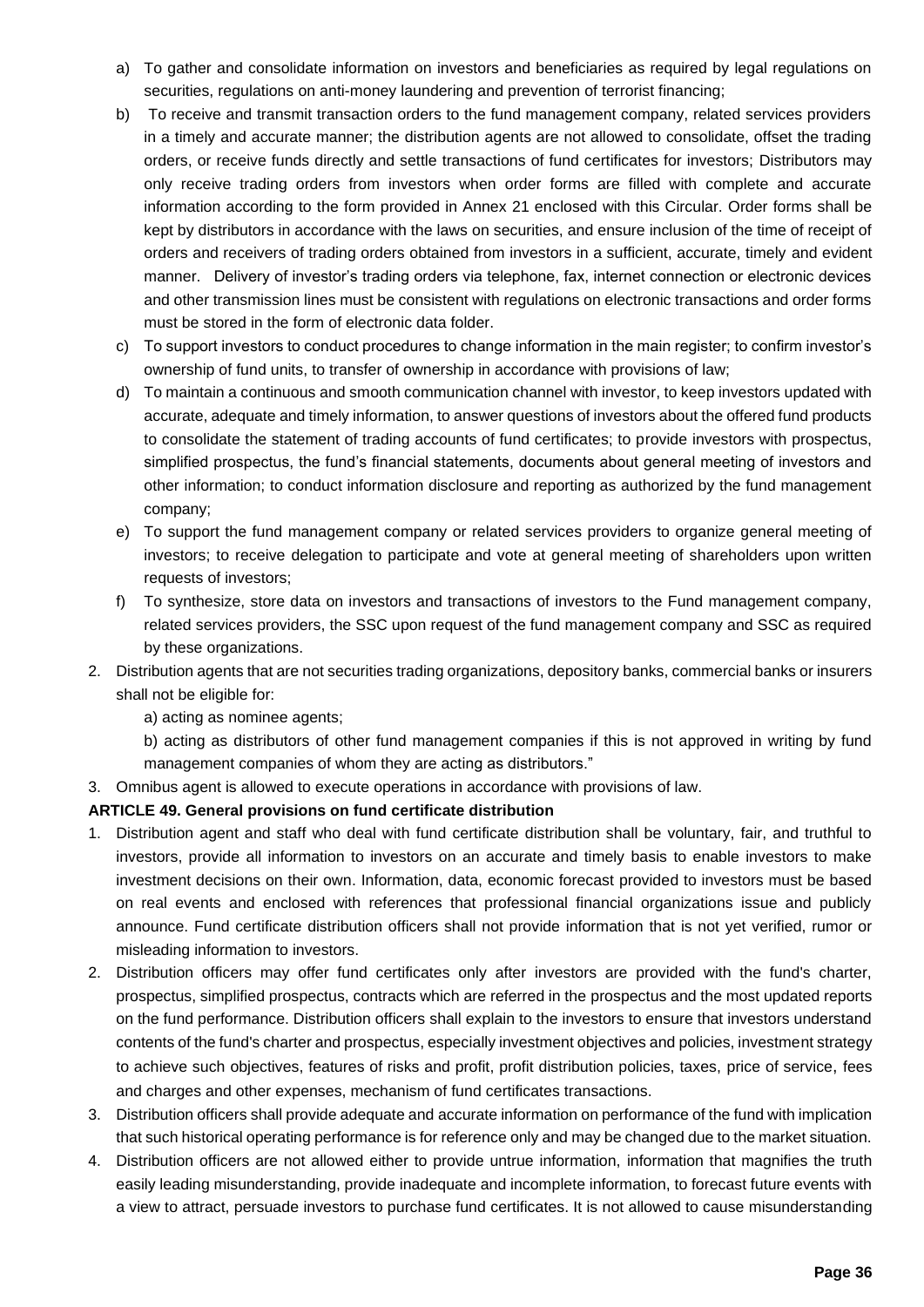about profit characteristics and risks of such fund certificates. On comparing this fund certificate with certificates of other open-ended funds, difference among these funds must be clarified and highlighted to the investors for them to choose. It is prohibited to directly or indirectly conduct activities to attract or incite the investors to purchase high risk fund certificates when the investors have not yet understood all about implicit risks of investing into the fund, or in case such funds are inappropriate for the investment objectives and financial capacity of the investors.

- 5. Distribution agents and distribution officers must keep information on the investors, information on the investors' transactions confidential; they are not entitled to use such information for any purposes otherwise upon the approval of investors or the request of state competent authorities.
- 6. Distribution agents are not allowed to discount or reduce transaction price of fund certificates in any form. It is prohibited to offer gifts or physical/financial benefits to encourage investors to purchase fund certificates; it is prohibited to propose, request or receive in their own name or the name of their organization from the fund management company any remuneration, income or interest for the purpose of persuading investors to buy fund certificates in addition to the prices of services, fees announced at the prospectus and distribution contracts signed with the fund management company.
- 7. Distribution agents shall not be allowed to distribute fund's certificates at business places which have not yet registered for operation or have not been granted operation certificates pursuant to the applicable regulations or have not notified the State Securities Commission. Distribution agents shall take full responsibility for operations of fund certificates distribution places and distribution officers while distributing fund certificates to investors.
- 8. The fund management company and distribution agent must annually organize training to enhance knowledge and capability of fund certificate distribution officers. Information on annual training of the fund management company and distribution agent needs to be attached to operational annual report of the fund management company

# **Chapter X**

# **ACCOUNTING, AUDITING, AND REPORTING SYSTEM**

# **ARTICLE 50. Criteria for selecting and changing the auditing firm**

Each year, Fund Management Company shall propose at least two (2) auditing companies to the General Meeting of investors. In case the General Meeting of investors authorizing the Board of Representatives as stated in Clause 22 Article 29 of this Charter, the Board of Representatives shall determine an auditing company to conduct auditing for the Fund. Selected auditing company shall satisfy the following conditions:

- (i) Having obtained auditing licence by the Ministry of Finance;
- (ii) Having full capacity to provide auditing service;
- (iii) Having approved from SSC for providing auditing services to the Fund;
- (iv) Not being a affiliated person to the Fund Management Company or the Custodian bank.

#### **ARTICLE 51. Fiscal year**

- 1. The Fiscal year is twelve months calculated from 1<sup>st</sup> January to 31<sup>st</sup> December each calendar year. The first Fiscal year of the Fund shall commence on the date the SSC grants the certificate of establishment of a fund/license for establishment and operation to the Fund and end on 31st December of that year.
- 2. In case the period from the date the SSC grants the certificate of establishment of a fund/license for establishment and operation to 31st December of the same year is less than 90 days, the first Fiscal year of the Fund shall commence on the issuance date of the establishment and operation license and end on the 31st December of the following year.

#### **ARTICLE 52. Accounting regime**

The Fund shall apply the Vietnamese Accounting Standard (VAS) and comply with other regulations related to the accounting works of the Fund as provided for by the competent bodies.

#### **ARTICLE 53. Financial Reports**

1. The Fund Management Company shall be responsible for prepare the periodic financial reports on the business results and financial status of the Fund and other necessary reports to demonstrate the Fund's business activities.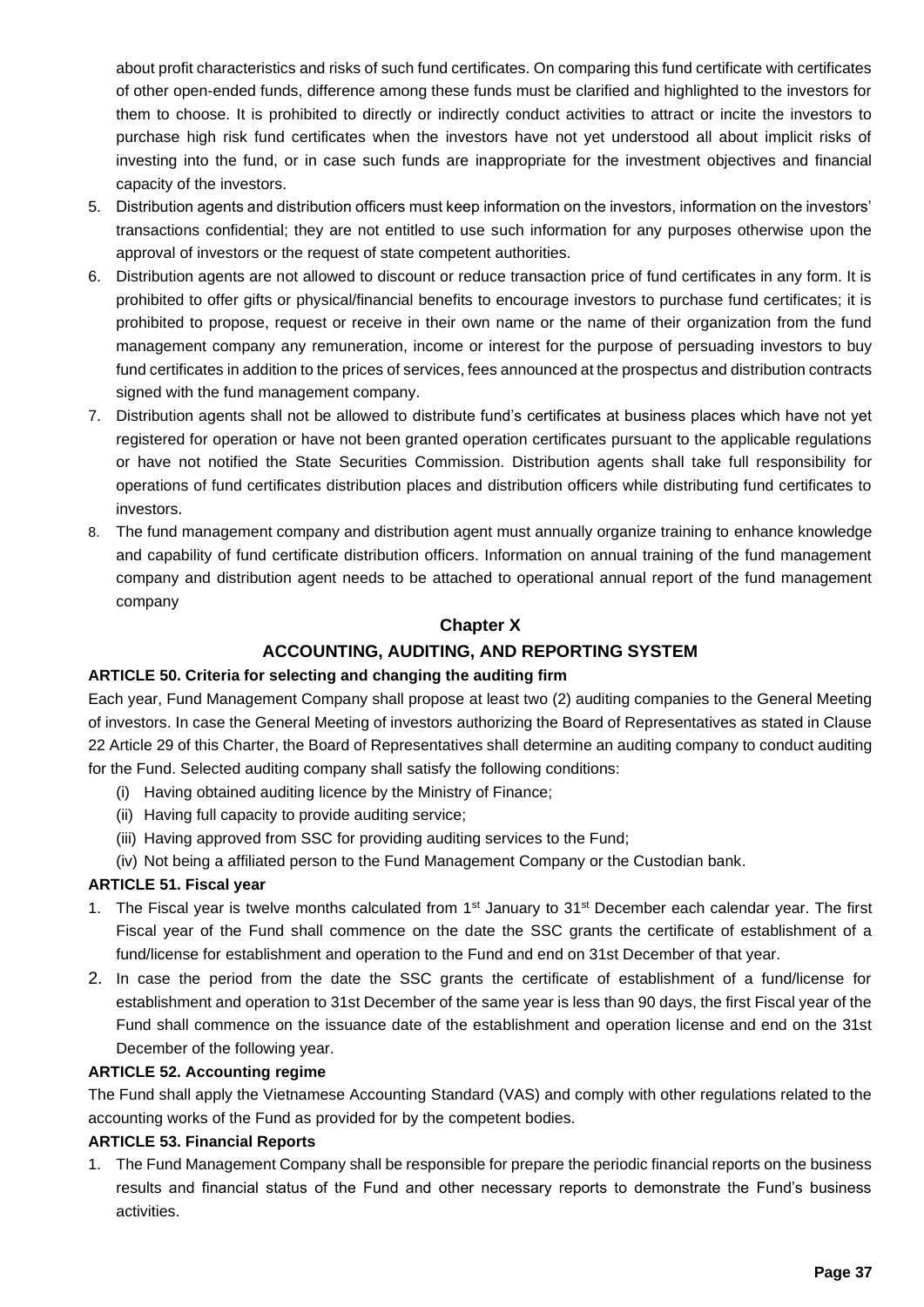2. Annual financial statement that is audited by an accredited audit organization in the field of securities and the biannual financial statement which is reviewed. The copies of auditing report and operation report of the Fund will be sent to each Member of the Board of Representatives and published on the website of the Fund Management Company for the reference of fund's investors.

#### **ARTICLE 54. Other reports**

The Fund Management Company shall comply with the prevailing regulations of law on report and disclosure of information related to the business of the Fund.

# **Chapter XI**

# **NET ASSET VALUE OF THE FUND**

#### **ARTICLE 55. Valuation of the Net Asset Value**

- 1. The fund management company shall determine the net asset value of the fund and the net asset value of a fund unit based on market price, or fair price (in the absence of the market price) of the assets in fund's portfolios.
- 2. The net asset value of the fund and the net asset value of a fund unit must be certified by the Custodian bank. The value certification must be made in writing, or the access via the electronic information system of the Custodian bank is approved by the fund management company. Within 24 hours after detecting that the net asset value is mispriced, the custodian bank must notify and request the fund management company to make a timely adjustment or vice versa in the case of the supply custodian bank. Service level determining net asset value. Within 05 working days from the date of detecting that the net asset value is mispriced, the fund management company or the custodian bank (in the case the custodian bank provides asset valuation services net assets) must correct and disclose information in accordance with regulations, and notify the State Securities Commission of the wrong valuation, including the cause of the incident, time of incorrect valuation, legal handling. The content of the notice must be signed for certification by the fund management company and the Custodian bank.

3. The Net Asset Value of the Fund must be determined daily on the first working and first day of each month., The net asset value of the fund and net asset value of a fund unit shall be disclosed in accordance with disclosure regulations on securities market. The announcement of net asset value to investors is made on the next working day of the valuation date for the valuation date.

- 4. The fund management company is authorized for the custodian bank to determine the net asset value of the fund, net asset value per block of fund certificates, and net asset value per fund certificate. In this case, the fund management company and the custodian bank must have a mechanism and process for comparing, reviewing, checking, and monitoring to ensure that the determination of the net asset value is accurate and appropriate. Fund Charter, Valuation Handbook and legal regulations.
- 5. The net asset value of a fund unit is the net asset value of the fund divided by the total number of circulating fund units on the trading day closest to the valuation day. The net asset value shall be rounded according to regulations on accounting for open-ended fund. The residual amount after the rounding shall be included in the fund.

#### **ARTICLE 56. Principles of Valuation Method of the Net Asset Value**

1. Date of valuation

The valuation day is working day (for daily term), weekly Friday (for weekly term) and the first day of next month (for monthly term). In case the valuation date falls on a day-off or holiday, the valuation date is the immediately following working day, except for the monthly valuation period, it is still the first day of the following month. In case the fund management company changes the valuation date, the company shall get the approval from the Board of Representative before execution.

2. Method of valuation

The NAV means the total asset value owned by the Fund subtracts its related liabilities at the date prior to the valuation date. Total liabilities of the fund are the debts or payment obligations of the fund up to the latest day before the valuation date. Total asset is determined by market value or reasonable price (in the absence of market value or the market price has unusual fluctuations under the provisions of fund's Valuation Handbook which is approved in written by the Board of Presentatives).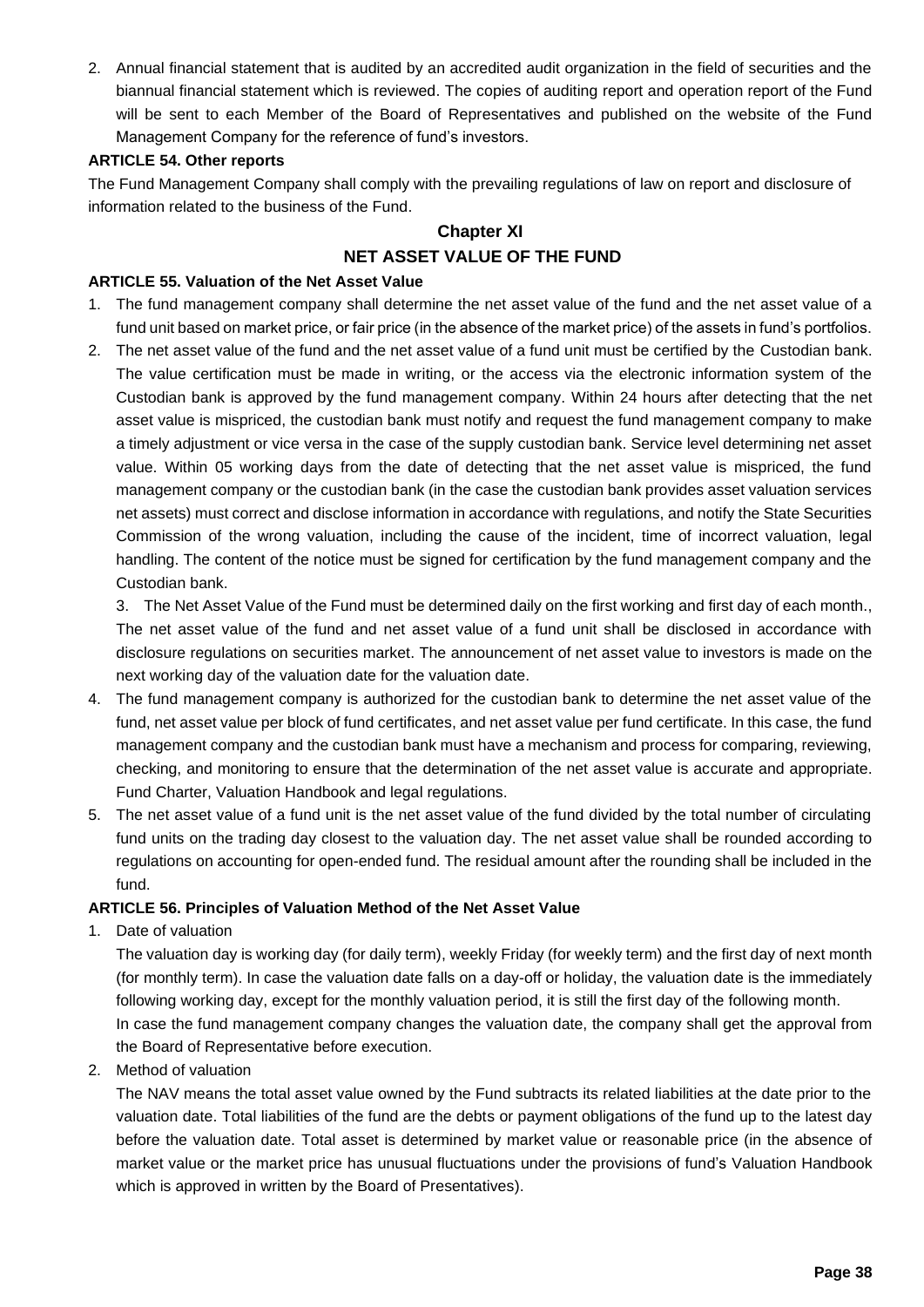The Custodian Bank will monitor the determination of the net asset price (including total assets and total liabilities) of the Fund and will also inspect and ensure the net asset value on a fund certificate. is the correctness, accuracy and compliance with the provisions of the law, as stipulated in the Fund Charter. The valuation is specified as follows:

| No.                                                 | <b>Asset type</b>                                                                                                             | <b>Methods of valuating transactions on market</b>                                                                                                                                                                                                                                                                                                                                                                                                                                                                                                                                                                                                                                                                                                                                        |
|-----------------------------------------------------|-------------------------------------------------------------------------------------------------------------------------------|-------------------------------------------------------------------------------------------------------------------------------------------------------------------------------------------------------------------------------------------------------------------------------------------------------------------------------------------------------------------------------------------------------------------------------------------------------------------------------------------------------------------------------------------------------------------------------------------------------------------------------------------------------------------------------------------------------------------------------------------------------------------------------------------|
| Cash and cash equivalents, money market instruments |                                                                                                                               |                                                                                                                                                                                                                                                                                                                                                                                                                                                                                                                                                                                                                                                                                                                                                                                           |
| 1.                                                  | Cash (VND)                                                                                                                    | Cash balance on the date preceding the valuation date                                                                                                                                                                                                                                                                                                                                                                                                                                                                                                                                                                                                                                                                                                                                     |
| 2.                                                  | Term deposit                                                                                                                  | Principles plus interest receivables as of the day preceding the<br>valuation date.                                                                                                                                                                                                                                                                                                                                                                                                                                                                                                                                                                                                                                                                                                       |
| 3.                                                  | Treasury bills, transferable<br>deposit certificates and<br>other money market<br>instruments.                                | Purchase price plus accumulated interest as of the date preceding<br>the valuation date and according to the guidance in the Valuation<br>Handbook approved by the Fund Representative Board                                                                                                                                                                                                                                                                                                                                                                                                                                                                                                                                                                                              |
| 4                                                   | Non-interest-paying<br>instruments include bonds,<br>bonds, valuable papers,<br>and other non-interest-<br>paying instruments | Prices listed on the stock exchange's trading system; in case there<br>is no list price, the price is determined according to the valuation<br>method mentioned in the Valuation Handbook approved by the<br>Board of Representatives.                                                                                                                                                                                                                                                                                                                                                                                                                                                                                                                                                    |
| <b>Bonds</b>                                        |                                                                                                                               |                                                                                                                                                                                                                                                                                                                                                                                                                                                                                                                                                                                                                                                                                                                                                                                           |
| 5.                                                  | Listed bond                                                                                                                   | - Weighted average quoted price or other name according to the<br>regulations of the Stock Exchange, for outright bond transactions<br>on the trading system of the Stock Exchange at the date of the latest<br>transaction preceding the valuation date plus accumulated interest<br>(if the weighted average quoted price excluded accumulated<br>interest). For following cases, in which:<br>+ There is no transaction on the trading system of the Stock<br>Exchange for more than two 15 days as of the valuation date; or<br>+ The market price of these bonds on the trading system of the<br>Stock Exchange are significantly fluctuated as detail in valuation<br>policy.<br>the valuation method would be detailed in valuation policy approved<br>by Board of Representative. |
| 6.                                                  | Unlisted bond                                                                                                                 | - The average value (clean price) of successful transactions at the<br>last day before the valuation date is based on quotes of at least<br>three (03) non-relevant quote organizations and approved by the<br>Board of Representatives plus accumulated interest(*). Case:<br>.insufficient quotes of at least three (03) quote organizations; or<br>•have sufficient quotes but have from (02) to three (03) the quote<br>organization does not determine the price; or<br>•the above-mentioned average price (*) has unusual fluctuations<br>according to the details mentioned in the valuation handbook,<br>the bond price shall be carried out according to the details<br>mentioned in the Valuation Handbook approved by the Board of<br>Representatives.                         |
| $\overline{7}$                                      | Warrant attached with                                                                                                         | Price determined in accordance with the methods approved by the                                                                                                                                                                                                                                                                                                                                                                                                                                                                                                                                                                                                                                                                                                                           |
|                                                     | convertible bonds                                                                                                             | <b>Board of Representative</b>                                                                                                                                                                                                                                                                                                                                                                                                                                                                                                                                                                                                                                                                                                                                                            |
| 8                                                   | Bond issued by entities<br>falling into winding-up or<br>bankruptcy                                                           | Price determined in accordance with the method approved by the<br><b>Board of Representative</b>                                                                                                                                                                                                                                                                                                                                                                                                                                                                                                                                                                                                                                                                                          |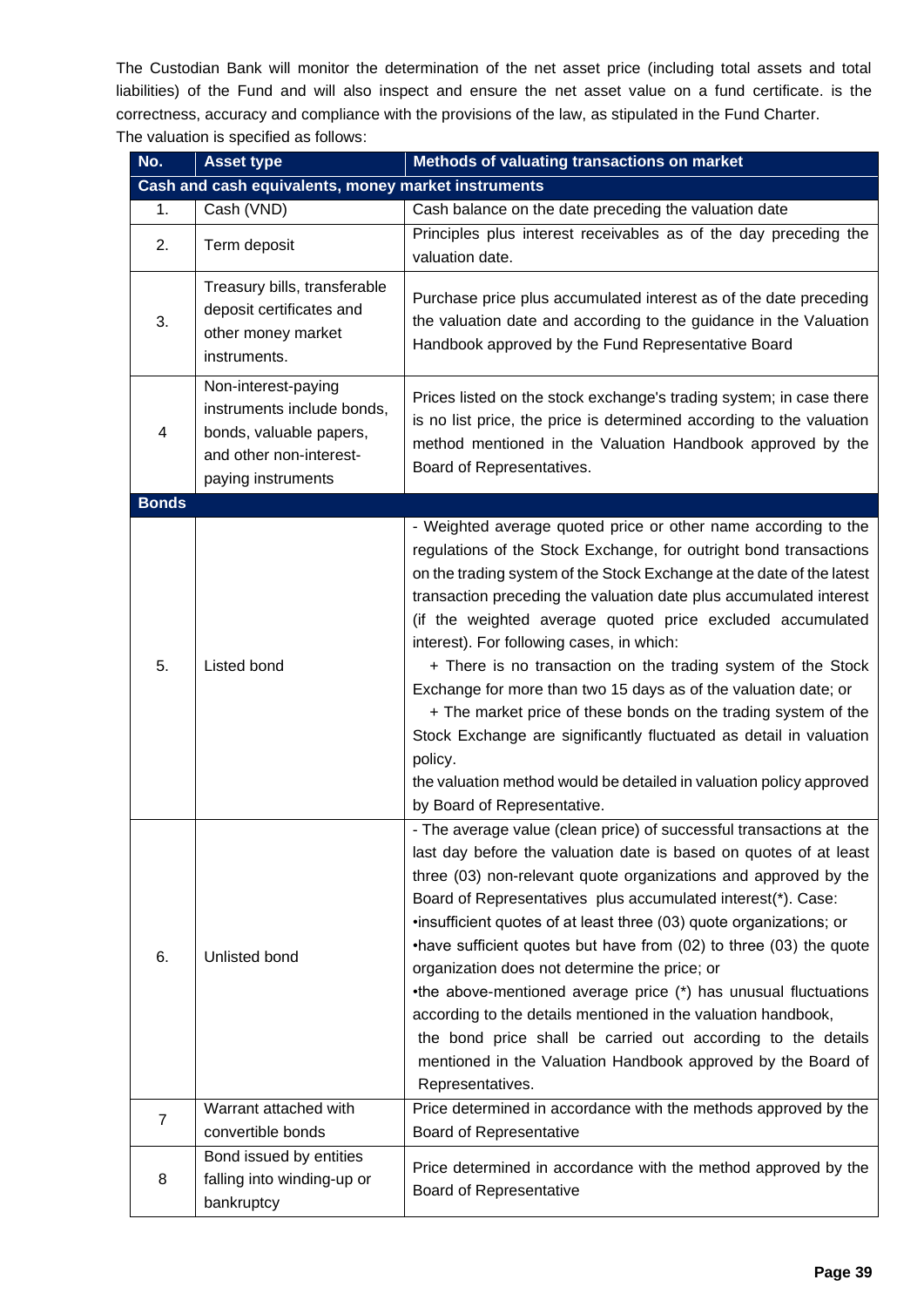| <b>Shares</b>    |                                                                                         |                                                                                                                                                                                                                                                                                                                                                                                                                                                                                                                                                                                                                                                                                                                                                                                                                                                                                                                                                               |
|------------------|-----------------------------------------------------------------------------------------|---------------------------------------------------------------------------------------------------------------------------------------------------------------------------------------------------------------------------------------------------------------------------------------------------------------------------------------------------------------------------------------------------------------------------------------------------------------------------------------------------------------------------------------------------------------------------------------------------------------------------------------------------------------------------------------------------------------------------------------------------------------------------------------------------------------------------------------------------------------------------------------------------------------------------------------------------------------|
| 9.               | Shares listed on Stock<br>Exchange, shares listed on<br>UpCom trading system            | - Closing price (or other name as prescribed by the internal<br>regulations of the Stock Exchange) of the latest transaction day<br>prior to the valuation date;<br>- Where shares are not traded for more than 15 days prior to the<br>valuation date, shares are valued at one of the following prices in<br>the following order of priority<br>+ Closing price (or other name, according to regulations of the<br>Stock Exchange) on the latest trading date within 90 days preceding<br>the Valuation date;<br>+ Purchase price (cost price);<br>+ Book value;<br>+ Price determined by the method which approved by the Board of<br>Representatives.<br>The value of listed shares in the process of changing Stock<br>Exchange is there closing prices on the latest trading date e<br>preceding the valuation date.<br>Shares approved for listing but not yet trading are valued as if they<br>are initial public offering shares in listing process. |
| 10               | Shares suspended or<br>delisted or deregistered for<br>trading                          | It shall be valued according to the following order of priority:<br>+ Book value;<br>+ Face price;<br>+ Price determined by the method approved by the Board of<br>Representatives.                                                                                                                                                                                                                                                                                                                                                                                                                                                                                                                                                                                                                                                                                                                                                                           |
| 11               | Shares issued by entities<br>falling into winding-up or<br>bankruptcy                   | It shall be valued according to the following order of priority:<br>+80% of liquidating value of these shares as at the latest balance<br>sheet date preceding valuation date;<br>+ Price determined by the method approved by the Board of<br>Representatives                                                                                                                                                                                                                                                                                                                                                                                                                                                                                                                                                                                                                                                                                                |
| 12               | Other shares and<br>contributed capital<br>(including IPO shares in<br>listing process) | Average price of successful transactions on the latest<br>trading date preceding the valuation date which is provided by at<br>least three (03) quotation providers who are not related parties and<br>approved by the Board of Representatives of the Fund.<br>If there are not enough three (03) quotation prices provided<br>by three (03) quotation providers who are not related parties<br>approved by the Board of Representatives of the Fund, shares are<br>valued at one of the following prices in the following order of priority:<br>+ Average price of any two (02) quotation providers, which are<br>not related parties approved by the Board of Representatives of the<br>Fund;<br>+ Price of the latest reporting period but not more than 90 days<br>before the valuation date;<br>+ Purchasing price;<br>+ Book value; or<br>+ The price determined according to the model approved by the<br>Board of Representatives of the Fund        |
| <b>Fund unit</b> |                                                                                         |                                                                                                                                                                                                                                                                                                                                                                                                                                                                                                                                                                                                                                                                                                                                                                                                                                                                                                                                                               |
| 13               | Fund unit of listed fund                                                                | - Closing price (or other name according to regulations of the Stock<br>Exchange) on the latest trading date preceding the valuation date;                                                                                                                                                                                                                                                                                                                                                                                                                                                                                                                                                                                                                                                                                                                                                                                                                    |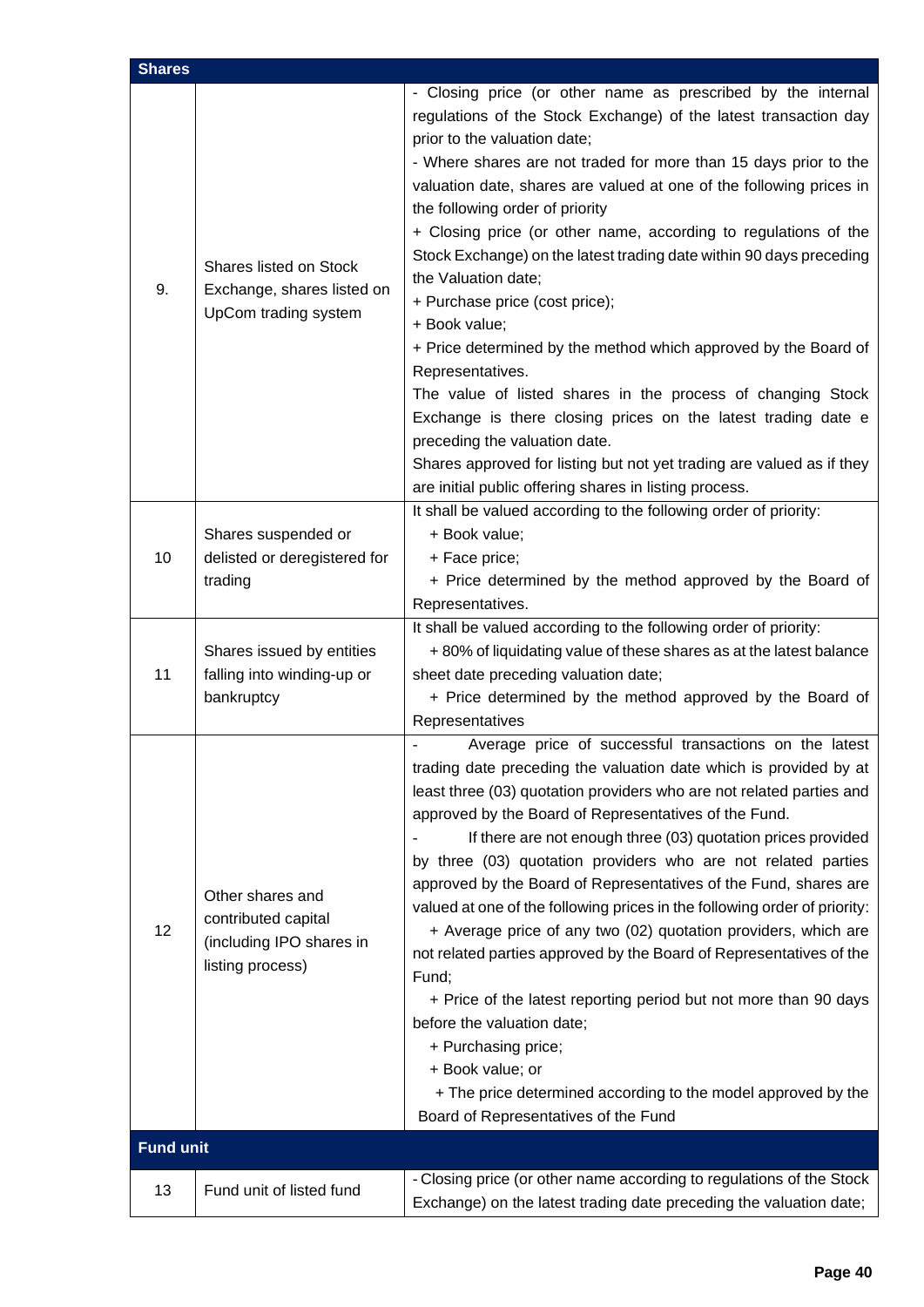|                     |                              | - In case, shares are not traded for more than 15 days prior to the    |
|---------------------|------------------------------|------------------------------------------------------------------------|
|                     |                              | valuation date, shares are valued at one of the following prices:      |
|                     |                              | + The net asset value of this fund unit that shall be disclosed on the |
|                     |                              | website of the fund management company; or on the Stock                |
|                     |                              | Exchange; or on the SSC's website as detailed in the Valuation         |
|                     |                              | Handbook                                                               |
|                     |                              | + Purchase price (cost price);                                         |
|                     |                              | + Price determined by the other method which approved by the           |
|                     |                              | Board of Representatives.                                              |
|                     |                              | Net asset value on a fund unit at the most recent valuation date of    |
| 14.                 | Unlisted public fund         | that fund certificate before the valuation date of the DCVFMVN30       |
|                     | certificates                 | <b>ETF</b>                                                             |
|                     | <b>Derivative securities</b> |                                                                        |
|                     |                              | The payment price at the end of the day as prescribed or other         |
|                     |                              | name is listed on the trading system at the Stock Exchange at the      |
|                     | Listed derivative securities | most recent trading day before the valuation date.                     |
| 15                  |                              | In the absence of late-day payment prices or no prices listed on the   |
|                     |                              | stock exchange trading system on the most recent trading day           |
|                     |                              | before the valuation date the price shall be determined according      |
|                     |                              | to the Method approved by the Fund Representative Board.               |
|                     | Listed derivative securities |                                                                        |
|                     | without transaction within   | Price determined by the method as approved by the Board of             |
| 16                  | more than 15 days up to      | Representatives                                                        |
|                     | the valuation date           |                                                                        |
|                     | Commitment value of          | As prescribed as details in the note 3 as below                        |
| 17                  | derivative contracts         |                                                                        |
| <b>Other assets</b> |                              |                                                                        |
|                     |                              | Depending on specific case, the price of other authorized              |
|                     |                              | investment assets will be appropriately determined by one of           |
|                     |                              | following methods:                                                     |
| 18                  | Other authorized             | - The market price which is the average price of successful            |
|                     | investment assets            | transactions on the latest trading date preceding the valuation date   |
|                     |                              | which is provided by at least 02 (two) quotation providers.            |
|                     |                              | - Price determined by the method approved by the Board of              |
|                     |                              | Representatives                                                        |
|                     |                              |                                                                        |

#### **Notes:**

- Accumulated interest: The interest calculated from the latest interest payment date to the date preceding valuation date;
- The book value of a share shall be determined on basis of the latest audited or reviewed financial statements.
- Liquidation value of a share is determined on basis of equity value of the issuer divided by the total number of outstanding shares.
- Day means calendar day.
- In other arising situations where the valuation method cannot be determined, detailed instructions in the Valuation Manual approved by the Fund's Board of Representatives will be applied.

The net asset value of the fund  $(NAV) =$  total assets of the fund – total liabilities of the fund

The net asset value on a fund certificate equals the net asset value of the Fund divided by the total number of outstanding fund certificates, and rounded down to two (02) decimals.

3. Commitment value from derivative contracts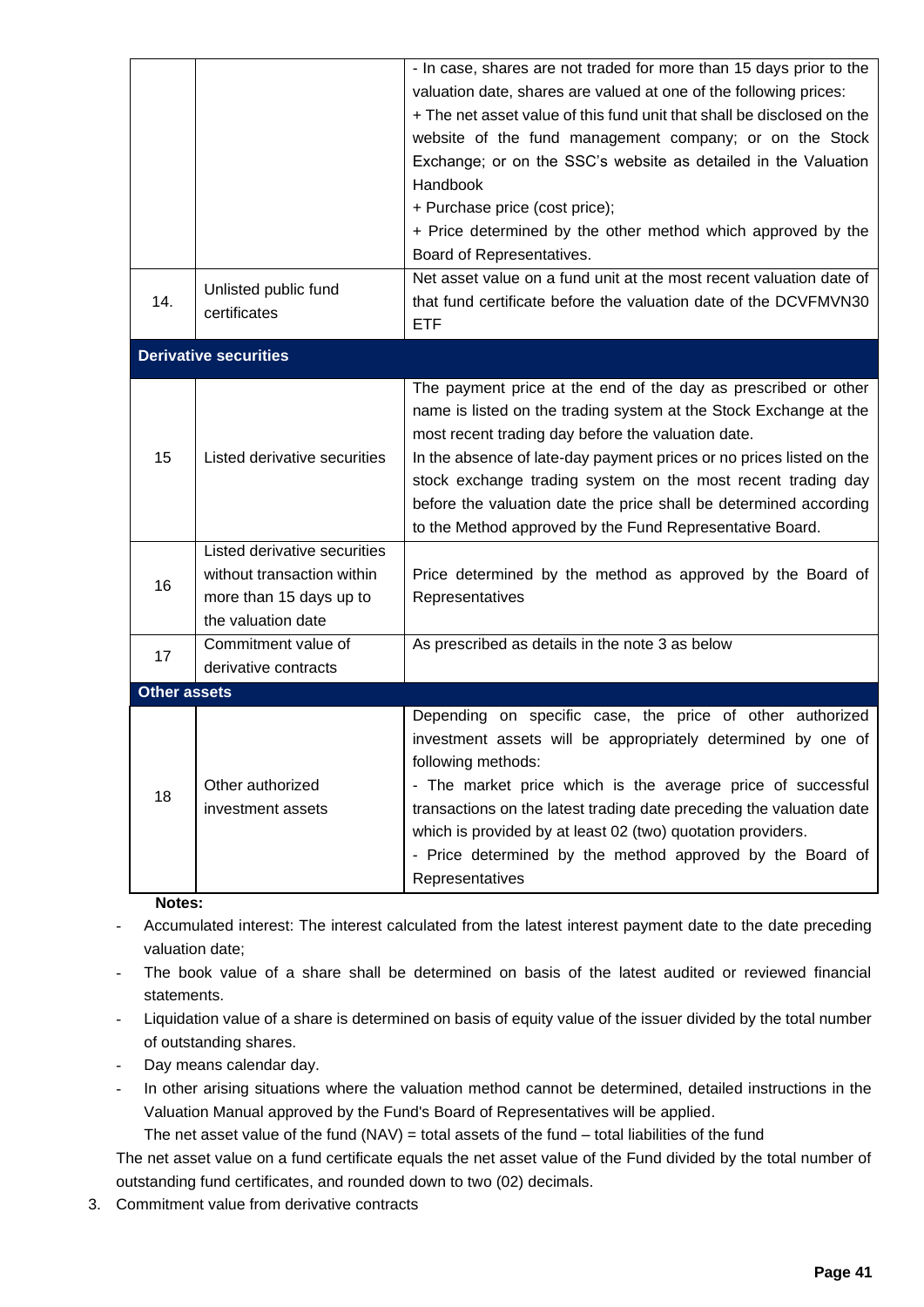- a. Commitment value (global exposure) is the value converted to money which securities investment funds/companies are parties with the obligation of contract implementation. The commitment value is determined upon the market value of outstanding assets, payment risks, market changes and the time necessary for position liquidation.
- b. In calculating the commitment value, fund management company may apply:

- Net offset principle of derivative position (reverse) for the same outstanding security, for example the purchase position of XYZ securities call option reduces (makes up) the commitment value from the sale position of XYZ securities call option;

- Net offset principle of derivative position and spot delivery position of the same security, for example the purchase position (holding) of XYZ securities makes up (reduces) the commitment value deriving from the sale position of XYZ securities call option;

- Other principles according to the international practice ensure the risk administration.

| No. | Type of assets               | <b>Commitment value</b>                                                           |
|-----|------------------------------|-----------------------------------------------------------------------------------|
| 1   | Stock option (purchase of    | The market value of option position <sup>1</sup> is adjusted by delta coefficient |
|     | put option, sale of put      | of option $=$ Number of contracts x Volume of shares per contract x               |
|     | option, sale of call option) | current market value of share x delta coefficient <sup>2</sup>                    |
| 2   | Bond option (purchase of     | Market value of option position <sup>3</sup> is adjusted by delta coefficient of  |
|     | put option, sale of put      | option = Number of contracts x nominal value x current market price               |
|     | option, sale of call option) | of bonds x delta coefficient                                                      |
| 3   | Index future contract        | Market value of future position = Number of contracts $x$ value                   |
|     |                              | calculated on an index point x current index level                                |
| 4   | Bond future contract         | Market value of future position $=$ Number of contracts x value of                |
|     |                              | contracts calculated under notional value x market value of the                   |
|     |                              | cheapest transferable bonds                                                       |
| 5   | Other contracts              | Upon the model selected by the fund management company,                           |
|     |                              | agreed with the supervisory bank and approved by the fund                         |
|     |                              | representative board.                                                             |

Note:

<sup>1</sup> If the fund holds long position, the market value may be adjusted to increase premium.

<sup>2</sup> Delta coefficient is the simple derivative of option price over underlying securities price. In the simple case, the delta coefficient may be considered 1. In case of complex option, the delta coefficient shall be determined by fund management companies, supervisory banks after being approved by the Fund Representative Board. <sup>3</sup> If the fund holds long position, the market value may be adjusted to increase premium.

# **ARTICLE 57. Procedures of valuating the fund's assets**

1. Before the date of valuation:

All transactions up to prior date of valuation will be recorded following the fund accounting rules at the date of occurrence:

- Securities trading transactions;
- Payment transactions for expenses related to the Fund's operations and deposit transactions, certificates of deposit
- Corporate actions related to securities held by the Fund recorded on ex-date rule;
- Previous successful subscription & redemption transactions;
- Conducting reconciliation all balances of cash and securities with custodian bank.
- 2. At the date of valuation:
	- Accrue bank interest income, interest on certificates of deposit, interest on bonds till the date prior valuation date;
	- Accrue fee & expenses till the date prior valuation date (fund management fee, custodian fee, supervising fee, transfer agent fee, bank fee…);
	- Reconcile cash and securities balances with custodian bank;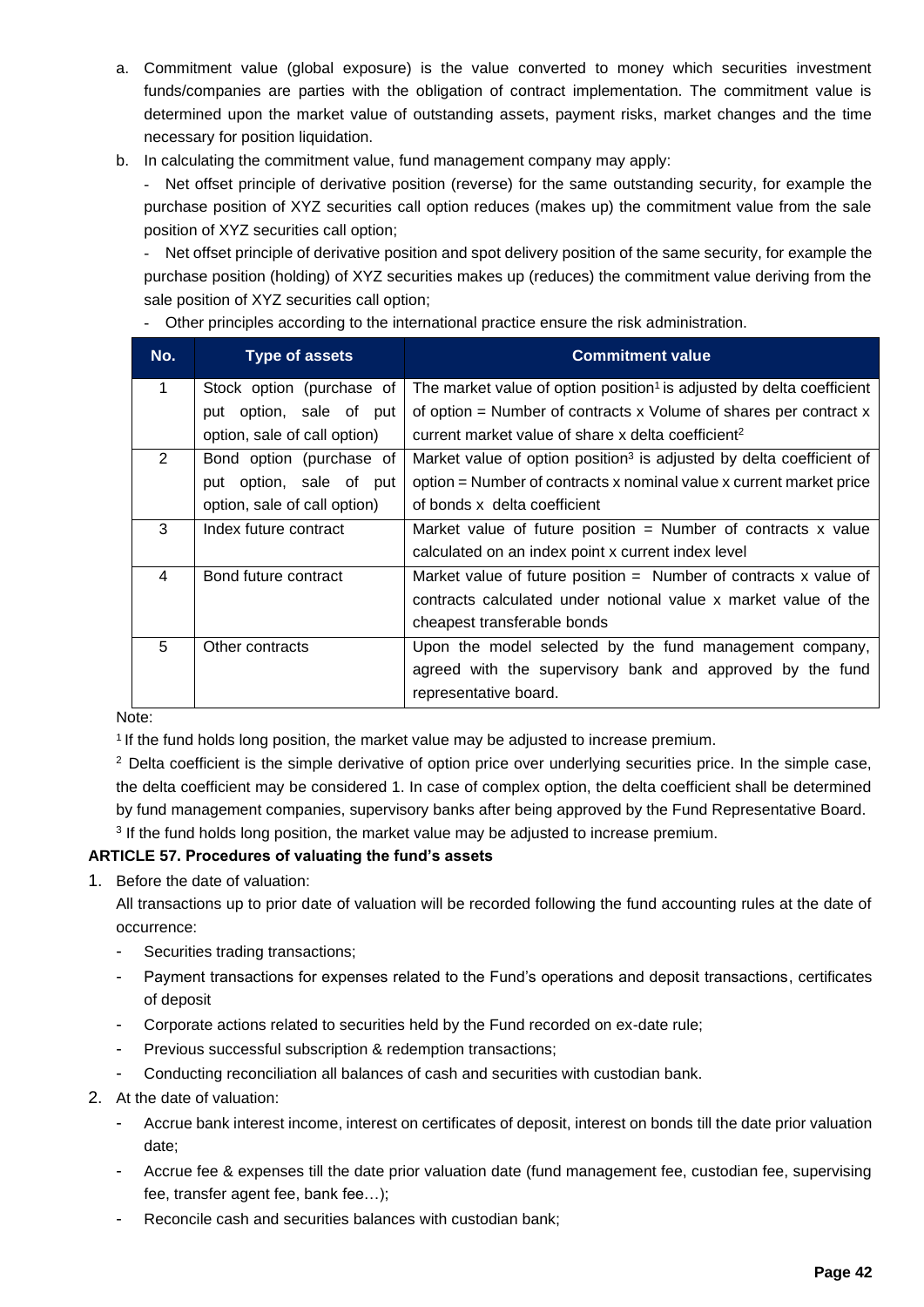- Collect market prices from Hanoi and Hochiminh stock exchanges, bond yields from Bloomberg or Reuter and other allowed price sources
- Method of NAV calculation as detailed in Article 56 of this Charter.

# **ARTICLE 58. Compensation of damages to investors, the fund**

DCDS, investors shall be compensated in the case the fund's net asset value is misjudged and the degree of error is achieving 1% of the net asset value or more.

- 1. In case the Fund is under-valuated, the compensation amount to the fund and investors are defined as follows:
	- a. For investors purchasing fund certificates prior to the incorrect valuation period and selling fund certificates during the incorrect valuation period: the compensation amount shall be based on the deviation levels and the number of fund units sold by investors. The compensation amount will be charged to DCDS;
	- b. For the fund: the compensation amount shall be determined based on the deviation levels and the number of fund units sold by the fund during the incorrect valuation period and the number of fund units in circulation. The compensation amount will be charged to the fund management company;
- 2. In case the fund is over-valuated, the compensation amount to the fund and investors shall be defined as follows:
	- a. For investors purchasing fund certificates during the incorrect valuation period and continuing to hold such fund certificates after the incorrect valuation period: the compensation amount shall be determined based on the deviation levels and the number of fund units purchased and still held after the incorrect valuation period. The compensation amount will be charged to DCDS;
	- b. For the fund: The compensation amount shall be determined based on the deviation levels and the number of fund units issued prior to the incorrect valuation period and repurchased during that period. The compensation amount will be charged to the fund management company;

# **ARTICLE 59. Principles, criteria for selecting, changing quotation providers**

- 1. The fund management company shall select and submit the Board of Representatives to approve a list of quotation service providers to provide a quote for the Fund. The selected quotation service provider must satisfy the following conditions:
	- a. Have function and be licensed to provide quotation service.
	- b. Fully able to provide a quote.
	- c. Not the affiliated persons of the fund management company or custodian bank
- 2. Events and/or Criteria for changing quotation providers: when incurring one of the followings:
	- a. The quotation provider is not functioned or licensed to provide quotation service.
	- b. The quotation provider becomes related people of the fund management company or custodian bank.
	- c. There is changes of govermental ageneies relating to quotation.

# **Chapter XII INCOME AND DIVIDEND POLICY**

#### **ARTICLE 60. Income of the Fund**

Income of the Fund includes:

- 1. Dividend
- 2. Bond interest
- 3. Deposit interest, certificate of deposit interest
- 4. Difference between the sale and purchase arising from the investment activities of the Fund.
- 5. Other income, if any, from the investment of properties of the Fund.

# **ARTICLE 61. Dividend policy**

- 1. To minimize the cost incurred, DCDS funds will not distribute profits.
- 2. The entire profit of the Fund arising during operation will increase the cumulative net asset value of the Fund.

# **Chapter XIII**

#### **PRICES OF SERVICE, FEES AND EXPENSES**

#### **ARTICLE 62. Prices of services paid by investors**

1. Prices of service of Subscription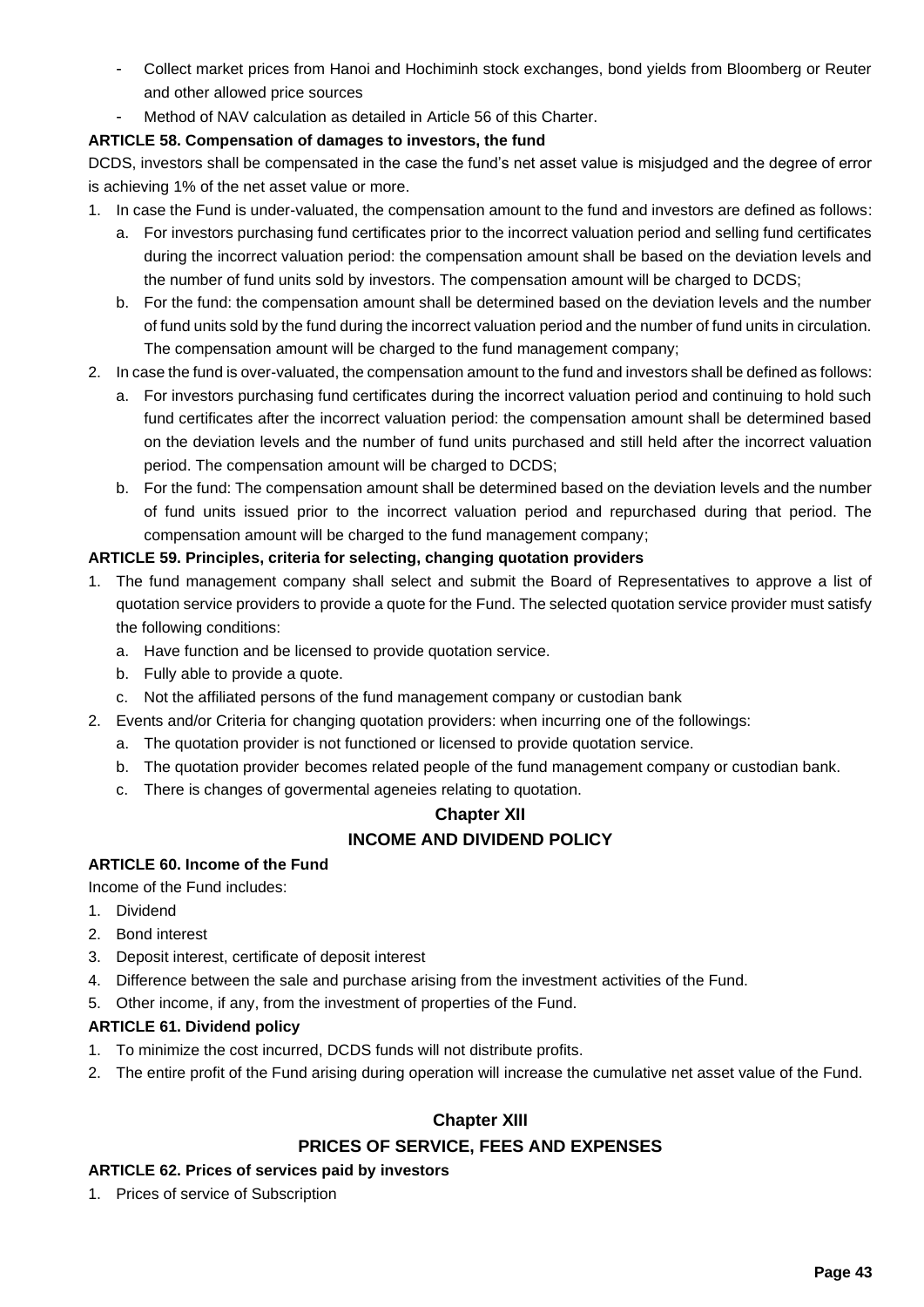- Price of service of Subscription is the prices of service that investors pay to the Fund management company when buying a fund unit. This price of service of Subscription shall be payable upon the issuance and counted as a percentage of the subscription amount.
- Price of service of Subscription is allowed to exceed five percents (5%) of the transaction value. Specific price of service rates must be announced in prospectuses, summary prospectuses, or on websites of fund management companies, distributors or in other forms.
- The soonest day to apply the increased price of service rates is the 60<sup>th</sup> day from the date on which the fund management company announces new price of service rates on its website.
- In case that the fund management company obtains regulations causing the change in the price of service of subscription during a fixed period of time, the company shall announce on website of VFM and distribution agencies or under law.
- 2. Price of service of Redemption
	- Price of service of Redemption is the price of service that investors must pay to the Fund management company when selling a fund unit at the next subsequent trading cycles. Such price of service is subtracted from redeemed amount and payable as the fund pays to investors and counted as a percentage of the redeemed amount.
	- Price of service of Redemption fee at trading cycles is allowed to exceed five percents (5%) of the transaction value. Specific price of service rates must be announced in prospectuses, summary prospectuses, or on websites of fund management companies, distributors or in other forms.
	- For fund certificates holding by investors at recording date for delisting close-ended fund certificates to convert to open-ended fund: Price of service of redemption is 0.5% of the redeemed amount.
	- The holding period is determined by "first in, first out" principle (FIFO).
	- The soonest day to apply the increased price of service rates is the 60th day from the date on which the fund management company announces new price of service rates on its website.
	- In case that the fund management company obtains regulations causing the change in the price of service of subscription during a fixed period of time, the company shall announce on website of DCVFM and distribution agencies or under law.
- 3. Price of service of Switching
	- Investors shall pay to the Fund management company price of service of switching when placing switching order at trading cycle after the conversion of DCDS.
	- Investors shall not pay any price of service of subscription or redemption for the switching units.
	- Price of service of Switching is allowed to exceed three percents (3%) of the transaction value. Specific price of service rates must be announced in prospectuses, summary prospectuses, or on websites of fund management companies, distributors or in other forms.
	- The soonest day to apply the increased price of service rates is the  $60<sup>th</sup>$  day from the date on which the fund management company announces new price of service rates on its website

# **ARTICLE 63. Price of services paid by the fund**

# 1. **Price of service of managing public securities investment fund** (**Price of service of Management)**

- The maximum price of service of management is 2% of DCDS's NAV per fiscal year. This price of service is paid for DCVFM to carry out the fund management service for DCDS. This price of service applied for each period will be determined by DCVFM to ensure that the total amount of price of service of management and other fees (if any) paid by the fund to DCVFM comply with laws. When there is a change in price of service of management rate applied, DCVFM shall notify this change to the Board of Representatives and Supervising bank, and update this change in the Prospectus.
- The monthly payable price of service is the total price of service calculated (accrued) of valuation cycles in a month.
- Price of service of Management of each valuation cycle is calculated as below:
	- Price of service of Management = price of service of management % per year x NAV on the day prior to the valuation day x actual days in the valuation cycle/ actual days in a year (365 or 366)
- In case that the fund shall valuate NAV monthly, the monthly price of service of management is calculated as below: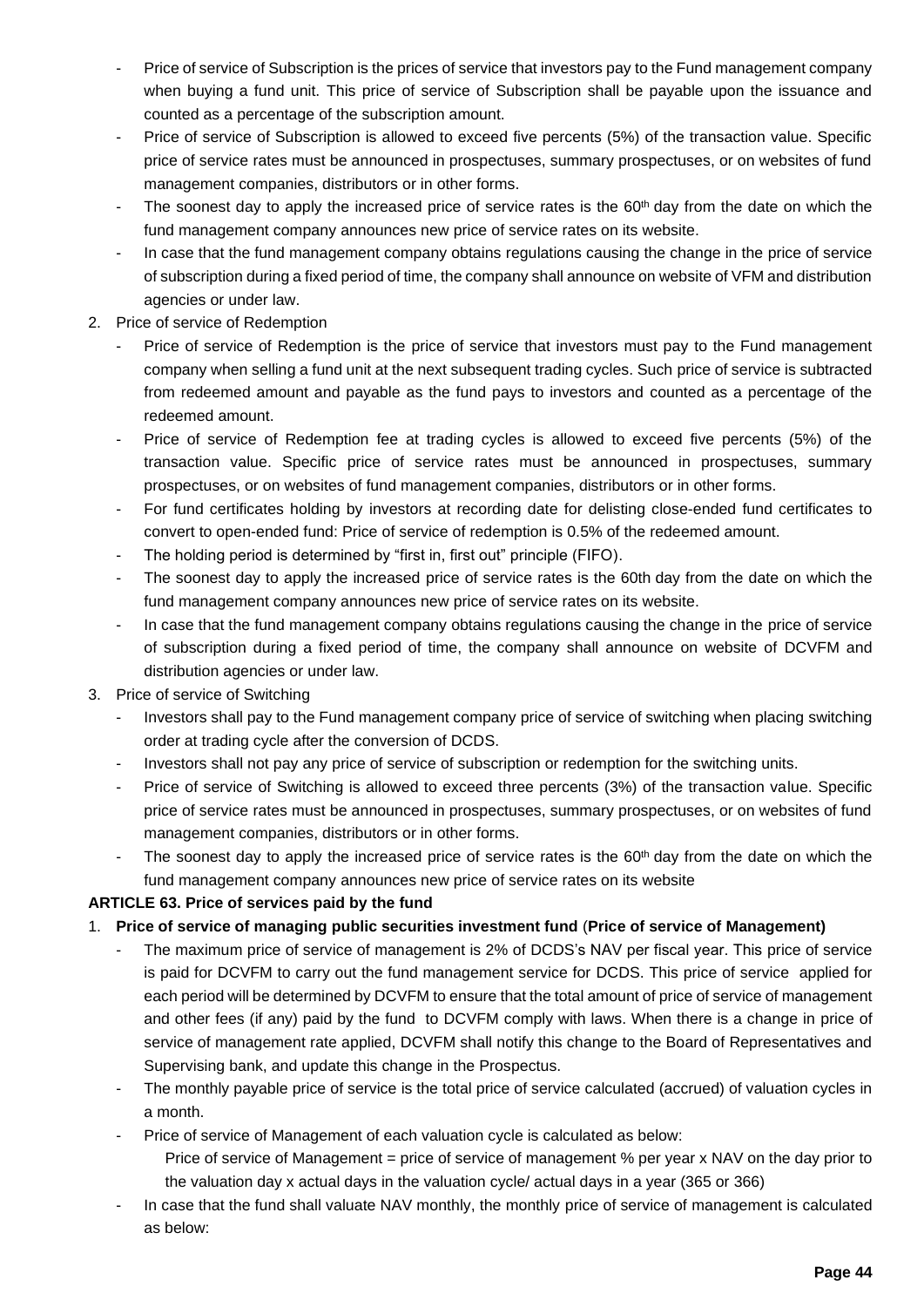Monthly price of service of management = [price of service of management % per year x NAV on the day prior to the valuation day of the first valuation cycle in the month x actual remaining days from the begining of the month to the day prior to the valuation day of the first valuation cycle in the month / actual days in a year (365 or 366)] + total price of service of management of the remaining valuation cycles in the month + [price of service of management % per year x NAV on the day prior to the valuation day of the last valuation cycle in the month x actual remaining days in the month/ actual days in a year (365 or 366)]

- 2. Price of service of Depository and Custodian
	- Price of service of Depository and Custodian shalll be paid to the Supervisory Bank for providing the custodian and supervising services for the Fund. This price of service is calculated at every valuation cycle based on the NAV of day prior to the valuation day and payable every month. The monthly price of service is the total service price calculated (accrued) of valuation cycles in a month.
	- The maximum price of service of Custodian is 0.04% of NAV per year.
	- The maximum price of service of depository is 0.06% of NAV per year. This price of service of depository excludes securities trading service price which is up to VND100,000/transaction
	- The above price of service does not include other regular operating fees such as fee payable to Depository center, legal fee, mailing fee, etc.
	- The maximum price of service of Custodian and depository is complied with law (if any).
	- The monthly price of service is the total fee calculated (accrued) of valuation cycles in a month.
	- Price of service of Depository and Custodian for DCDS at each valuation cycle is calculated as below: Price of service of Depository and Custodian (not include securities tradingservice price = % price of service of Depository and Custodian (year) x NAV on the day prior to the valuation day x actual days by calendar of the valuation cycle/ actual days in a year (365 or 366)
	- In case that the fund shall valuate NAV monthly, the monthly price of service of Depository and Custodian is calculated as below:

Monthly price of service of Depository and Custodian (not include securities trading fee) = [% price of service of Depository and Custodian (year) x NAV on the day prior to the valuation day of the first valuation cycle in the month x actual remaining days from the begining of the month to the day prior to the valuation day of the first valuation cycle in the month / actual days in a year (365 or 366)] + total price of service of Depository and Custodian of the remaining valuation cycles in the month + [% price of service of Depository and Custodian (year) x NAV on the day prior to the valuation day of the last valuation cycle in the month x actual remaining days in the month/ actual days in a year (365 or 366)]. Details of prices of service rate and payment term are regulated in the service agreement between FMC and the service provider.

#### 3. **Price of service of Fund administration**

- Price of service of The fund adminstration is the price of service of DCDS pay for the fund admintration service provider.
- The maximum price of service of The fund adminstration is 0.025% of NAV per year
- Price of service of The monthly payable is the total price of service calculated (accrued) of valuation cycles in a month.
- Price of service of Fund adminstration for DCDS at each valuation cycle is calculated as below: Price of service of Fund adminstration= % Price of service of fund adminstration (year) x NAV on the day prior to the valuation day x actual days of the valuation cycle/ actual days in a year (365 or 366)
- In case that the fund shall valuate NAV monthly, the monthly price of service of fund adminstration is calculated as below:

Monthly price of service of fund adminstration = [% Price of service of fund adminstration (year) x NAV on the day prior to the valuation day of the first valuation cycle in the month x actual remaining days from the begining of the month to the day prior to the valuation day/ actual days in a year (365 or 366)] + total Prices of service of fund adminstration of the remaining valuation cycles in the month + [%Price of service of fund adminstration (year) x NAV on the day prior to the valuation day of the last valuation cycle in the month x actual remaining days in the month/ actual days in a year (365 or 366)].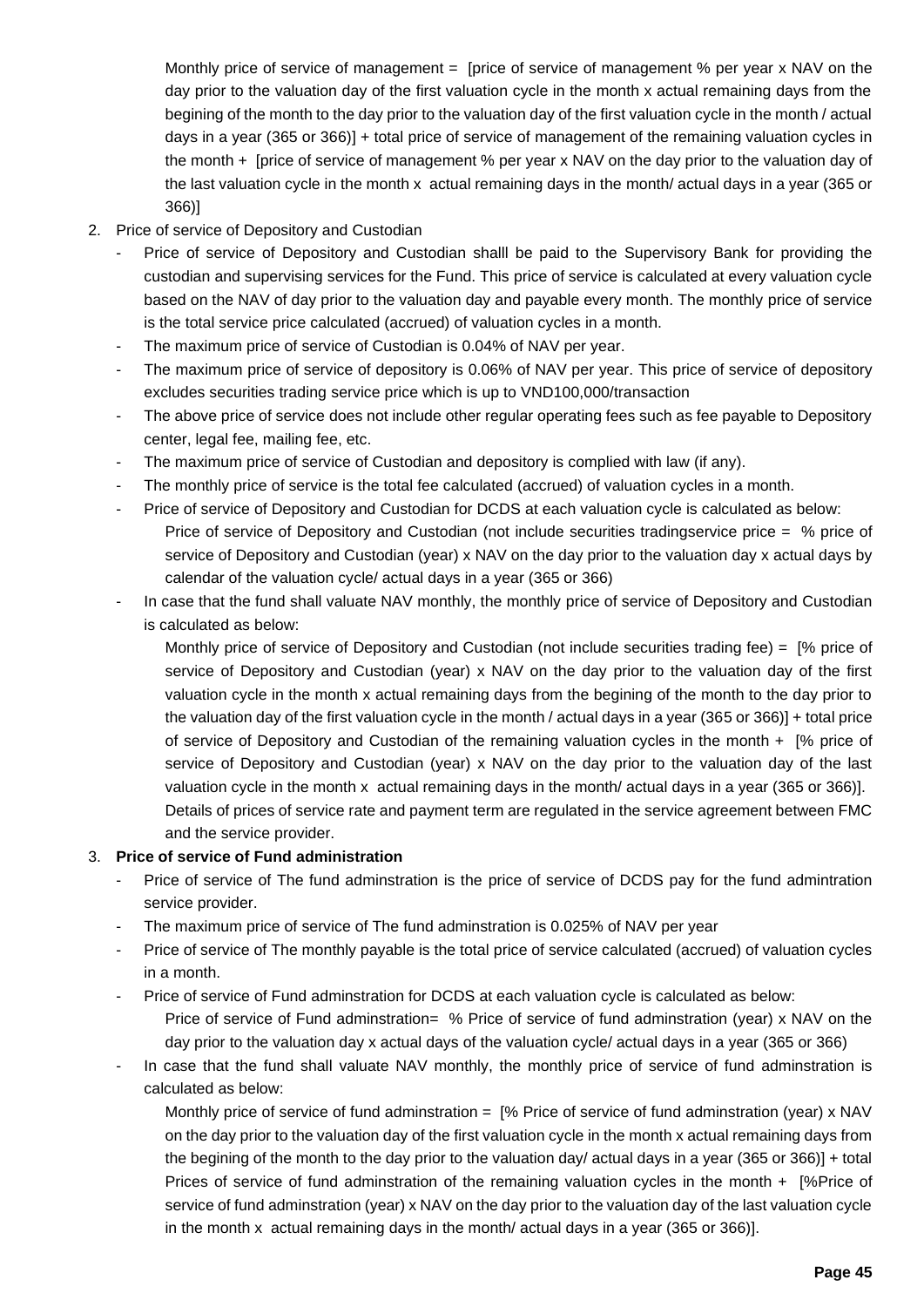Details of Prices of service and payment term are regulated in the service agreement between FMC and the service provider.

The total minimum monthly price for Supervision and Custodian services, the minimum monthly price for fund management services and the details of the amounts are specified in the contract of custodian, supervision and fund administration services.

# 4. **Price of service of Transfer agent**:

- Transfer agent service price is the price paid by Fund to the Transfer Agency Service Provider. Transfer agency service prices are announced in the prospectus, summary prospectus, on the website of the fund management company, distribution agent or in other forms.
- The formula for calculating the transfer agency service price in each valuation period in a month is determined as follows:
- Transfer agent service price for the valuation period = Monthly transfer agent service price / actual number of days of the month x actual calendar days of the valuation cycle
- Service price and method of service fee payment are specified in the contract between the Fund Management Company and the Transfer Agency Service Provider. In addition, the Fund will pay the costs related to the exercise of rights for VSD as agreed in the contract.

From time to time, Fund Management Company would be able to change the limit on the total operating expenses ratio (TERo) (after deducting relating investment fees) in order to provide the best support for Investors. Details and effectiveness of TERo limit (if any) will be updated in the Fund's Prospectus and disclosed on the Fund Management Company's website."

# **ARTICLE 64. The fund's expenses**

Expenses of the fund shall include expenses as follows:

- 1. Asset management fees paid to the fund management company;
- 2. Expenses for fund assets depository and Custodian fees paid to the Supervisory Bank;
- 3. Fund administration fees, transfer agent fees and other valid expenses Fund management company has to pay to relevant service providers;
- 4. Expenses and fees relating to auditing services for the Fund;
- 5. Legal advisory fee, quotation fee and other reasonable fees for the Fund;
- 6. Expenses relating to printing, publication, and information of the Fund's activities, issuance of prospectus, simplified prospectus, financial reports, annual reports, trading confirmation statements, account statements, and other documents for investors, expenses for fund public announcement; expenses for organizing and convening of General Meeting of Investors and Board of Representatives;
- 7. Reasonable, valid brokerage fee relating to the transactions of the Fund's assets;
- 8. Expenses for engaging independent organizations to provide valuation, asset valuation services for the Fund;
- 9. Expenses for amending the Charter for the benefit of Investors;
- 10. Remuneration and travel expenses for the Board of Representatives;
- 11. Other reasonable, valid fees and expenses as decided by the Board of Representatives;
- 12. Insurance expenses (if applicable)
- 13. Administration fee (fee for issuance certificate);
- 14. Tax, cost, price of service and fee payable in accordance with the laws;
- 15. Interest payable from loans incurred by the Fund in accordance with the laws and the Charter;
- 16. Expenses related to the conversion of the depository bank, custodian bank (if any) or other service-providing organizations;
- 17. The price of brokerage services, the price of transfer services of asset transactions of the fund payable to the securities company does not include any other service prices, including the service price paid for such services. other services or the price of services paid to a third party (implicit costs);
- 18. The fund management company and the distribution agent are responsible for paying the costs of printing, publishing advertising publications, and information on fund products.
- 19. Other reasonable, valid fees and expenses in accordance with the laws.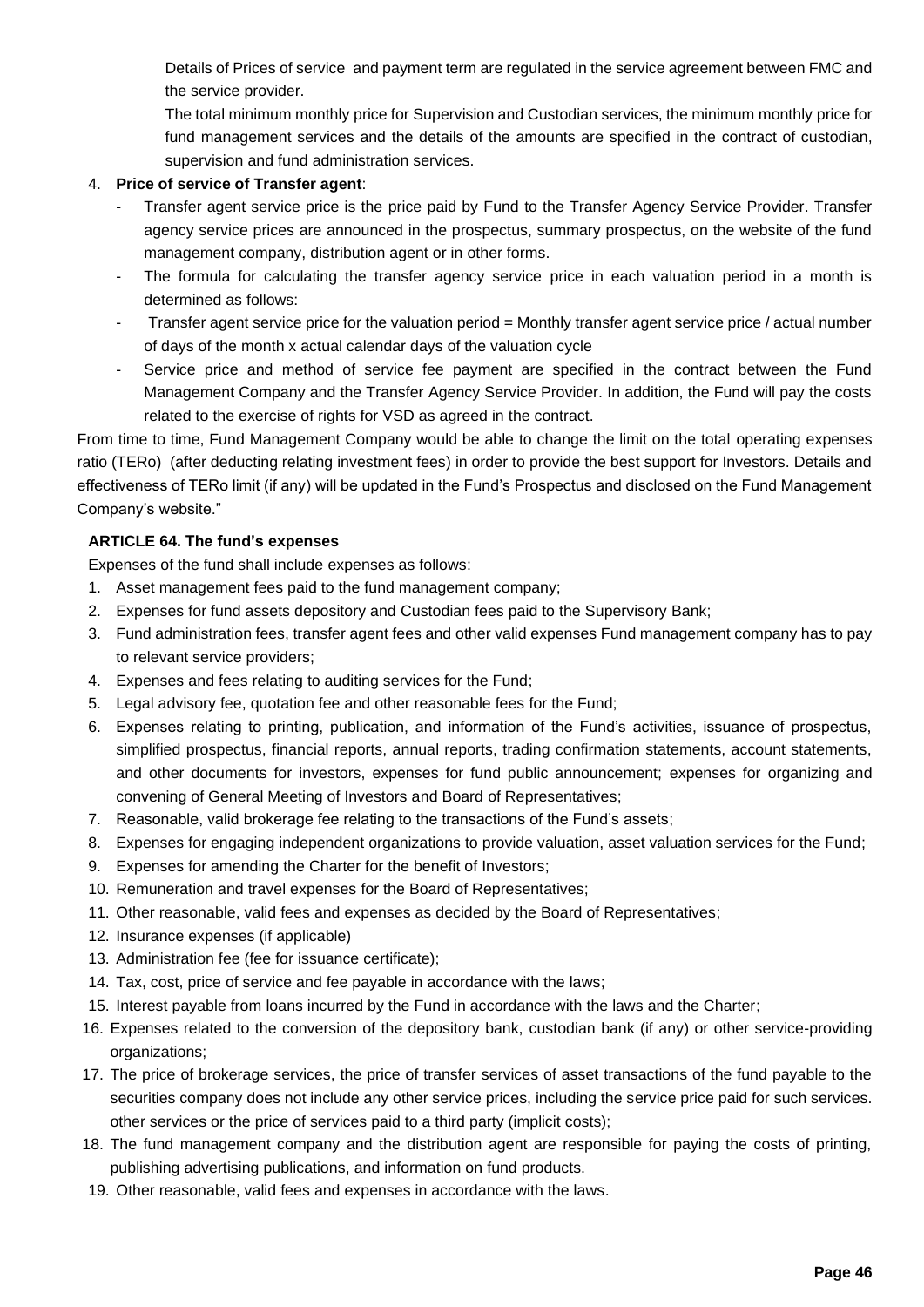# **Chapter XIV**

# **FUND REORGANIZATION AND DISSOLUTION**

#### **ARTICLE 65. Conditions for the fund consolidation, merger**

- 1. The fund consolidation, merger shall be only carried out in the cases provided by the law and approved by the General Investors Meetings.
- 2. The fund consolidation, merger must be approved by the SSC.

# **ARTICLE 66. Conditions for the fund splitting**

- 1. The fund splitting must be approved by the General Investors Meetings in the following cases:
	- a) The fund management company fails to determine the fund's net asset value at the valuation date when open-ended fund certificates are redeemed because the Stock Exchange decides to suspend the securities transaction in the fund's portfolio;
	- b) Other events provided by the Fund Charter or the SSC considers necessary.

# 2. The fund splitting must be approved by the SSC

# **ARTICLE 67. Conditions for the fund dissolution**

- 1. The fund dissolution, liquidation shall be carried out in the following cases:
	- a) The fund management company is dissolved, bankrupted or its License for Establishment and Operation is revoked without appointment of replacing fund management company within two (02) months from the date of arising the event;
	- b) The fund management proposes to terminate the rights and obligations to the Fund without appointment of replacing fund management company within two (02) months from the date of arising the event;
	- c) The custodian bank is dissolved, bankrupted or its Custodian contract is unilaterally terminated or terminated by the fund management company; or the License of Registration for securities depository is revoked by the fund management company fails to establish a replacing supervisory bank within two (02) months from that date of arising the event;
	- d) The custodian bank requests termination of the supervisory contract without appointment of a replacement custodian bank within two (02) months from that date of arising the event;
	- e) The fund's net asset value is reduced below ten (10) billion in six (6) consecutive months;
	- f) The fund dissolution as determined by the General Investors Meetings;
- 2. The fund liquidation and dissolution is made subject to the legal regulations

# **Chapter XV**

# **SETTLEMENT OF CONFLICTS OF INTERESTS**

# **ARTICLE 68. Control of conflicts of interests between the Fund and other funds investment trust clients of the fund management company and between the Fund and the fund management company**

- 1. The Fund management company shall:
	- (i) Separate the investment strategies and objectives of each fund managed by DCVFM;
	- (ii) Separate DCVFM's assets from the Fund's assets and the investors' assets entrusted to DCVFM for its management; separate assets of the funds managed by DCVFM.
- 2. All securities transactions of members of the Board of Management, Investment Council, Chairman of the Fund Manager, members of the Board of Directors, Inspection Committee, the compliance officer, fund management practitioners and staff of the manager of the Fund shall be reported to the internal audit department both prior to or after such transactions, as required by law.
- 3. An internal system for controlling and managing risks has been established to ensure that any conflict of interests arising within the Fund Manager shall be under control.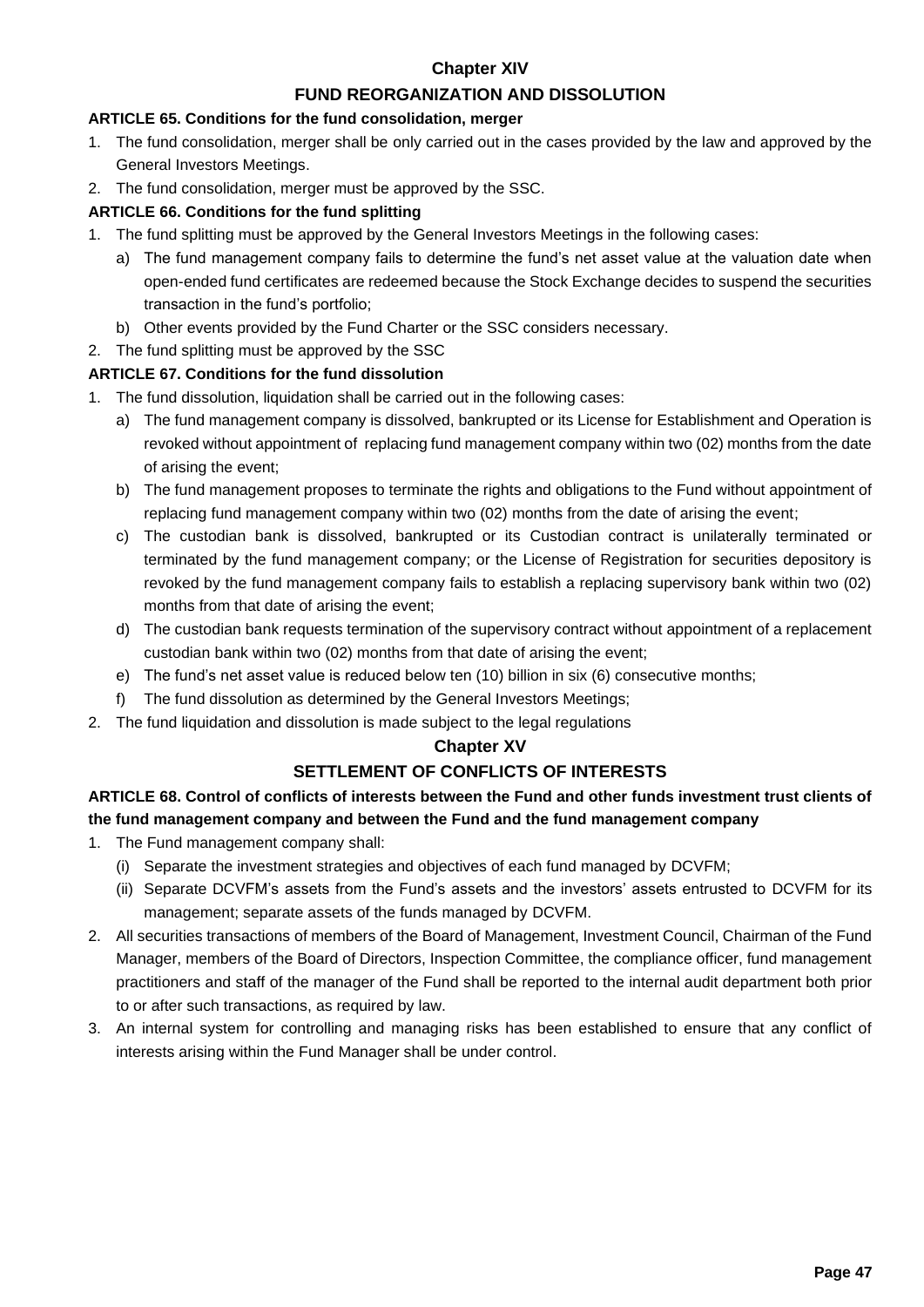# **Chapter XVI**

# **INFORMATION DISCLOSURE AND AMENDMENT, SUPPLEMENTATION OF THE CHARTER**

#### **ARTICLE 69. Information disclosure**

- 1. Disclosure of information of operation of DCDS shall be conducted according to provisions of information disclosure on securities market.
- 2. Notice of meeting of the Board of Representatives shall be deemed as properly informed to each member of the Board of Representatives if it is notified verbally or in writing to the address which is provided to Fund by that Member of the Board of Representatives.
- 3. Prospectus, simplified prospectus, audited financial statements, half-year financial statement; monthly, halfyear and annual operation reports of the fund will be provider to investors on our website and distribution agents, or send via investors' emails.
- 4. Letters of convene, notices, demands, or documents which need to be delivered to the Fund or Fund operator shall be sent by hand or by post to address of office registered by Fund, in a stamped envelope bearing name of the Fund or Fund operator.
- 5. The Fund Management Company must disclose information according to provisions of Law on Securities and securities market.

#### **ARTICLE 70. Amendment of the Charter**

The Fund Charter shall only be amended or supplemented by a approval by the General Meeting of investorsThe fund charter shall only be amended or supplemented by a approval by the general meeting of investors. After amending and supplementing the fund charter in this case, the fund management company must announce investors about the amendments, additions and updates to the fund charter.

#### **ARTICLE 71. Registration of the Charter**

1. This Charter includes 16 Chapters, 72 Articles and 3 Appendixes is approved by the General Meeting investors according to Resolution of General Meeting of Investors No. 08/VF1-2013/NQDH dated on 27th June, 2013 and takes effect as the date when SSC revised the DCDS Fund Establishing Certificate.

DCDS Charter is amended and supplemented at the first time including 16 Chapters, 72 Articles and 3 Appendixes according to Resolution of General Meeting of investors No. 08/VF1-2013/NQDH dated on 27/06/2013 and Document no. 184.13/CV-VF1 dated 26/08/2013 and takes effect as the date when SSC revised the DCDS Fund Establishing Certificate.

DCDS Charter is amended and supplemented at the second time including 16 Chapters, 72 Articles and 3 Appendixes according to Resolution of General Meeting of investors No. 04/VF1-2014/NQDH dated on 25/3/2014 and takes effect from 25/3/2014.

DCDS Charter is amended and supplemented at the third time including 16 Chapters, 72 Articles and 3 Appendixes according to Resolution of General Meeting of investors dated on 25/8/2014 and takes effect from 25/8/2014.

DCDS Charter is amended and supplemented at the forth time including 16 Chapters, 72 Articles and 3 Appendixes according to Resolution of General Meeting of investors dated on 24/3/2015 and takes effect from 24/3/2015.

DCDS Charter is amended and supplemented at the firth time including 16 Chapters, 72 Articles and 3 Appendixes according to Resolution of General Meeting of investors dated on 31/3/2016 and takes effect from 31/3/2016, except Term of changing "Cut-off Time" will be take effect from effective date of nearly Propestus. Content of trading process related to Term of changing "Cut-off Time" will be annouce on website and updated Propestus.

DCDS Charter is amended and supplemented at the sixth time including 16 Chapters, 72 Articles and 3 Appendixes according to Resolution of the Annual Financial General Meeting of Investors 2016 passed by absentee voting, dated on 04/04/2017 and takes effect from 04/04/2017.

DCDS Charter is amended and supplemented at the seventh time including 16 Chapters, 72 Articles and 3 Appendixes according to Resolution of the Annual Financial General Meeting of Investors 2017 passed by absentee voting, dated on 04/04/2018 and takes effect from 04/04/2018.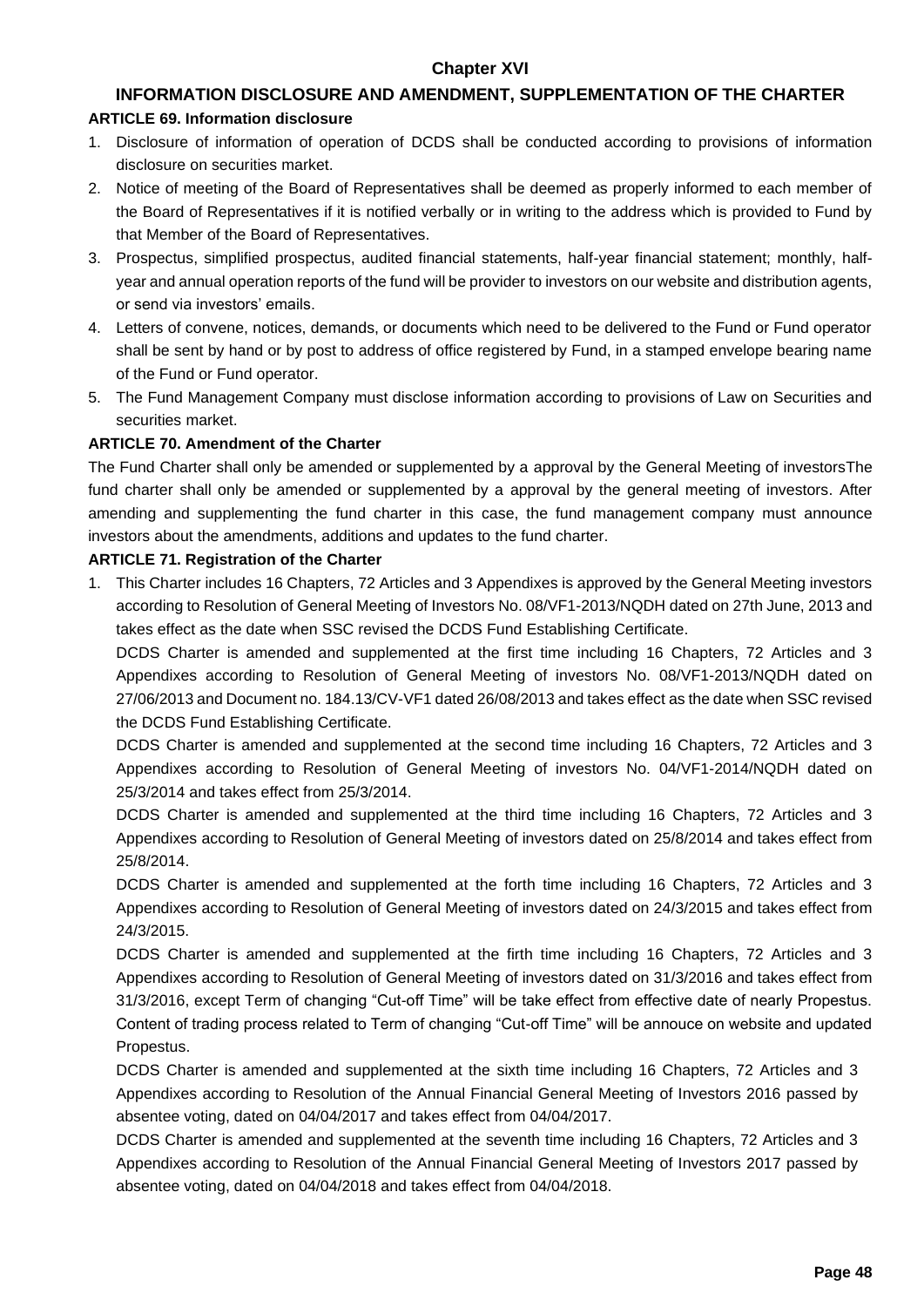DCDS Charter is amended and supplemented at the eight time including 16 Chapters, 72 Articles and 3 Appendixes according to Resolution of the Annual Financial General Meeting of Investors 2018 passed by absentee voting, dated on 09/04/2019 and takes effect from 09/04/2019.

DCDS Charter is amended and supplemented at the ninth time including 16 Chapters, 72 Articles and 3 Appendixes according to Resolution of the Annual Financial General Meeting of Investors 2019 passed by absentee voting, dated on 03/04/2020 and takes effect from 03/04/2020.

DCDS Charter is amended and supplemented at the tenth time including 16 Chapters, 72 Articles and 3 Appendixes according to Resolution of the Annual Financial General Meeting of Investors 2020, dated on 28/04/2021 and takes effect from 28/04/2021. The above changes in the name of the fund will take effect when The adjusted certificate of registration for establishment of the fund is issued by a competent state agency.

DCDS Charter is amended and supplemented at the 11<sup>th</sup> including 16 Chapters, 72 Articles and 3 Appendixes according to Resolution of the Extraordinary General Meeting of Investors the second time of financial year 2021, dated on 25/01/2022 and takes effect from 25/01/2022.

DCDS Charter is amended and supplemented at the 12th including 16 Chapters, 72 Articles and 3 Appendixes according to Resolution of the Annual General Meeting of Investors of financial year 2021 convened the second time, dated on 05/05/2022 and takes effect from 05/05/2022.

Extracted part or copies of this Charter which are provided by office of the Fund shall be valid when and only bearing signature of the Chairman of the Board of Representatives or legal representative of the Fund Management Company.

- 2. This Charter is made five (05) copies in Vietnamese. In which:
	- One (01) is registered at the government agency as stipulated by law;
	- Two (02) is kept at the head office at the Fund;
	- One (01) is kept at the head office at the Fund Management Company;
	- One (01) is kept at the head office at the Custodian bank **.**

#### **ARTICLE 72. Implementation provisions**

The Fund shall be officially established after SSC issues Certificate of fund registration. The Fund Management Company is liable for completing all dossier and procedure in according with provision of the prevailing laws.

The following appendices are attached herewith

Appendix 1: COMMITMENTS OF THE FUND MANAGEMENT COMPANY

Appendix 2: COMMITMENTS OF THE SUPERVISORY BANK

Appendix.3: GENERAL COMMITMENTS OF THE FUND MANAGEMENT COMPANY AND THE SUPERVISORY

Established in Ho Chi Minh City, May 2022

# CHAIRMAN OF BOR **LUU DUC KHANH**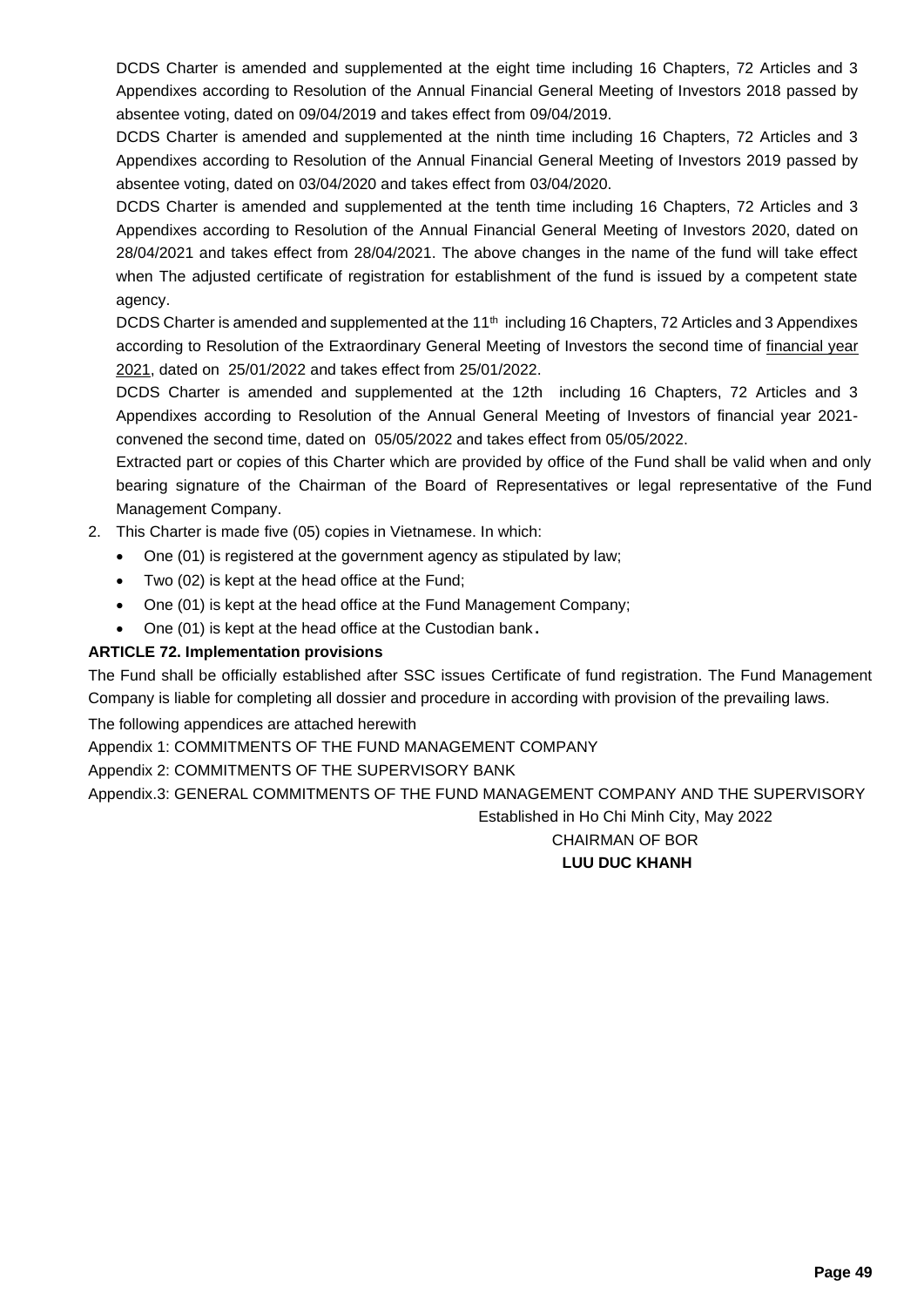# **APPENDIX 1: COMMITMENTS OF THE FUND MANAGEMENT COMPANY DRAGON CAPITAL VIETFUND MANAGEMENT (DCVFM)**

Licence for establishment and operation No. 45/UBCK-GP dated 08 Jan 2009 and Amended License No. 88/GPĐC-UBCK dated December 30, 2020 issued by SSC issued by SSC.

The head office of DCVFM is located at:

15th Floor, Melinh Point Tower, 2 Ngo Duc Ke Street, District 1, Ho Chi Minh City, Vietnam.

Tel: (84-28)-38251488 Fax: (84-28)-38251489 Website: www.dragoncapital.com.vn

The Fund Management Company hereby commits to perform the following obligations to the fund:

- 1. To strictly comply with legal regulations and the fund's charter in the management of the fund;
- 2. To perform the fund management duties in an effective, honest and diligent manner and in compliance with the investment objectives of the fund with priority given to legitimate rights and interests of Investors;
- 3. To ensure that the fund has a supervisory bank at all times;
- 4. To pay all fees to the Supervisory bank and other service providers as specified in the fund's charter;
- 5. To periodically provide the Supervisory bank with the following information:

(a) Operating statements and financial statements of the fund, the register of investors and the number of fund certificates held by investors;

- (b) Reports with respect to the fund or its assets and investment portfolio;
- (c) A valuation report on the net asset value of the fund, the net asset value per fund unit;
- (d) Information about the management of the fund and other obligations.
- 6. To provide free of charge or at a reasonable fee copies of the fund's charter (and attached appendixes), prospectus (and attached appendixes) to investors at their request.
- 7. Not to invest in securities or assets in which the fund management company or its affiliated persons are interested or have relations to such interests, except otherwise permitted by the law.
- 8. Not to use the position of the fund management company in fund management to gain direct or indirect profits for it or affiliated persons or compromise the interest of investors.
- 9. To conduct valuation and auditing works for the fund in a truthful, accurate and timely manner.
- 10. To provide free of charge or at a reasonable fee copies of annual reports and other reports of the fund to investors at their request.
- 11. To provide free of charge or at a reasonable fee copies of annual reports of the supervisory bank on the fund management company's management of the fund to investors at their request.
- 12. To ensure that all information disclosed by the fund management company or the representative of the fund management company is complete, truthful and accurate and not omit events that affect the interest of investors or events that affect the contents of such disclosed information or information to be disclosed in accordance with legal regulations and does not mislead investors.
- 13. To provide necessary information to enable the independent auditing organization of the fund to make auditing in an efficient and timely manner.
- 14. To report in a timely manner to the State Securities Commission in case of any inconsistency found when comparing the assets/liabilities of the fund between the fund management company and the supervisory bank.
- 15. To implement the obligation to convene the General Investors Meetings in accordance with legal regulations.

# **DRAGON CAPITAL VIETFUND MANAGEMENT**

*(Signed)* **BEAT SCHURCH GENERAL DIRECTOR**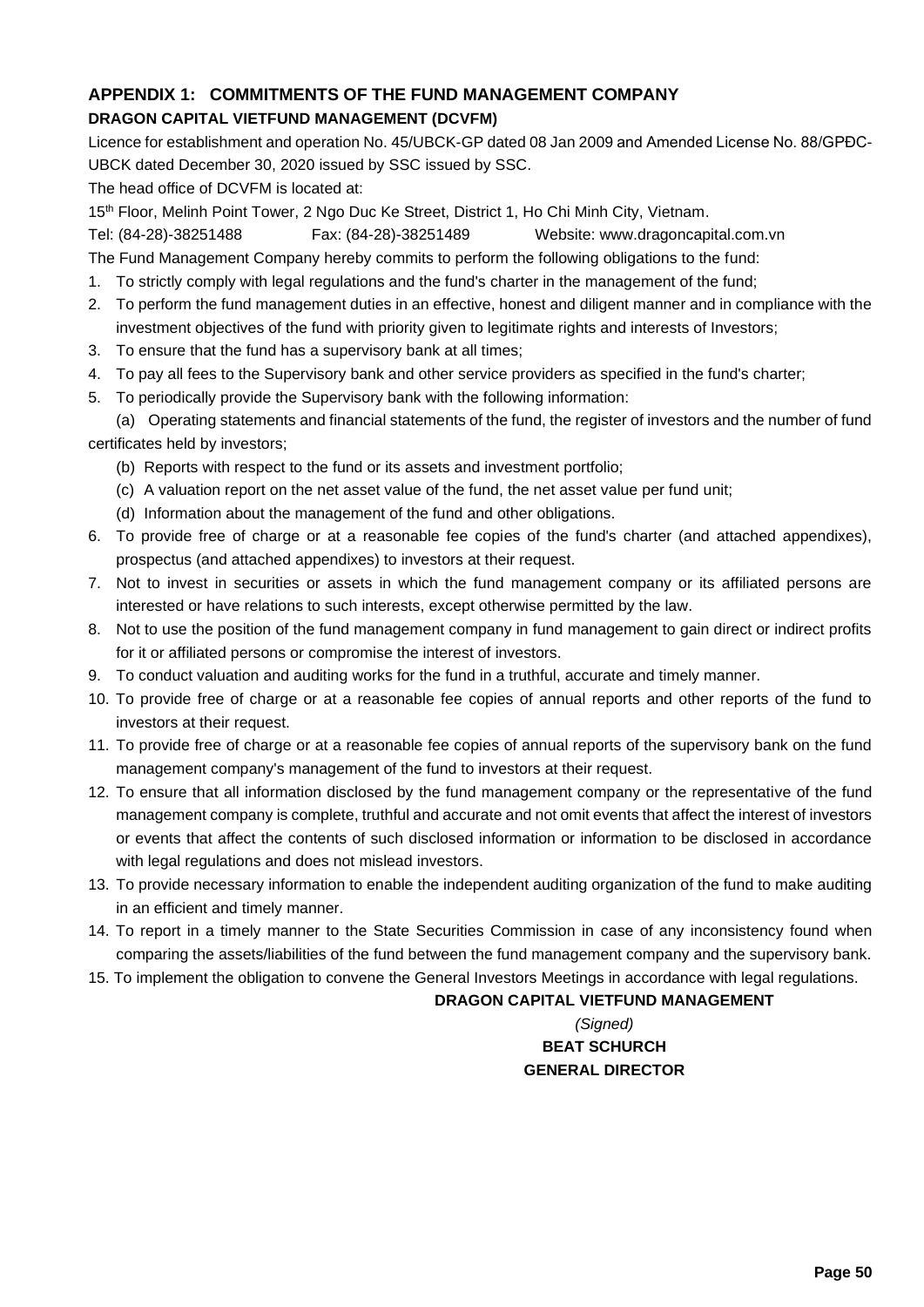# **APPENDIX 2: COMMITMENTS OF THE CUSTODIAN BANK**

# **STANDARD CHARTERED BANK (VIETNAM)**

Operation license No: 236/GP-NHNN issued by the State Bank of Vietnam, dated 08/09/2008.

Certificate of registration for securities depository operation no. 08/GCN-UBCK issued on dated 07 May 2015 by SSC. Custodian banks commit:

- 1. To comply with the regulations of the law and of the Fund Charter in the supervisory operation.
- 2. To ensure Funds to always have a Fund Management Company at all times.
- 3. To implement in a dedicated, honest and prudent manner the functions of the Supervisory Banks to Funds.
- 4. To implement the deposit, payment, custody and Custodian of all assets, securities of Funds on behalf of investors; to periodically implement the comparison of assets/liabilities of funds with fund management companiy at least one a month and report to the SSC in case the situation of assets/liabilities is inconsistent between fund management company and supervisory banks.
- 5. To separate assets of funds from assets of the Supervisory Banks, assets of fund management company and assets of other funds, assets of other customers of the Supervisory Banks.
- 6. To supervise the portfolio of Funds, the determination of asset prices of funds, the determination of net asset value of funds, the determination of net asset value per fund certificate unit as required by the current law and according to the regulations at the Fund Charter.
- 7. To ensure supervisory obligations so that fund management company does not take advantage of the management position of funds to implement activities of directly or indirectly gain profit for fund management company or relevant persons damaging interests of investors.
- 8. To ensure funds to be audited annually by an independent auditing company.

# **STANDARD CHARTERED BANK (VIETNAM)** *(signed)* **AUTHORIZED REPRESENTATIVE**